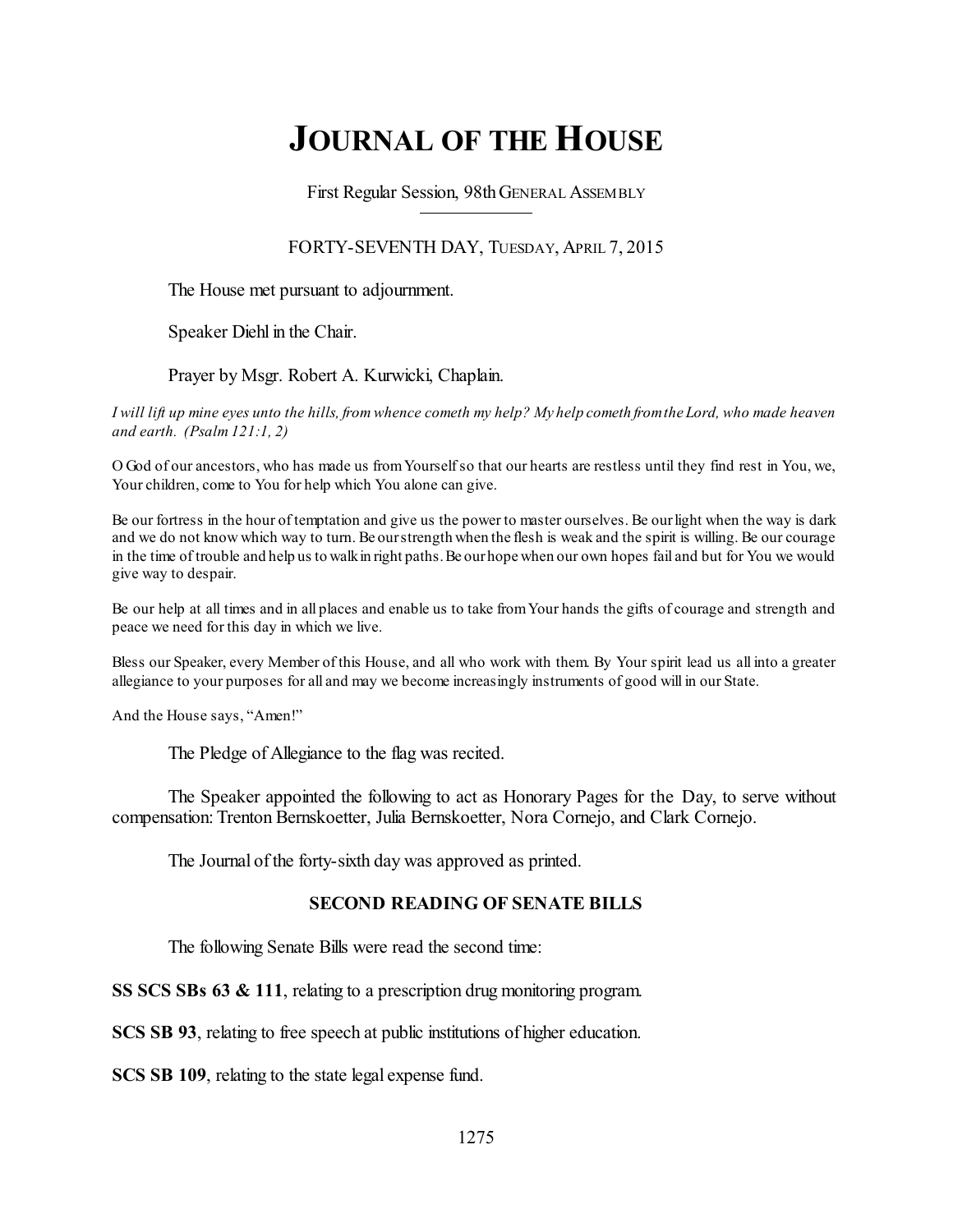**SCS SB 146**, relating to professions regulated under the division of professional registration.

**SCS SB 300**, relating to retirement benefits for employees of the police department of Kansas City.

**SB 316**, relating to insurance coverage for occupational therapy services.

**SCS SB 322**, relating to public assistance.

**SCS SB 345**, relating to licensing fees paid to the director of the division of finance.

**SCS SB 473**, relating to school directors for urban school districts.

**SCS SB 499**, relating to professional land surveyors.

# **PERFECTION OF HOUSE BILLS**

**HCS HB** 1019, relating to unlawful discriminatory practices, was taken up by Representative Austin.

**HCS HB 1019** was laid over.

**HB 410**, relating to a sales tax holiday for school supplies, was taken up by Representative Kelley.

On motion of Representative Kelley, **HB 410** was ordered perfected and printed.

**HCS HBs 35 & 323**, relating to camping trailer license plates, was taken up by Representative Walker.

On motion of Representative Walker, **HCS HBs 35 & 323** was adopted.

On motion of Representative Walker, **HCS HBs 35 & 323** was ordered perfected and printed.

**HB 210**, relating to community college police officers, was taken up by Representative Conway (104).

On motion of Representative Conway (104), **HB 210** was ordered perfected and printed.

**HB 229**, relating to a Korea Defense Service Medal special license plate, was taken up by Representative McCaherty.

On motion of Representative McCaherty, **HB 229** was ordered perfected and printed.

**HB 511**, relating to annexation, was taken up by Representative Mathews.

On motion of Representative Mathews, **HB 511** was ordered perfected and printed.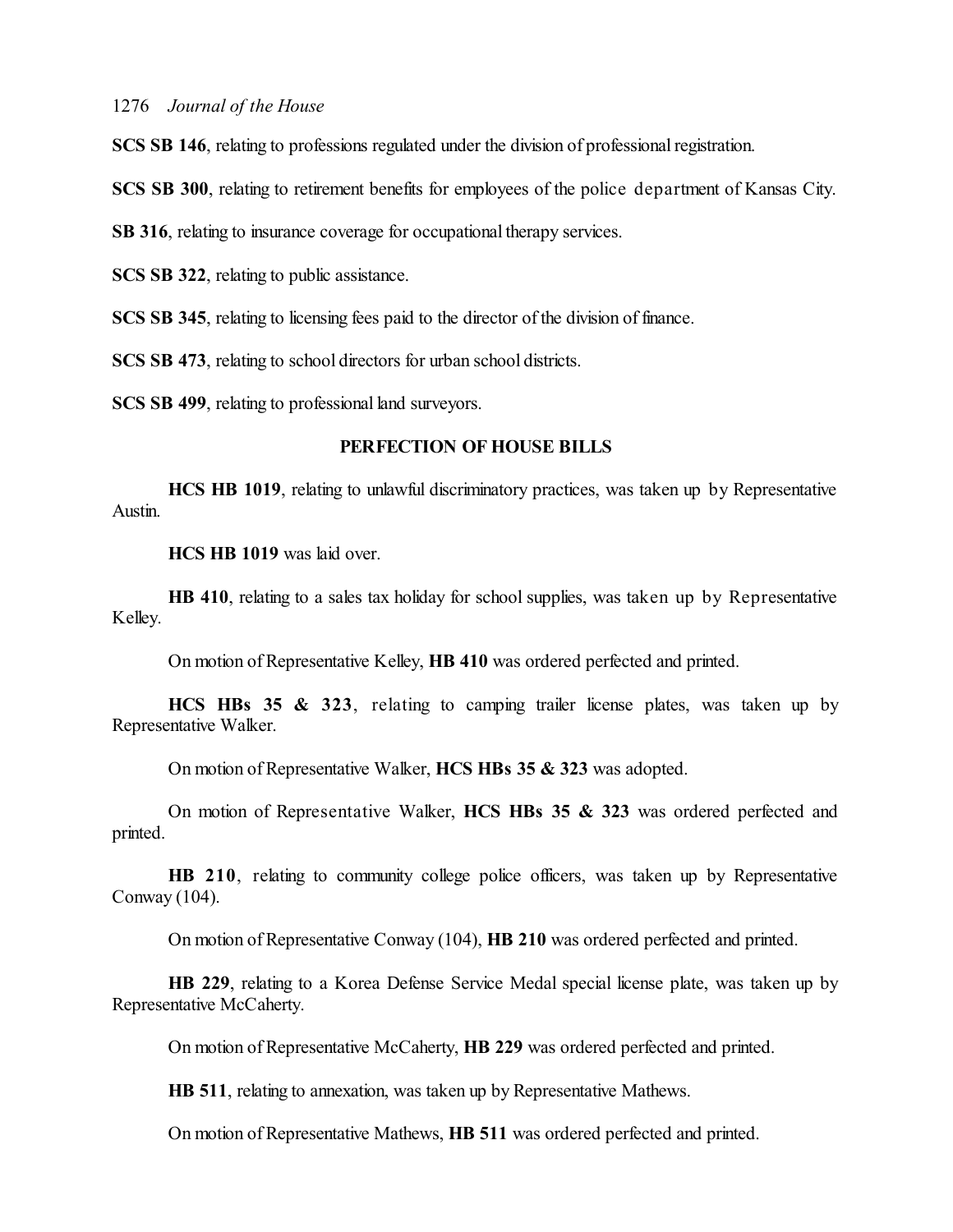**HCS HB 712**, relating to hospital patient status notice requirements, was taken up by Representative Solon.

On motion of Representative Solon, **HCS HB 712** was adopted.

On motion of Representative Solon, **HCS HB 712** was ordered perfected and printed.

**HCS HB 882**, relating to the Agri-Ready County Designation Program, was taken up by Representative McGaugh.

On motion of Representative McGaugh, **HCS HB 882** was adopted.

On motion of Representative McGaugh, **HCS HB 882** was ordered perfected and printed.

**HCS HB 380**, relating to the establishment of a career and technical education diploma, was taken up by Representative Swan.

On motion of Representative Swan, **HCS HB 380** was adopted.

On motion of Representative Swan, **HCS HB 380** was ordered perfected and printed.

### **THIRD READING OF HOUSE BILLS - CONSENT**

**HB 616**, relating to assessment in newly created political subdivisions, was taken up by Representative Dohrman.

On motion of Representative Dohrman, **HB 616** was read the third time and passed by the following vote:

| Adams          | Alferman  | Allen           | Anders        | Anderson      |
|----------------|-----------|-----------------|---------------|---------------|
| Andrews        | Arthur    | Austin          | Bahr          | <b>Barnes</b> |
| Basye          | Beard     | Bernskoetter    | <b>Black</b>  | <b>Bondon</b> |
| <b>Brattin</b> | Brown 94  | <b>Burlison</b> | <b>Burns</b>  | Butler        |
| Carpenter      | Chipman   | Cierpiot        | Colona        | Conway 10     |
| Conway 104     | Cookson   | Corlew          | Comejo        | Crawford      |
| Cross          | Curtman   | Davis           | Dogan         | Dohrman       |
| Dugger         | Dunn      | Eggleston       | Ellington     | Engler        |
| English        | Entlicher | Fitzpatrick     | Fitzwater 144 | Fitzwater 49  |
| Flanigan       | Fraker    | Franklin        | Frederick     | Gannon        |
| Gosen          | Green     | Haahr           | Haefner       | Hansen        |
| Harris         | Hicks     | Hill            | Hinson        | Hoskins       |
| Hough          | Houghton  | Hubrecht        | Hummel        | Hurst         |
| Johnson        | Jones     | Justus          | Keeney        | Kelley        |
| Kendrick       | Kidd      | King            | Kirkton       | Koenig        |
| Kolkmeyer      | Korman    | Kratky          | LaFaver       | Lair          |
| Lant           | Lauer     | Lavender        | Leara         | Lichtenegger  |
| Love           | Lynch     | <b>Mathews</b>  | May           | McCaherty     |
| McCann Beatty  | McCreery  | McDaniel        | McDonald      | McGaugh       |
| McNeil         | Meredith  | Messenger       | Miller        | Mitten        |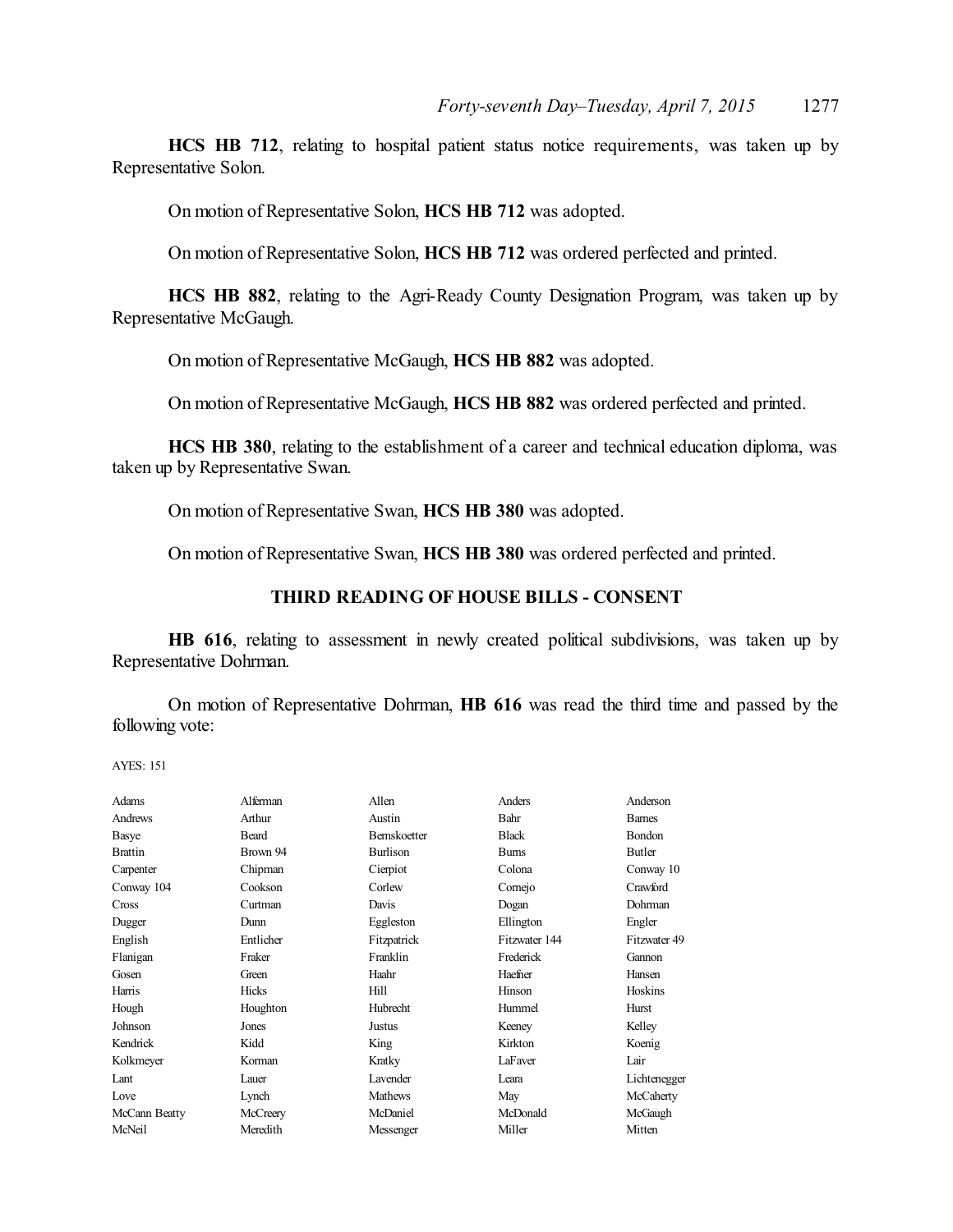| Montecillo                    | Moon     | Morgan         | Morris<br>Muntzel |         |
|-------------------------------|----------|----------------|-------------------|---------|
| Neely                         | Newman   | Nichols        | Norr              |         |
| Parkinson                     | Peters   | Pfautsch       | Phillips          | Pierson |
| Pietzman                      | Pike     | Pogue          | Redmon            | Rehder  |
| Reiboldt                      | Remole   | Rhoads         | Richardson        | Rizzo   |
| Roden                         | Roeber   | Rone           | Ross              | Rowden  |
| Rowland                       | Runions  | Ruth           | Shaul             | Shull   |
| Shumake                       | Smith    | Solon          | Sommer            | Spencer |
| Swan                          | Taylor   | Vescovo        | Walker            | Webber  |
| White                         | Wiemann  | Wilson         | Wood              | Zerr    |
| Mr. Speaker                   |          |                |                   |         |
|                               |          |                |                   |         |
| <b>NOES: 000</b>              |          |                |                   |         |
|                               |          |                |                   |         |
| PRESENT: 000                  |          |                |                   |         |
|                               |          |                |                   |         |
| <b>ABSENT WITH LEAVE: 011</b> |          |                |                   |         |
|                               |          |                |                   |         |
| Berry                         | Brown 57 | Curtis         | Gardner           | Higdon  |
| Hubbard                       | Marshall | <b>McManus</b> | Mims              | Pace    |
| <b>Walton Gray</b>            |          |                |                   |         |

# VACANCIES: 001

Speaker Diehl declared the bill passed.

**HB 740**, relating to suspending a driver's license for failure to appear, was taken up by Representative Jones.

On motion of Representative Jones, **HB 740** was read the third time and passed by the following vote:

| Adams          | Alferman       | Allen               | Anders        | Anderson        |
|----------------|----------------|---------------------|---------------|-----------------|
| Andrews        | Arthur         | Austin              | Bahr          | <b>Bames</b>    |
| Basye          | <b>Beard</b>   | <b>Bernskoetter</b> | Berry         | <b>Black</b>    |
| <b>Bondon</b>  | <b>Brattin</b> | Brown 57            | Brown 94      | <b>Burlison</b> |
| <b>Burns</b>   | <b>Butler</b>  | Carpenter           | Chipman       | Cierpiot        |
| Colona         | Conway 10      | Conway 104          | Cookson       | Corlew          |
| Comejo         | Crawford       | Cross               | Curtman       | Davis           |
| Dogan          | Dohrman        | Dugger              | Dunn          | Eggleston       |
| Ellington      | Engler         | English             | Entlicher     | Fitzwater 144   |
| Fitzwater 49   | Flanigan       | Fraker              | Franklin      | Frederick       |
| Gannon         | Gosen          | Green               | Haahr         | Haefner         |
| Hansen         | Harris         | Hicks               | Higdon        | Hill            |
| Hinson         | Hoskins        | Hough               | Houghton      | Hubrecht        |
| Hummel         | <b>Hurst</b>   | Johnson             | Jones         | Justus          |
| Keeney         | Kelley         | Kendrick            | Kidd          | King            |
| Kirkton        | Koenig         | Kolkmeyer           | Korman        | Kratky          |
| LaFaver        | Lair           | Lant                | Lauer         | I avender       |
| Leara          | Lichtenegger   | Love                | Lynch         | Marshall        |
| <b>Mathews</b> | May            | McCaherty           | McCann Beatty | McCreery        |
| McDaniel       | McDonald       | McGaugh             | McNeil        | Meredith        |
| Messenger      | Miller         | Mitten              | Montecillo    | Moon            |
| Morgan         | Morris         | Muntzel             | Neely         | Newman          |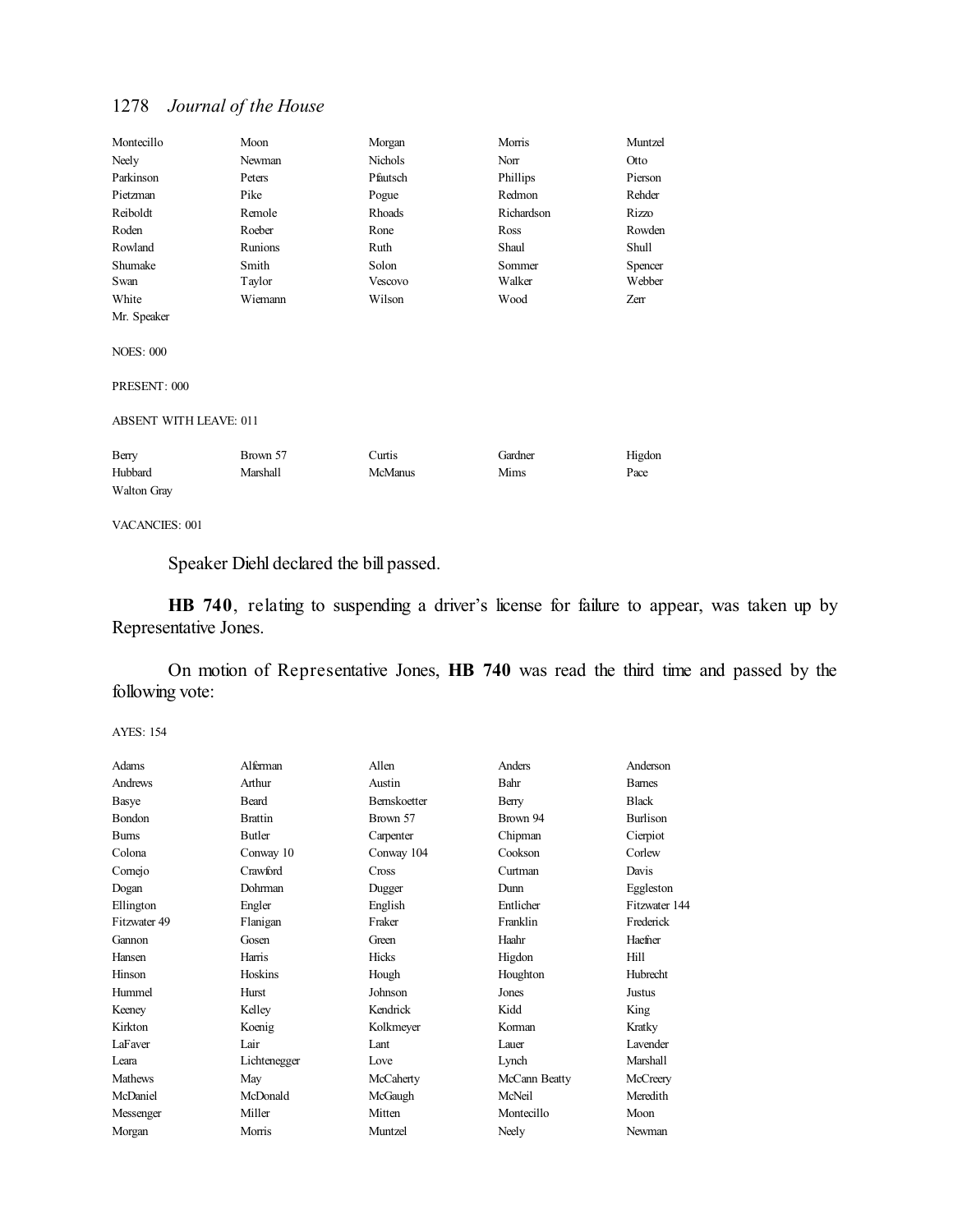# *Forty-seventh Day–Tuesday, April 7, 2015* 1279

| Nichols                       | Norr        | Otto               | Parkinson   | Peters         |
|-------------------------------|-------------|--------------------|-------------|----------------|
| Pfautsch                      | Phillips    | Pierson            | Pietzman    | Pike           |
| Pogue                         | Redmon      | Rehder             | Reiboldt    | Remole         |
| Rhoads                        | Richardson  | Rizzo              | Roden       | Roeber         |
| Rone                          | Ross        | Rowden             | Rowland     | Runions        |
| Ruth                          | Shaul       | Shull              | Shumake     | Smith          |
| Solon                         | Sommer      | Spencer            | Swan        | Taylor         |
| Vescovo                       | Walker      | Webber             | White       | Wiemann        |
| Wilson                        | Wood        | Zerr               | Mr. Speaker |                |
| <b>NOES: 000</b>              |             |                    |             |                |
| PRESENT: 000                  |             |                    |             |                |
| <b>ABSENT WITH LEAVE: 008</b> |             |                    |             |                |
| Curtis                        | Fitzpatrick | Gardner            | Hubbard     | <b>McManus</b> |
| Mims                          | Pace        | <b>Walton Gray</b> |             |                |
|                               |             |                    |             |                |

VACANCIES: 001

Speaker Diehl declared the bill passed.

**HB 751**, relating to the cooperation of political subdivisions, was taken up by Representative Walker.

On motion of Representative Walker, **HB 751** was read the third time and passed by the following vote:

| Adams          | Alferman       | Allen               | Anders        | Anderson        |
|----------------|----------------|---------------------|---------------|-----------------|
| Andrews        | Arthur         | Austin              | Bahr          | <b>Bames</b>    |
| Basye          | <b>Beard</b>   | <b>Bernskoetter</b> | Berry         | <b>Black</b>    |
| Bondon         | <b>Brattin</b> | Brown 57            | Brown 94      | <b>Burlison</b> |
| <b>Burns</b>   | Carpenter      | Chipman             | Cierpiot      | Colona          |
| Conway 10      | Conway 104     | Cookson             | Corlew        | Comejo          |
| Crawford       | Cross          | Curtman             | Davis         | Dogan           |
| Dohrman        | Dugger         | Dunn                | Eggleston     | Ellington       |
| Engler         | English        | Entlicher           | Fitzpatrick   | Fitzwater 144   |
| Fitzwater 49   | Flanigan       | Fraker              | Franklin      | Frederick       |
| Gannon         | Gosen          | Green               | Haahr         | Haefner         |
| Hansen         | Harris         | <b>Hicks</b>        | Higdon        | Hill            |
| Hinson         | Hoskins        | Hough               | Houghton      | Hubrecht        |
| Hummel         | Hurst          | Johnson             | Jones         | Justus          |
| Keeney         | Kelley         | Kendrick            | Kidd          | King            |
| Kirkton        | Koenig         | Kolkmeyer           | Korman        | Kratky          |
| <b>LaFaver</b> | Lair           | Lant                | Lauer         | <b>Lavender</b> |
| Leara          | Lichtenegger   | Love                | Lynch         | Marshall        |
| <b>Mathews</b> | May            | McCaherty           | McCann Beatty | McCreery        |
| McDaniel       | McDonald       | McGaugh             | McNeil        | Meredith        |
| Messenger      | Miller         | Mitten              | Montecillo    | Moon            |
| Morgan         | Morris         | Muntzel             | Neely         | Newman          |
| <b>Nichols</b> | Norr           | Otto                | Parkinson     | Peters          |
| Pfautsch       | Phillips       | Pierson             | Pietzman      | Pike            |
| Pogue          | Redmon         | Rehder              | Reiboldt      | Remole          |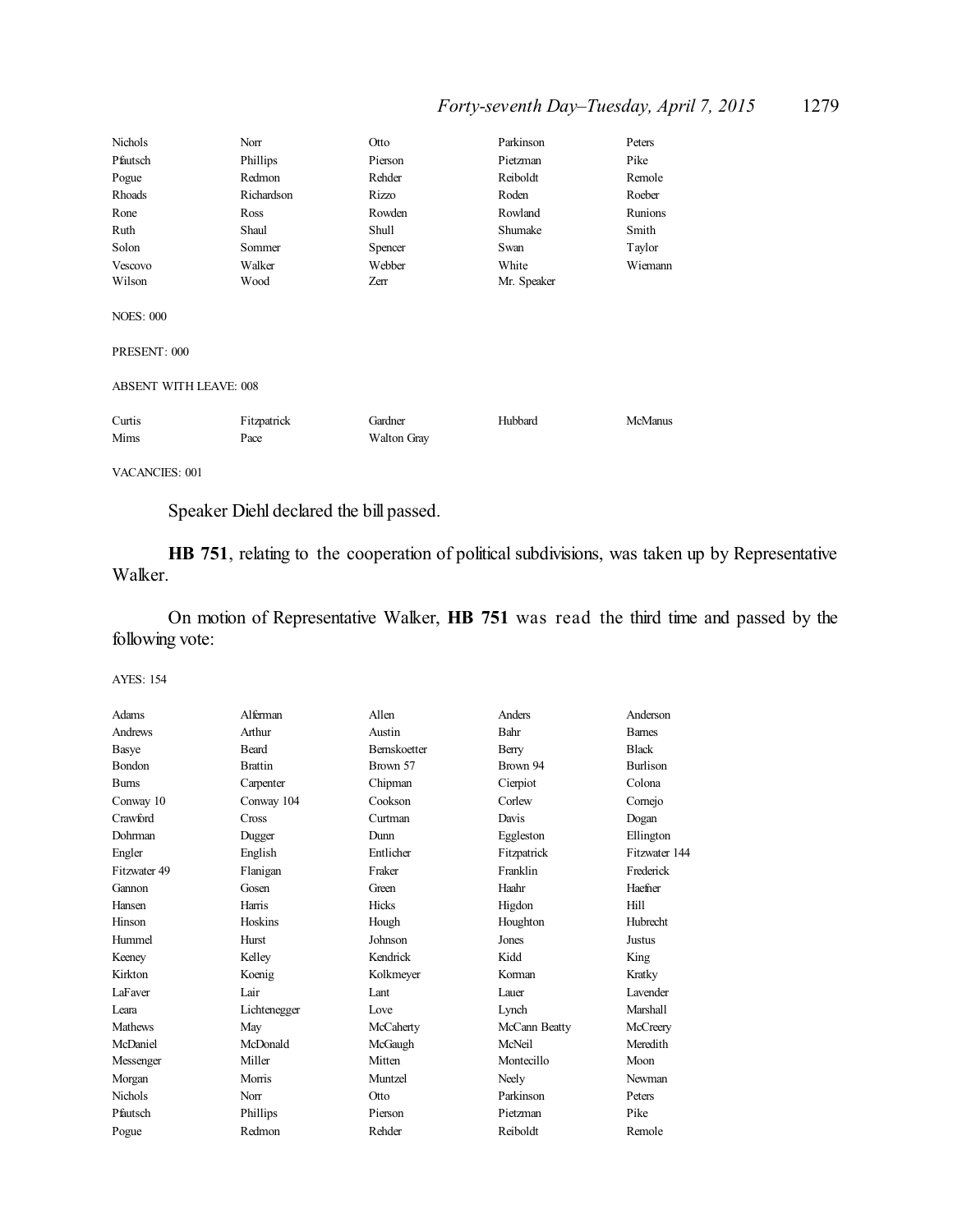| Rhoads                        | Richardson | Rizzo              | Roden       | Roeber  |
|-------------------------------|------------|--------------------|-------------|---------|
| Rone                          | Ross       | Rowden             | Rowland     | Runions |
| Ruth                          | Shaul      | Shull              | Shumake     | Smith   |
| Solon                         | Sommer     | Spencer            | Swan        | Taylor  |
| Vescovo                       | Walker     | Webber             | White       | Wiemann |
| Wilson                        | Wood       | Zerr               | Mr. Speaker |         |
| <b>NOES: 000</b>              |            |                    |             |         |
| PRESENT: 000                  |            |                    |             |         |
| <b>ABSENT WITH LEAVE: 008</b> |            |                    |             |         |
| Butler                        | Curtis     | Gardner            | Hubbard     | McManus |
| Mims                          | Pace       | <b>Walton Gray</b> |             |         |

# VACANCIES: 001

Speaker Diehl declared the bill passed.

**HB 799**, relating to the sixteenth judicial circuit, was taken up by Representative Roeber.

On motion of Representative Roeber, **HB 799** was read the third time and passed by the following vote:

| Adams          | Alferman       | Allen               | Anders          | Anderson        |
|----------------|----------------|---------------------|-----------------|-----------------|
| <b>Andrews</b> | Arthur         | Austin              | Bahr            | <b>Barnes</b>   |
| <b>Basye</b>   | <b>Beard</b>   | <b>Bernskoetter</b> | Berry           | <b>Black</b>    |
| Bondon         | <b>Brattin</b> | Brown 57            | Brown 94        | <b>Burlison</b> |
| <b>Burns</b>   | Butler         | Carpenter           | Chipman         | Cierpiot        |
| Colona         | Conway 10      | Conway 104          | Cookson         | Corlew          |
| Cornejo        | Crawford       | Cross               | Curtman         | Dogan           |
| Dohrman        | Dugger         | Dunn                | Eggleston       | Engler          |
| English        | Entlicher      | Fitzpatrick         | Fitzwater 144   | Fitzwater 49    |
| Flanigan       | Fraker         | Franklin            | Frederick       | Gannon          |
| Gosen          | Green          | Haahr               | Haefner         | Hansen          |
| Harris         | Hicks          | Higdon              | Hill            | Hinson          |
| Hoskins        | Hough          | Houghton            | Hubrecht        | Hummel          |
| <b>Hurst</b>   | Johnson        | Jones               | <b>Justus</b>   | Keeney          |
| Kelley         | Kendrick       | Kidd                | King            | Kirkton         |
| Koenig         | Kolkmeyer      | Korman              | Kratky          | LaFaver         |
| Lair           | Lant           | Lauer               | <b>Lavender</b> | I eara          |
| Lichtenegger   | Love           | Lynch               | Marshall        | <b>Mathews</b>  |
| May            | McCaherty      | McCann Beatty       | McCreery        | McDaniel        |
| McDonald       | McGaugh        | <b>McNeil</b>       | Meredith        | Messenger       |
| Miller         | Mitten         | Montecillo          | Moon            | Morgan          |
| Morris         | Muntzel        | Neely               | Newman          | <b>Nichols</b>  |
| Norr           | Otto           | Parkinson           | Peters          | Pfautsch        |
| Phillips       | Pierson        | Pietzman            | Pike            | Redmon          |
| Rehder         | Reiboldt       | Remole              | <b>Rhoads</b>   | Richardson      |
| <b>Rizzo</b>   | Roden          | Roeber              | Rone            | Ross            |
| Rowden         | Rowland        | Runions             | Ruth            | Shaul           |
| Shull          | Shumake        | Smith               | Solon           | Sommer          |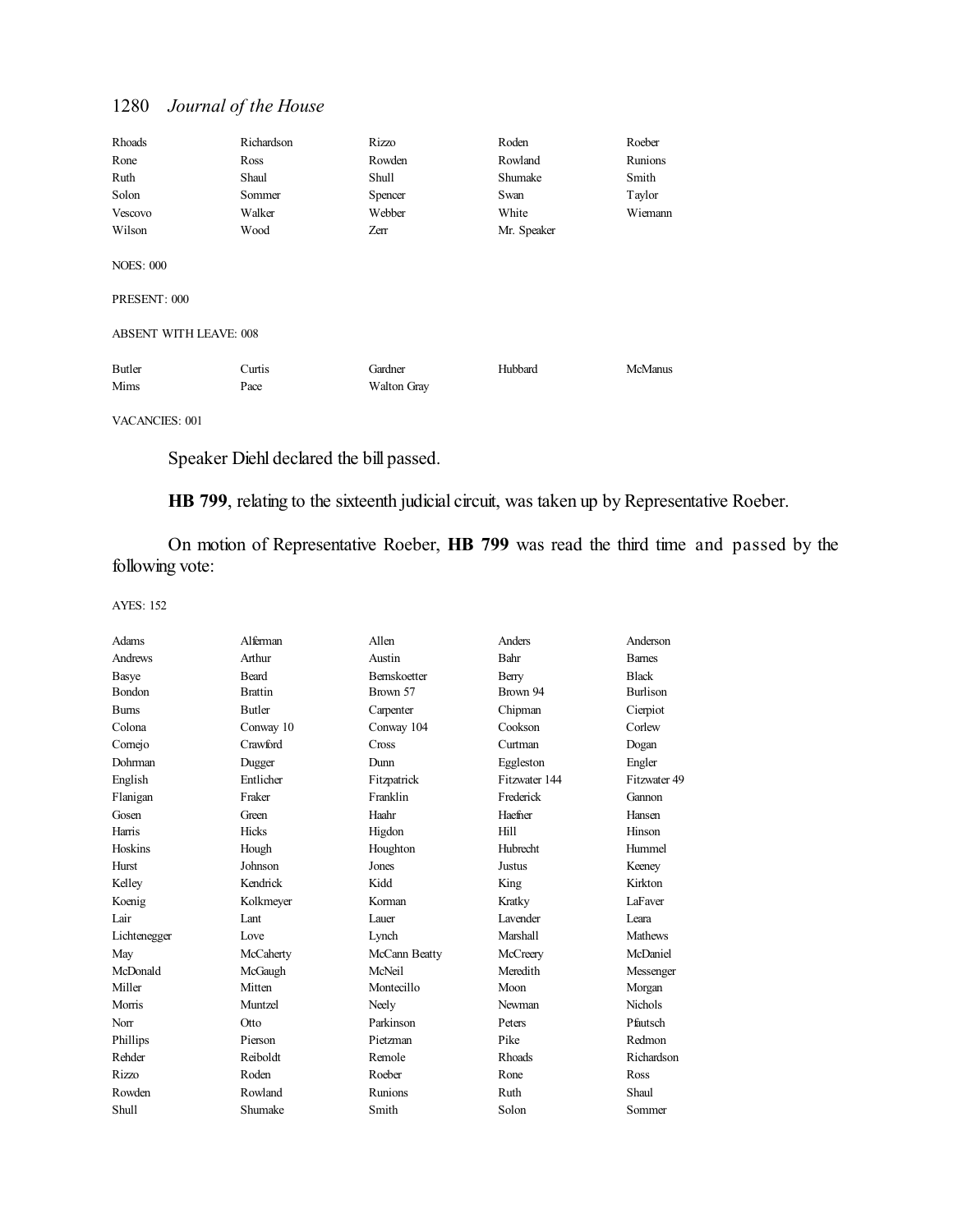# *Forty-seventh Day–Tuesday, April 7, 2015* 1281

| Spencer<br>Webber             | Swan<br>White | Taylor<br>Wiemann      | Vescovo<br>Wilson | Walker<br>Wood |
|-------------------------------|---------------|------------------------|-------------------|----------------|
| Zerr                          | Mr. Speaker   |                        |                   |                |
| <b>NOES: 002</b>              |               |                        |                   |                |
| Ellington                     | Pogue         |                        |                   |                |
| PRESENT: 000                  |               |                        |                   |                |
| <b>ABSENT WITH LEAVE: 008</b> |               |                        |                   |                |
| Curtis<br>Mims                | Davis<br>Pace | Gardner<br>Walton Gray | Hubbard           | <b>McManus</b> |

VACANCIES: 001

Speaker Diehl declared the bill passed.

**HB 836**, relating to boat passengers, was taken up by Representative Ross.

On motion of Representative Ross, **HB 836** was read the third time and passed by the following vote:

| Adams           | Alferman       | Allen               | Anders         | Anderson        |
|-----------------|----------------|---------------------|----------------|-----------------|
| Andrews         | Arthur         | Austin              | Bahr           | <b>Bames</b>    |
| Basye           | <b>Beard</b>   | <b>Bernskoetter</b> | Berry          | <b>Black</b>    |
| <b>Bondon</b>   | <b>Brattin</b> | Brown 57            | Brown 94       | <b>Burlison</b> |
| <b>Burns</b>    | <b>Butler</b>  | Carpenter           | Chipman        | Cierpiot        |
| Conway 10       | Conway 104     | Cookson             | Corlew         | Comejo          |
| Crawford        | Cross          | Curtman             | Davis          | Dogan           |
| Dohrman         | Dugger         | Eggleston           | Engler         | English         |
| Entlicher       | Fitzpatrick    | Fitzwater 144       | Fitzwater 49   | Flanigan        |
| Fraker          | Franklin       | Frederick           | Gannon         | Gosen           |
| Green           | Haahr          | Haefner             | Hansen         | Harris          |
| Hicks           | Higdon         | Hill                | Hinson         | Hoskins         |
| Hough           | Houghton       | Hubrecht            | <b>Hurst</b>   | Johnson         |
| Jones           | Justus         | Keeney              | Kelley         | Kendrick        |
| Kidd            | King           | Koenig              | Kolkmeyer      | Korman          |
| Kratky          | LaFaver        | Lair                | Lant           | Lauer           |
| <b>Lavender</b> | I eara         | Lichtenegger        | Love           | Lynch           |
| Marshall        | <b>Mathews</b> | McCaherty           | McCreery       | McDaniel        |
| McDonald        | McGaugh        | Messenger           | Miller         | Moon            |
| Morris          | Muntzel        | Neely               | <b>Nichols</b> | Otto            |
| Parkinson       | Peters         | Pfautsch            | Phillips       | Pierson         |
| Pietzman        | Pike           | Pogue               | Redmon         | Rehder          |
| Reiboldt        | Remole         | Rhoads              | Richardson     | Rizzo           |
| Roden           | Roeber         | Rone                | Ross           | Rowland         |
| Runions         | Ruth           | Shull               | Shumake        | Solon           |
| Sommer          | Spencer        | Swan                | Taylor         | Vescovo         |
| Walker          | Webber         | White               | Wiemann        | Wilson          |
| Wood            | Zerr           | Mr. Speaker         |                |                 |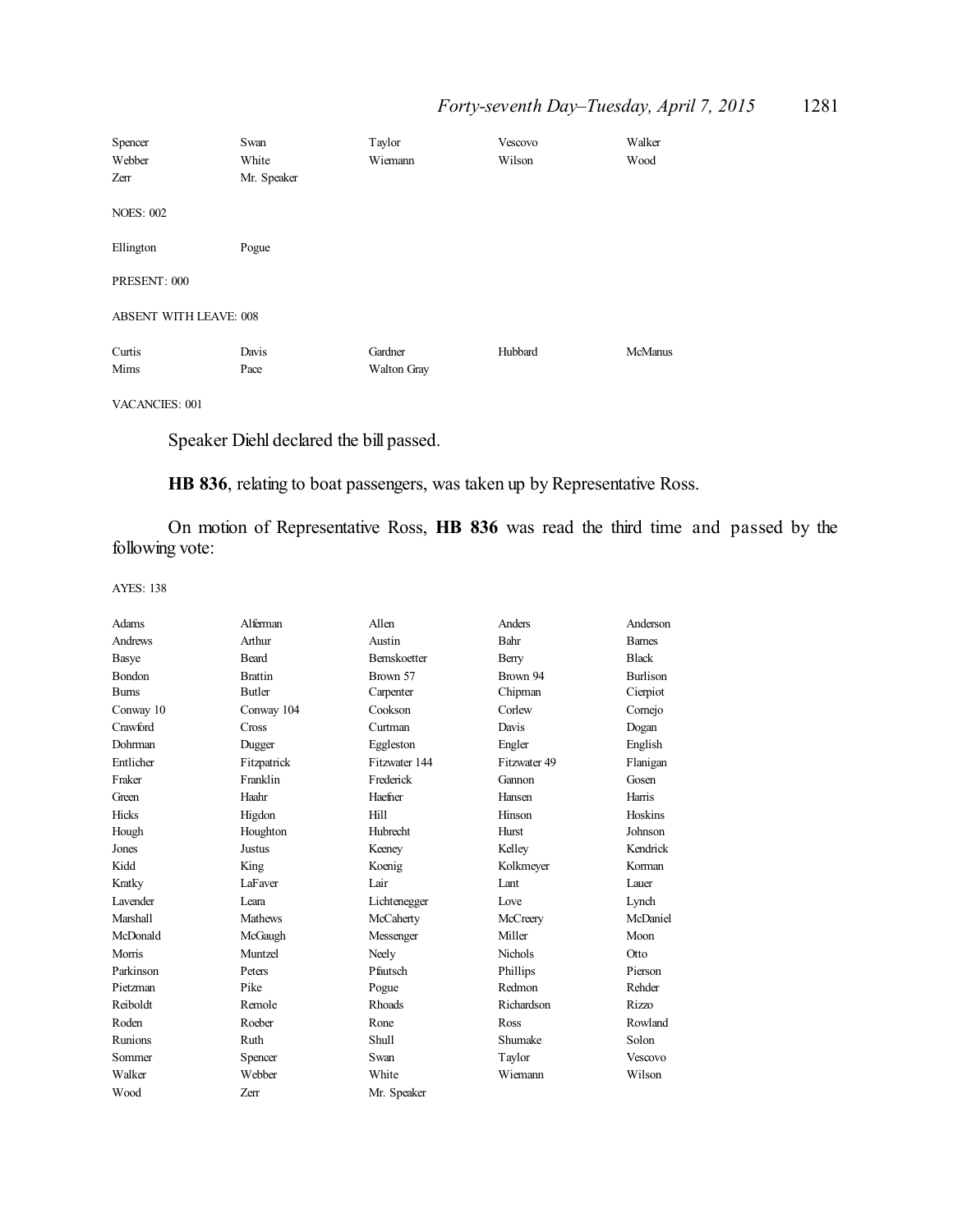NOES: 015

| Dunn                          | Ellington        | Hummel                               | Kirkton<br>Mitten |
|-------------------------------|------------------|--------------------------------------|-------------------|
| Morgan                        | Newman           | Norr                                 | Smith             |
|                               |                  |                                      |                   |
| <b>ABSENT WITH LEAVE: 009</b> |                  |                                      |                   |
| Gardner<br>Rowden             | Hubbard<br>Shaul | <b>McManus</b><br><b>Walton Gray</b> | Mims              |
|                               | McCann Beatty    | McNeil                               | Meredith          |

VACANCIES: 001

Speaker Diehl declared the bill passed.

**HB 875**, relating to public library districts, was taken up by Representative Hinson.

On motion of Representative Hinson, **HB 875** was read the third time and passed by the following vote:

| Adams         | Alferman       | Allen               | Anders          | Anderson       |
|---------------|----------------|---------------------|-----------------|----------------|
|               |                |                     |                 |                |
| Andrews       | Arthur         | Austin              | Bahr            | <b>Barnes</b>  |
| Basye         | Beard          | <b>Bernskoetter</b> | Berry           | <b>Black</b>   |
| <b>Bondon</b> | <b>Brattin</b> | Brown 94            | <b>Burlison</b> | <b>Bums</b>    |
| <b>Butler</b> | Carpenter      | Chipman             | Cierpiot        | Colona         |
| Conway 10     | Conway 104     | Cookson             | Corlew          | Comejo         |
| Crawford      | Cross          | Curtman             | Davis           | Dogan          |
| Dohrman       | Dugger         | Dunn                | Eggleston       | Engler         |
| English       | Entlicher      | Fitzpatrick         | Fitzwater 144   | Fitzwater 49   |
| Flanigan      | Fraker         | Franklin            | Frederick       | Gannon         |
| Gosen         | Green          | Haahr               | Haefner         | Hansen         |
| Harris        | Hicks          | Higdon              | Hill            | Hinson         |
| Hoskins       | Hough          | Houghton            | Hubrecht        | Hummel         |
| Hurst         | Johnson        | Jones               | Justus          | Keeney         |
| Kelley        | Kendrick       | Kidd                | King            | Kirkton        |
| Koenig        | Kolkmeyer      | Korman              | Kratky          | LaFaver        |
| Lair          | Lant           | Lauer               | <b>Lavender</b> | Leara          |
| Lichtenegger  | Love           | Lynch               | Marshall        | <b>Mathews</b> |
| May           | McCaherty      | McCann Beatty       | McCreery        | McDaniel       |
| McDonald      | McGaugh        | McNeil              | Meredith        | Messenger      |
| Miller        | Mitten         | Montecillo          | Moon            | Morgan         |
| Morris        | Muntzel        | Neely               | Newman          | <b>Nichols</b> |
| Norr          | Otto           | Parkinson           | Peters          | Pfautsch       |
| Phillips      | Pierson        | Pietzman            | Pike            | Redmon         |
| Rehder        | Reiboldt       | Remole              | <b>Rhoads</b>   | Richardson     |
| <b>Rizzo</b>  | Roden          | Roeber              | Rone            | Ross           |
| Rowden        | Rowland        | Runions             | Ruth            | Shaul          |
| <b>Shull</b>  | Shumake        | Smith               | Solon           | Sommer         |
| Spencer       | Swan           | Taylor              | Vescovo         | Walker         |
| Webber        | White          | Wiemann             | Wilson          | Wood           |
| Zerr          | Mr. Speaker    |                     |                 |                |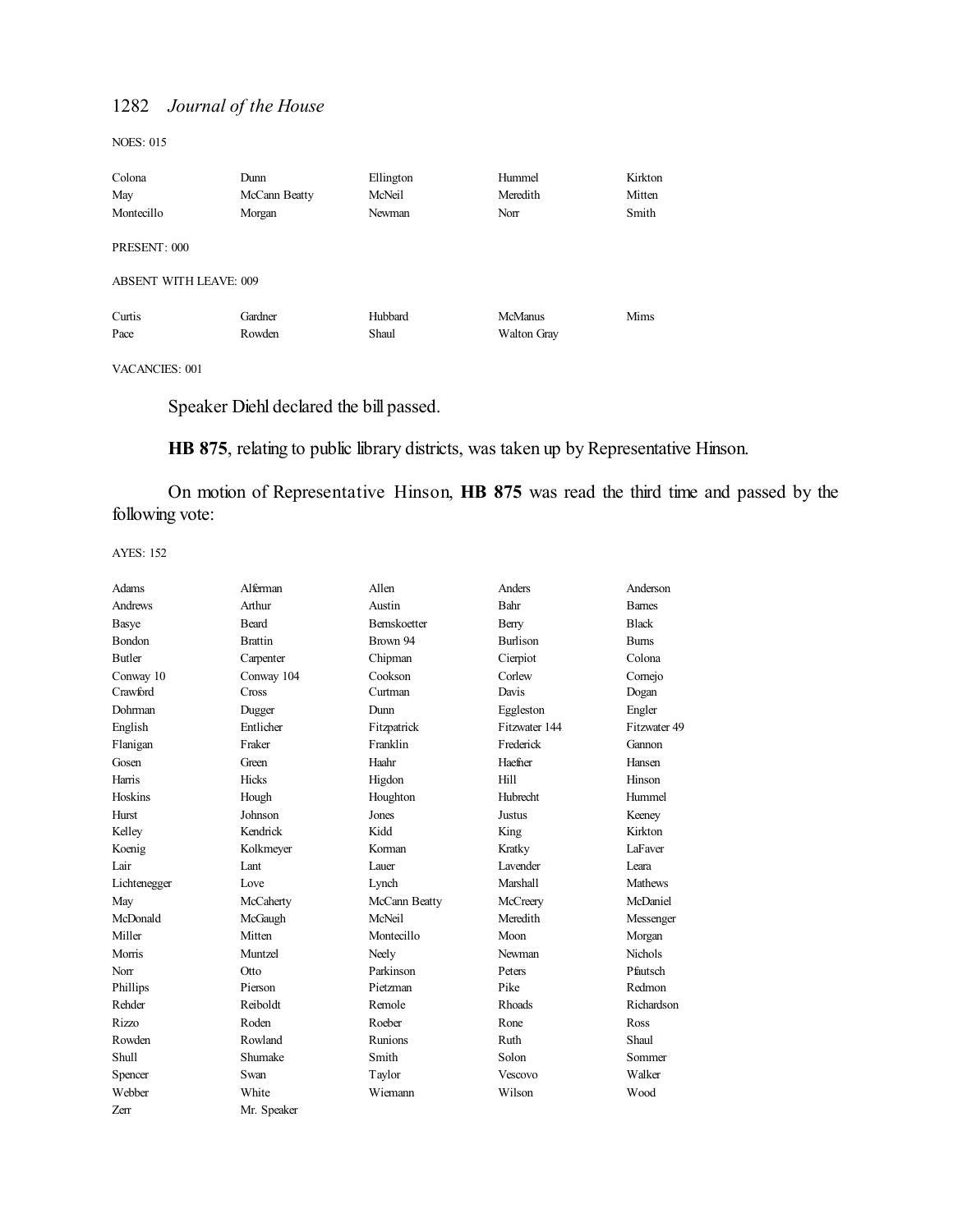| <b>NOES: 000</b>       |                |                        |         |                |
|------------------------|----------------|------------------------|---------|----------------|
| PRESENT: 002           |                |                        |         |                |
| Ellington              | Pogue          |                        |         |                |
| ABSENT WITH LEAVE: 008 |                |                        |         |                |
| Brown 57<br>Mims       | Curtis<br>Pace | Gardner<br>Walton Gray | Hubbard | <b>McManus</b> |

VACANCIES: 001

Speaker Diehl declared the bill passed.

**HB 947**, relating to certain state properties, was taken up by Representative Wiemann.

On motion of Representative Wiemann, **HB 947** was read the third time and passed by the following vote:

AYES: 127

Smith Webber

| Adams            | Alferman            | Allen         | Anderson        | Andrews       |
|------------------|---------------------|---------------|-----------------|---------------|
| Arthur           | Austin              | Bahr          | <b>Barnes</b>   | Basye         |
| <b>Beard</b>     | <b>Bernskoetter</b> | Berry         | <b>Black</b>    | <b>Bondon</b> |
| <b>Brattin</b>   | Brown 57            | Brown 94      | <b>Burlison</b> | <b>Bums</b>   |
| Chipman          | Cierpiot            | Conway 10     | Conway 104      | Cookson       |
| Corlew           | Cornejo             | Crawford      | Cross           | Curtman       |
| Davis            | Dogan               | Dohrman       | Dugger          | Eggleston     |
| Engler           | English             | Entlicher     | Fitzpatrick     | Fitzwater 144 |
| Fitzwater 49     | Flanigan            | Fraker        | Franklin        | Frederick     |
| Gannon           | Gosen               | Haahr         | Haefner         | Hansen        |
| Harris           | <b>Hicks</b>        | Higdon        | Hill            | Hinson        |
| Hoskins          | Hough               | Houghton      | Hubrecht        | <b>Hurst</b>  |
| Johnson          | Jones               | Justus        | Keeney          | Kelley        |
| Kidd             | King                | Koenig        | Kolkmeyer       | Korman        |
| Kratky           | Lair                | Lant          | Lauer           | Lavender      |
| Leara            | Lichtenegger        | Love          | Lynch           | Mathews       |
| McCaherty        | McDaniel            | McDonald      | McGaugh         | Messenger     |
| Miller           | Montecillo          | Moon          | Morris          | Muntzel       |
| Neely            | <b>Nichols</b>      | Otto          | Parkinson       | Pfautsch      |
| Phillips         | Pierson             | Pietzman      | Pike            | Redmon        |
| Rehder           | Reiboldt            | Remole        | <b>Rhoads</b>   | Richardson    |
| Roden            | Roeber              | Rone          | Rowden          | Rowland       |
| Ruth             | Shaul               | Shull         | Shumake         | Solon         |
| Sommer           | Spencer             | Swan          | Taylor          | Vescovo       |
| Walker           | White               | Wiemann       | Wilson          | Wood          |
| Zerr             | Mr. Speaker         |               |                 |               |
| <b>NOES: 027</b> |                     |               |                 |               |
| Anders           | <b>Butler</b>       | Carpenter     | Colona          | Dunn          |
| Ellington        | Hummel              | Kendrick      | Kirkton         | LaFaver       |
| <b>Marshall</b>  | May                 | McCann Beatty | McCreery        | McNeil        |
| Meredith         | Mitten              | Morgan        | Newman          | Norr          |

Peters **Pogue** Rizzo Ross Runions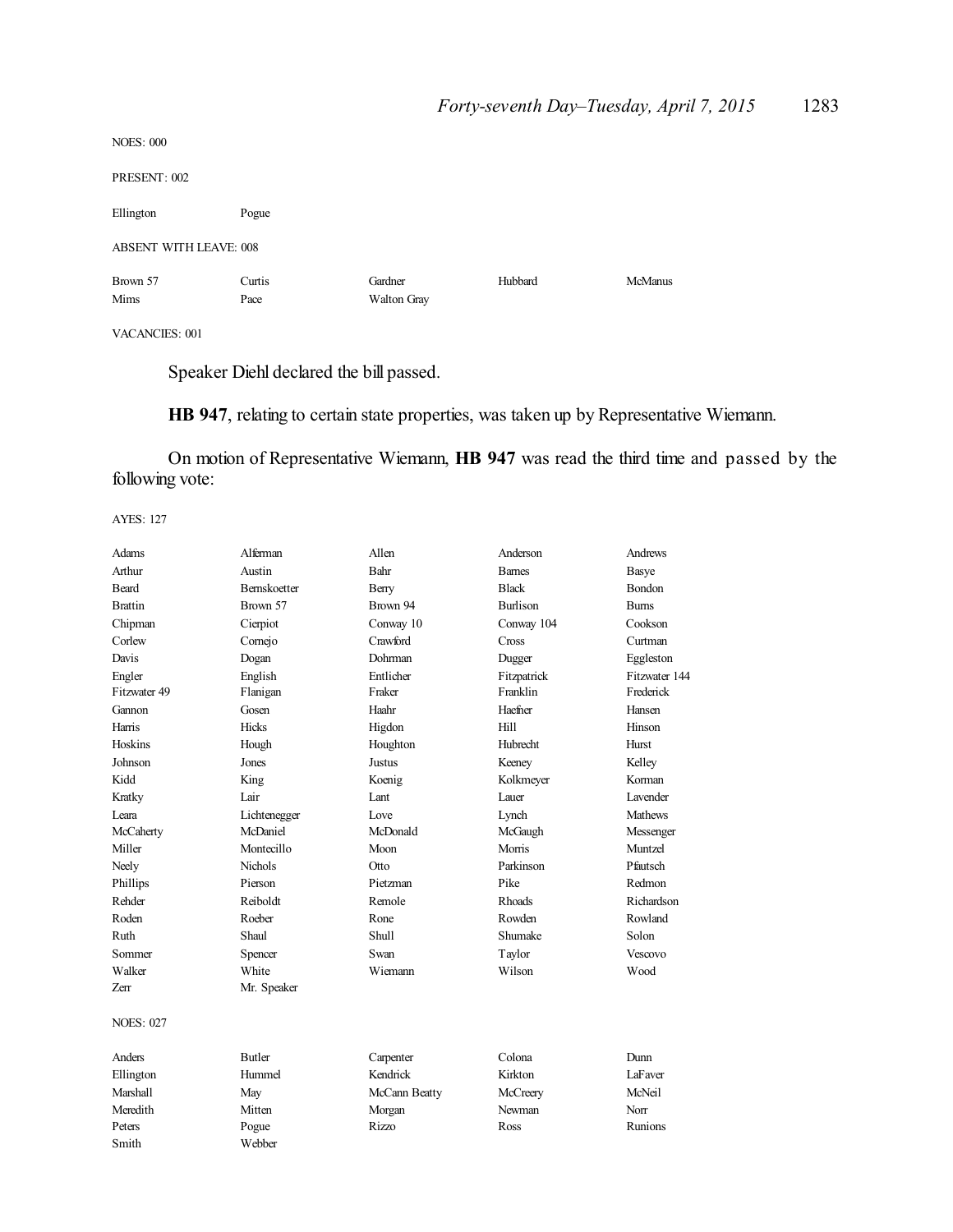| PRESENT: 001                  |             |         |                |      |
|-------------------------------|-------------|---------|----------------|------|
| Green                         |             |         |                |      |
| <b>ABSENT WITH LEAVE: 007</b> |             |         |                |      |
| Curtis                        | Gardner     | Hubbard | <b>McManus</b> | Mims |
| Pace                          | Walton Gray |         |                |      |
| VACANCIES: 001                |             |         |                |      |

Speaker Diehl declared the bill passed.

**HB 979**, relating to bonding requirements for treasurers of seven-director school districts, was taken up by Representative Dugger.

On motion of Representative Dugger, **HB 979** was read the third time and passed by the following vote:

AYES: 148

| <b>Adams</b>     | Alferman        | Allen        | Anders        | Anderson        |
|------------------|-----------------|--------------|---------------|-----------------|
| Andrews          | Arthur          | Austin       | Bahr          | <b>Barnes</b>   |
| Basye            | <b>Beard</b>    | Bernskoetter | Berry         | <b>Black</b>    |
| Bondon           | <b>Brattin</b>  | Brown 57     | Brown 94      | <b>Burlison</b> |
| <b>Bums</b>      | <b>Butler</b>   | Carpenter    | Chipman       | Cierpiot        |
| Colona           | Conway 10       | Conway 104   | Cookson       | Corlew          |
| Comejo           | Crawford        | Cross        | Curtman       | Davis           |
| Dogan            | Dohrman         | Dugger       | Dunn          | Eggleston       |
| Engler           | English         | Entlicher    | Fitzpatrick   | Fitzwater 144   |
| Fitzwater 49     | Flanigan        | Fraker       | Franklin      | Frederick       |
| Gannon           | Gosen           | Hansen       | Harris        | Hicks           |
| Higdon           | Hill            | Hinson       | Hoskins       | Hough           |
| Houghton         | Hubrecht        | Hummel       | Hurst         | Johnson         |
| Jones            | Justus          | Keeney       | Kelley        | Kendrick        |
| Kidd             | King            | Kirkton      | Koenig        | Kolkmeyer       |
| Korman           | Kratky          | LaFaver      | Lair          | Lant            |
| Lauer            | <b>Lavender</b> | Leara        | Lichtenegger  | Lynch           |
| Mathews          | May             | McCaherty    | McCann Beatty | McCreery        |
| McDaniel         | McDonald        | McGaugh      | McNeil        | Meredith        |
| Messenger        | Miller          | Mitten       | Montecillo    | Moon            |
| Morgan           | Morris          | Muntzel      | Neely         | Newman          |
| <b>Nichols</b>   | Norr            | Otto         | Parkinson     | Peters          |
| Pfautsch         | Phillips        | Pierson      | Pietzman      | Pike            |
| Redmon           | Rehder          | Reiboldt     | Remole        | <b>Rhoads</b>   |
| Richardson       | Rizzo           | Roden        | Roeber        | Rone            |
| Ross             | Rowden          | Rowland      | Runions       | Ruth            |
| Shaul            | Shull           | Shumake      | Smith         | Solon           |
| Sommer           | Spencer         | Swan         | Taylor        | Vescovo         |
| Walker           | Webber          | White        | Wiemann       | Wilson          |
| Wood             | Zerr            | Mr. Speaker  |               |                 |
| <b>NOES: 004</b> |                 |              |               |                 |
| Ellington        | Green           | Marshall     | Pogue         |                 |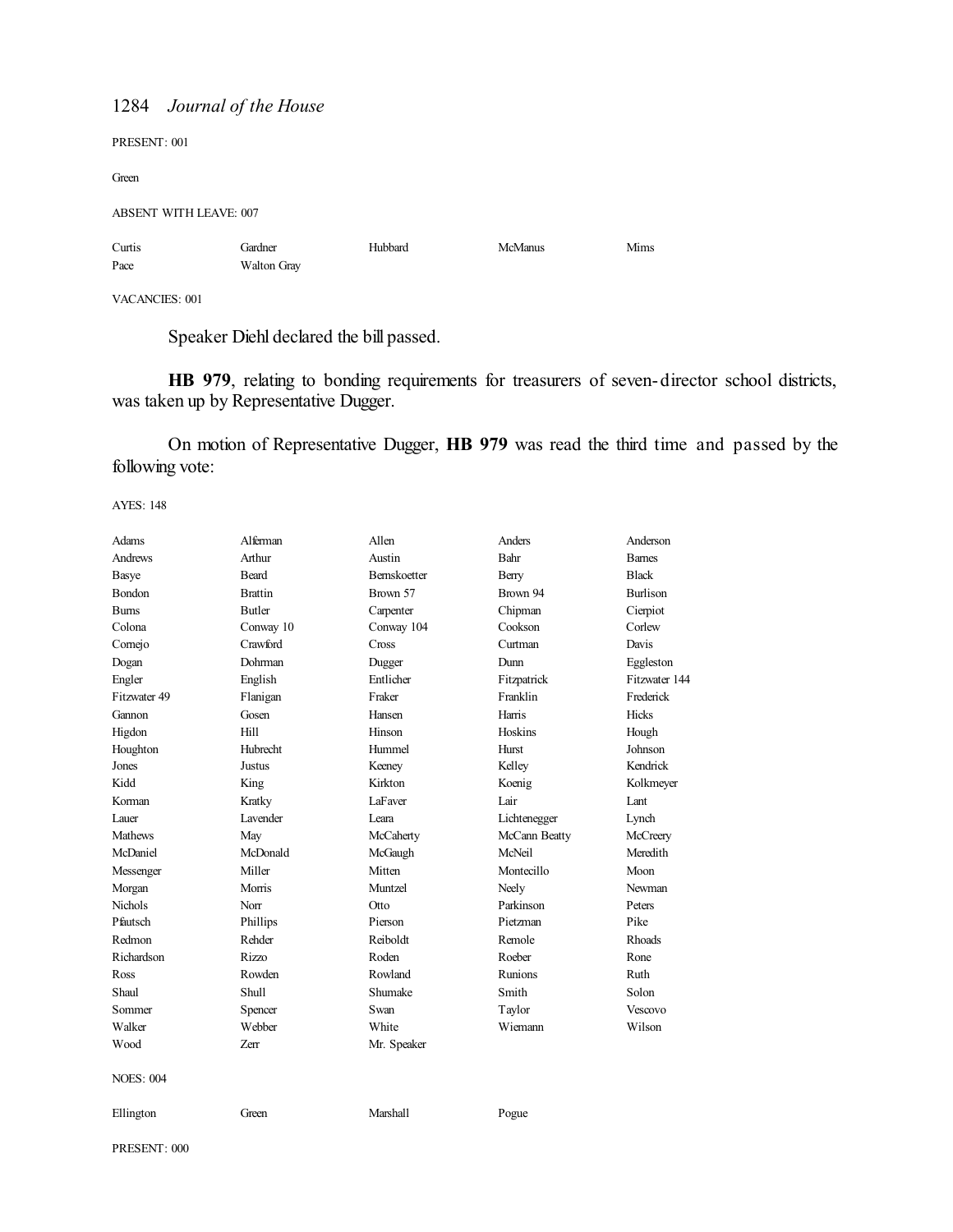| Curtis | Gardner        | Haahr | Haefner | Hubbard            |
|--------|----------------|-------|---------|--------------------|
| Love   | <b>McManus</b> | Mims  | Pace    | <b>Walton Gray</b> |

VACANCIES: 001

Speaker Diehl declared the bill passed.

**HB 1001**, relating to the Division of Energy, was taken up by Representative Korman.

On motion of Representative Korman, **HB 1001** was read the third time and passed by the following vote:

AYES: 124

| Alferman         | Allen               | <b>Anders</b> | Anderson        | <b>Andrews</b> |
|------------------|---------------------|---------------|-----------------|----------------|
| Arthur           | Austin              | Bahr          | <b>Barnes</b>   | Basye          |
| <b>Beard</b>     | <b>Bernskoetter</b> | Berry         | <b>Black</b>    | <b>Bondon</b>  |
| <b>Brattin</b>   | Brown 57            | Brown 94      | <b>Burlison</b> | <b>Burns</b>   |
| Chipman          | Cierpiot            | Conway 10     | Conway 104      | Cookson        |
| Corlew           | Cornejo             | Crawford      | Cross           | Curtman        |
| Davis            | Dogan               | Dohrman       | Dugger          | Eggleston      |
| Engler           | English             | Entlicher     | Fitzpatrick     | Fitzwater 144  |
| Fitzwater 49     | Flanigan            | Fraker        | Franklin        | Frederick      |
| Gannon           | Gosen               | Hansen        | Harris          | Hicks          |
| Higdon           | Hill                | Hinson        | Hoskins         | Hough          |
| Houghton         | Hubrecht            | Hurst         | Johnson         | <b>Justus</b>  |
| Keeney           | Kelley              | Kidd          | King            | Koenig         |
| Kolkmeyer        | Korman              | Kratky        | Lair            | Lant           |
| Lauer            | Leara               | Lichtenegger  | Love            | Lynch          |
| <b>Marshall</b>  | <b>Mathews</b>      | McCaherty     | McDaniel        | McDonald       |
| McGaugh          | Messenger           | Miller        | Montecillo      | Moon           |
| Morris           | Muntzel             | Neely         | <b>Nichols</b>  | Otto           |
| Parkinson        | Peters              | Pfautsch      | Phillips        | Pietzman       |
| Pike             | Redmon              | Rehder        | Remole          | Rhoads         |
| Richardson       | Roden               | Roeber        | Rone            | Ross           |
| Rowden           | Rowland             | Ruth          | Shaul           | Shull          |
| Shumake          | Solon               | Sommer        | Spencer         | Swan           |
| Taylor           | Vescovo             | Walker        | White           | Wiemann        |
| Wilson           | Wood                | Zerr          | Mr. Speaker     |                |
| <b>NOES: 027</b> |                     |               |                 |                |
| Adams            | <b>Butler</b>       | Carpenter     | Colona          | Dunn           |
| Ellington        | Green               | Hummel        | Kendrick        | Kirkton        |
| LaFaver          | <b>Lavender</b>     | May           | McCann Beatty   | McCreery       |
| McNeil           | Meredith            | Mitten        | Morgan          | Newman         |
| Norr             | Pierson             | Pogue         | Rizzo           | Runions        |
| Smith            | Webber              |               |                 |                |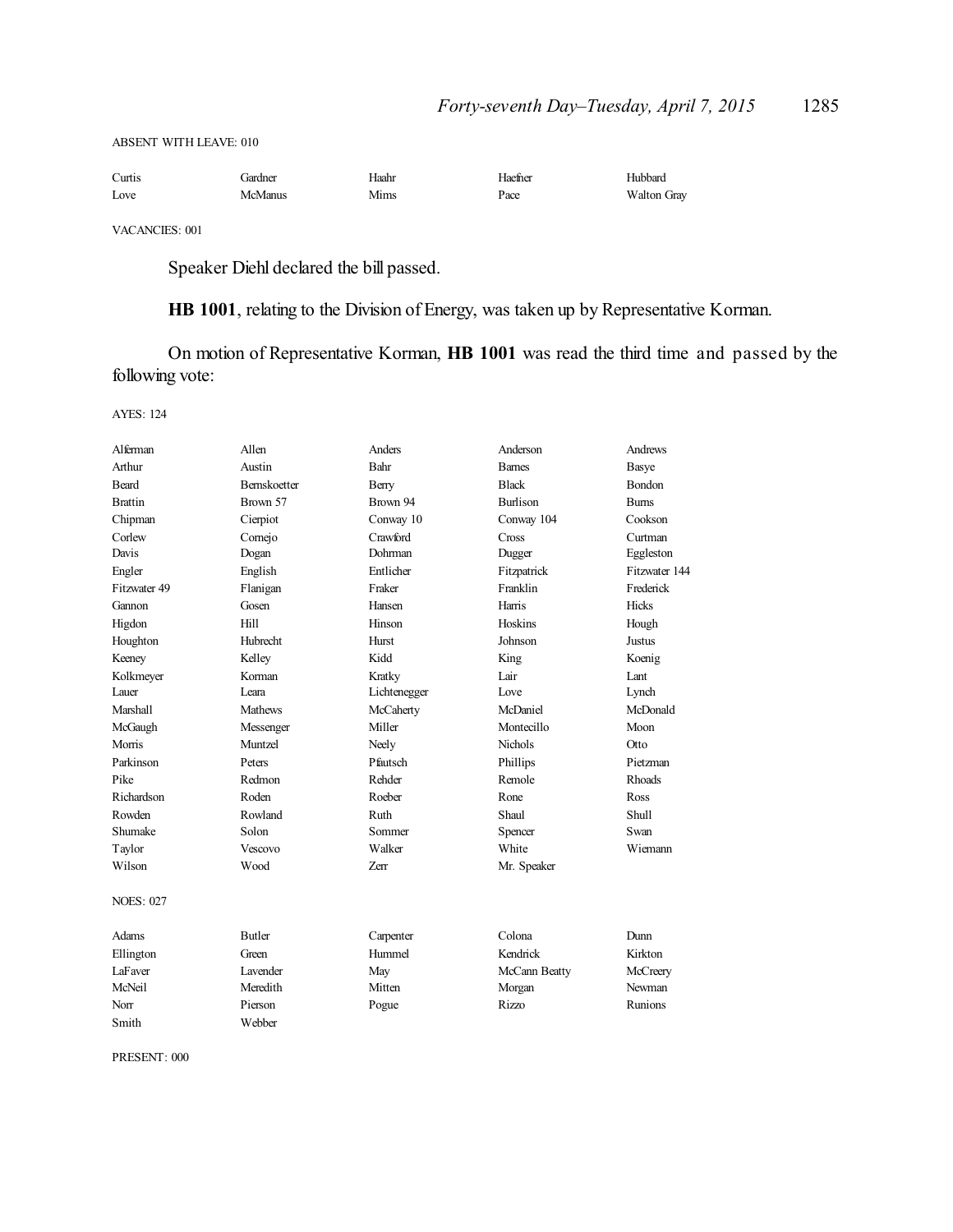ABSENT WITH LEAVE: 011

| Curtis             | Gardner | Haahr | Haefner | Hubbard  |
|--------------------|---------|-------|---------|----------|
| Jones              | McManus | Mims  | Pace    | Reiboldt |
| <b>Walton Gray</b> |         |       |         |          |

VACANCIES: 001

Speaker Diehl declared the bill passed.

**HB 1052**, relating to land surveyors, was taken up by Representative Miller.

On motion of Representative Miller, **HB 1052** was read the third time and passed by the following vote:

AYES: 151

| Adams         | Alferman       | Allen               | Anders          | Anderson        |
|---------------|----------------|---------------------|-----------------|-----------------|
| Andrews       | Arthur         | Austin              | Bahr            | <b>Bames</b>    |
| Basye         | Beard          | <b>Bernskoetter</b> | Berry           | <b>Black</b>    |
| Bondon        | <b>Brattin</b> | Brown 57            | Brown 94        | <b>Burlison</b> |
| <b>Burns</b>  | <b>Butler</b>  | Carpenter           | Chipman         | Cierpiot        |
| Colona        | Conway 10      | Conway 104          | Cookson         | Corlew          |
| Comejo        | Crawford       | Cross               | Curtman         | Davis           |
| Dogan         | Dohrman        | Dugger              | Dunn            | Eggleston       |
| Ellington     | Engler         | English             | Entlicher       | Fitzpatrick     |
| Fitzwater 144 | Fitzwater 49   | Flanigan            | Fraker          | Franklin        |
| Frederick     | Gannon         | Gosen               | Green           | Haefner         |
| Hansen        | Harris         | Hicks               | Higdon          | Hill            |
| Hinson        | Hoskins        | Hough               | Houghton        | Hubrecht        |
| Hummel        | Hurst          | Johnson             | Jones           | <b>Justus</b>   |
| Keeney        | Kelley         | Kendrick            | King            | Kirkton         |
| Koenig        | Kolkmeyer      | Korman              | Kratky          | LaFaver         |
| Lair          | Lant           | Lauer               | <b>Lavender</b> | I eara          |
| Lichtenegger  | Love           | Lynch               | Marshall        | <b>Mathews</b>  |
| May           | McCaherty      | McCann Beatty       | McCreery        | McDaniel        |
| McDonald      | McGaugh        | McNeil              | Meredith        | Messenger       |
| Miller        | Montecillo     | Moon                | Morgan          | Morris          |
| Muntzel       | Neely          | Newman              | <b>Nichols</b>  | Norr            |
| Otto          | Parkinson      | Peters              | Pfautsch        | Phillips        |
| Pierson       | Pietzman       | Pike                | Pogue           | Redmon          |
| Rehder        | Reiboldt       | Remole              | <b>Rhoads</b>   | Richardson      |
| Rizzo         | Roden          | Roeber              | Rone            | Ross            |
| Rowden        | Rowland        | Ruth                | Shaul           | Shull           |
| Shumake       | Smith          | Solon               | Sommer          | Spencer         |
| Swan          | Taylor         | Vescovo             | Walker          | Webber          |
| White         | Wiemann        | Wilson              | Wood            | Zerr            |
| Mr. Speaker   |                |                     |                 |                 |

NOES: 000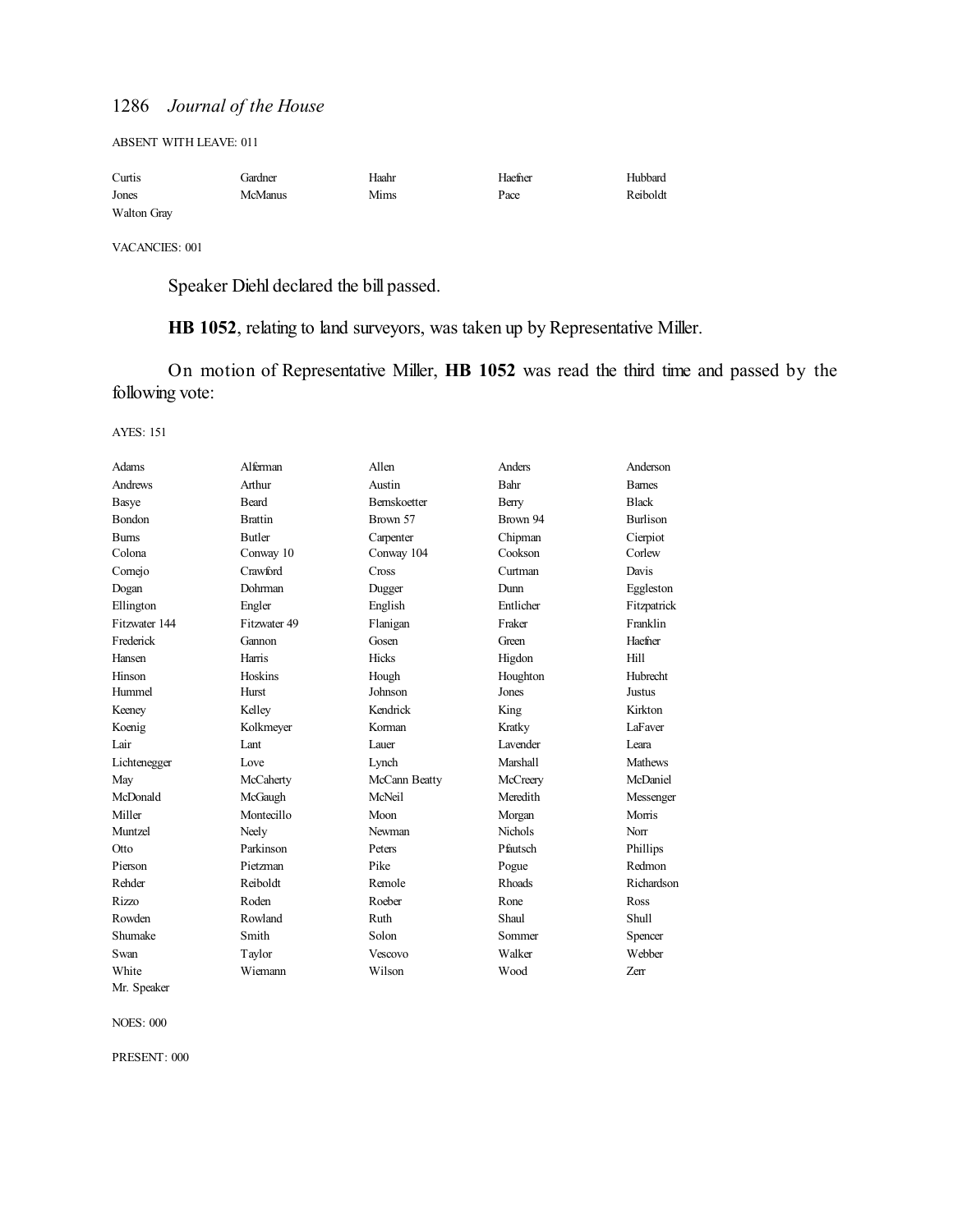| Curtis             | Gardner | Haahr  | Hubbard | Kidd    |
|--------------------|---------|--------|---------|---------|
| <b>McManus</b>     | Mims    | Mitten | Pace    | Runions |
| <b>Walton Gray</b> |         |        |         |         |

VACANCIES: 001

Speaker Diehl declared the bill passed.

**HB 1053**, relating to board oversight of central dispatching for emergency services, was taken up by Representative Justus.

On motion of Representative Justus, **HB 1053** was read the third time and passed by the following vote:

AYES: 149

| Adams         | Alferman       | Allen               | Anders      | Anderson        |
|---------------|----------------|---------------------|-------------|-----------------|
| Andrews       | Arthur         | Austin              | Bahr        | <b>Bames</b>    |
| Basye         | Beard          | <b>Bernskoetter</b> | Berry       | <b>Black</b>    |
| <b>Bondon</b> | <b>Brattin</b> | Brown 57            | Brown 94    | <b>Burlison</b> |
| <b>Burns</b>  | <b>Butler</b>  | Carpenter           | Chipman     | Cierpiot        |
| Colona        | Conway 104     | Cookson             | Corlew      | Cornejo         |
| Crawford      | Cross          | Curtman             | Davis       | Dogan           |
| Dohrman       | Dugger         | Dunn                | Eggleston   | Ellington       |
| Engler        | English        | Entlicher           | Fitzpatrick | Fitzwater 144   |
| Fitzwater 49  | Flanigan       | Fraker              | Franklin    | Frederick       |
| Gannon        | Gosen          | Green               | Haefner     | Hansen          |
| Harris        | <b>Hicks</b>   | Higdon              | Hill        | Hinson          |
| Hoskins       | Hough          | Houghton            | Hubrecht    | Hurst           |
| Johnson       | Jones          | Justus              | Keeney      | Kelley          |
| Kendrick      | Kidd           | King                | Kirkton     | Koenig          |
| Kolkmeyer     | Korman         | Kratky              | LaFaver     | Lair            |
| Lant          | Lauer          | <b>Lavender</b>     | Leara       | Lichtenegger    |
| Love          | <b>Mathews</b> | May                 | McCaherty   | McCann Beatty   |
| McCreery      | McDaniel       | McDonald            | McGaugh     | <b>McNeil</b>   |
| Meredith      | Messenger      | Miller              | Mitten      | Montecillo      |
| Moon          | Morgan         | Morris              | Muntzel     | Neely           |
| Newman        | <b>Nichols</b> | Norr                | Otto        | Parkinson       |
| Peters        | Pfautsch       | Phillips            | Pierson     | Pietzman        |
| Pike          | Redmon         | Rehder              | Reiboldt    | Remole          |
| <b>Rhoads</b> | Richardson     | Rizzo               | Roden       | Roeber          |
| Rone          | Ross           | Rowden              | Rowland     | Runions         |
| Ruth          | Shaul          | Shull               | Shumake     | Smith           |
| Solon         | Sommer         | Spencer             | Swan        | Taylor          |
| Vescovo       | Walker         | Webber              | White       | Wiemann         |
| Wilson        | Wood           | Zerr                | Mr. Speaker |                 |

NOES: 001

Marshall

PRESENT: 001

Pogue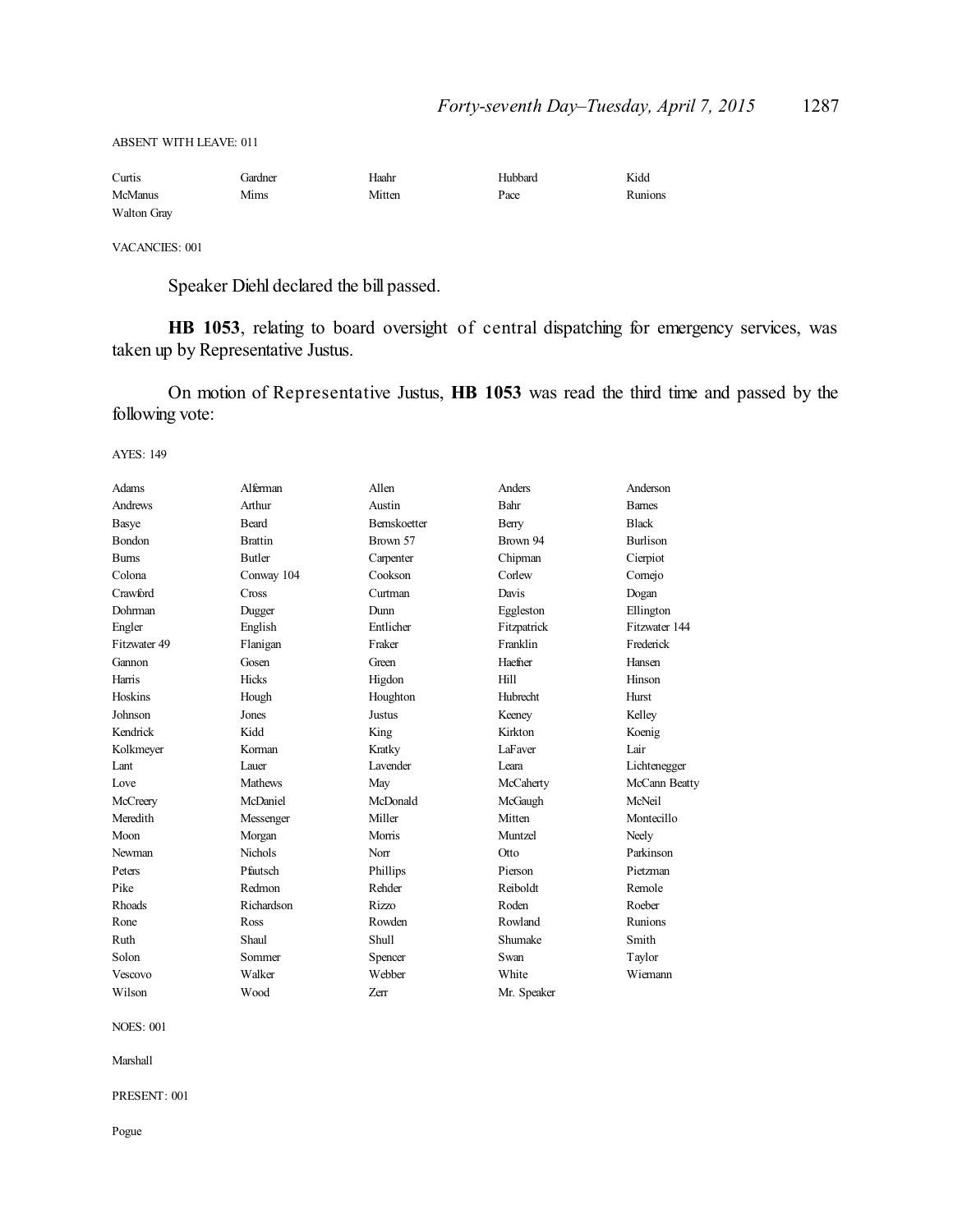|  | <b>ABSENT WITH LEAVE: 011</b> |
|--|-------------------------------|
|--|-------------------------------|

| Conway 10   | Curtis. | Gardner | Haahr | Hubbard |
|-------------|---------|---------|-------|---------|
| Hummel      | Lynch   | McManus | Mims  | Pace    |
| Walton Gray |         |         |       |         |

VACANCIES: 001

Speaker Diehl declared the bill passed.

**HB 1098**, relating to trust companies, was taken up by Representative Crawford.

On motion of Representative Crawford, **HB 1098** was read the third time and passed by the following vote:

AYES: 144

| Adams            | Alferman       | Allen          | Anders      | Anderson        |
|------------------|----------------|----------------|-------------|-----------------|
| Andrews          | Arthur         | Austin         | Bahr        | <b>Barnes</b>   |
| Basye            | <b>Beard</b>   | Bernskoetter   | Berry       | <b>Black</b>    |
| <b>Bondon</b>    | <b>Brattin</b> | Brown 57       | Brown 94    | <b>Burlison</b> |
| <b>Burns</b>     | Carpenter      | Chipman        | Cierpiot    | Conway 10       |
| Cookson          | Corlew         | Cornejo        | Crawford    | Cross           |
| Curtman          | Davis          | Dogan          | Dohrman     | Dugger          |
| Dunn             | Eggleston      | Engler         | English     | Entlicher       |
| Fitzpatrick      | Fitzwater 144  | Fitzwater 49   | Flanigan    | Fraker          |
| Franklin         | Frederick      | Gannon         | Gosen       | Green           |
| Haefner          | Hansen         | Harris         | Hicks       | Higdon          |
| Hill             | Hinson         | Hoskins        | Hough       | Houghton        |
| Hubrecht         | Hummel         | <b>Hurst</b>   | Johnson     | Jones           |
| Justus           | Keeney         | Kelley         | Kendrick    | Kidd            |
| King             | Koenig         | Kolkmeyer      | Korman      | Kratky          |
| LaFaver          | Lair           | Lant           | Lauer       | Lavender        |
| Leara            | Lichtenegger   | Love           | Lynch       | <b>Mathews</b>  |
| May              | McCaherty      | McCreery       | McDaniel    | McDonald        |
| McGaugh          | McNeil         | Meredith       | Messenger   | Miller          |
| Mitten           | Montecillo     | Moon           | Morgan      | Muntzel         |
| Neely            | Newman         | <b>Nichols</b> | Norr        | Otto            |
| Parkinson        | Peters         | Pfautsch       | Phillips    | Pierson         |
| Pietzman         | Pike           | Redmon         | Rehder      | Reiboldt        |
| Remole           | <b>Rhoads</b>  | Richardson     | Rizzo       | Roden           |
| Roeber           | Rone           | <b>Ross</b>    | Rowland     | <b>Runions</b>  |
| Ruth             | Shaul          | Shull          | Shumake     | Smith           |
| Solon            | Sommer         | Spencer        | Swan        | Taylor          |
| Vescovo          | Walker         | Webber         | White       | Wiemann         |
| Wilson           | Wood           | Zerr           | Mr. Speaker |                 |
| <b>NOES: 007</b> |                |                |             |                 |
| Butler           | Colona         | Ellington      | Kirkton     | Marshall        |
| McCann Beatty    | Pogue          |                |             |                 |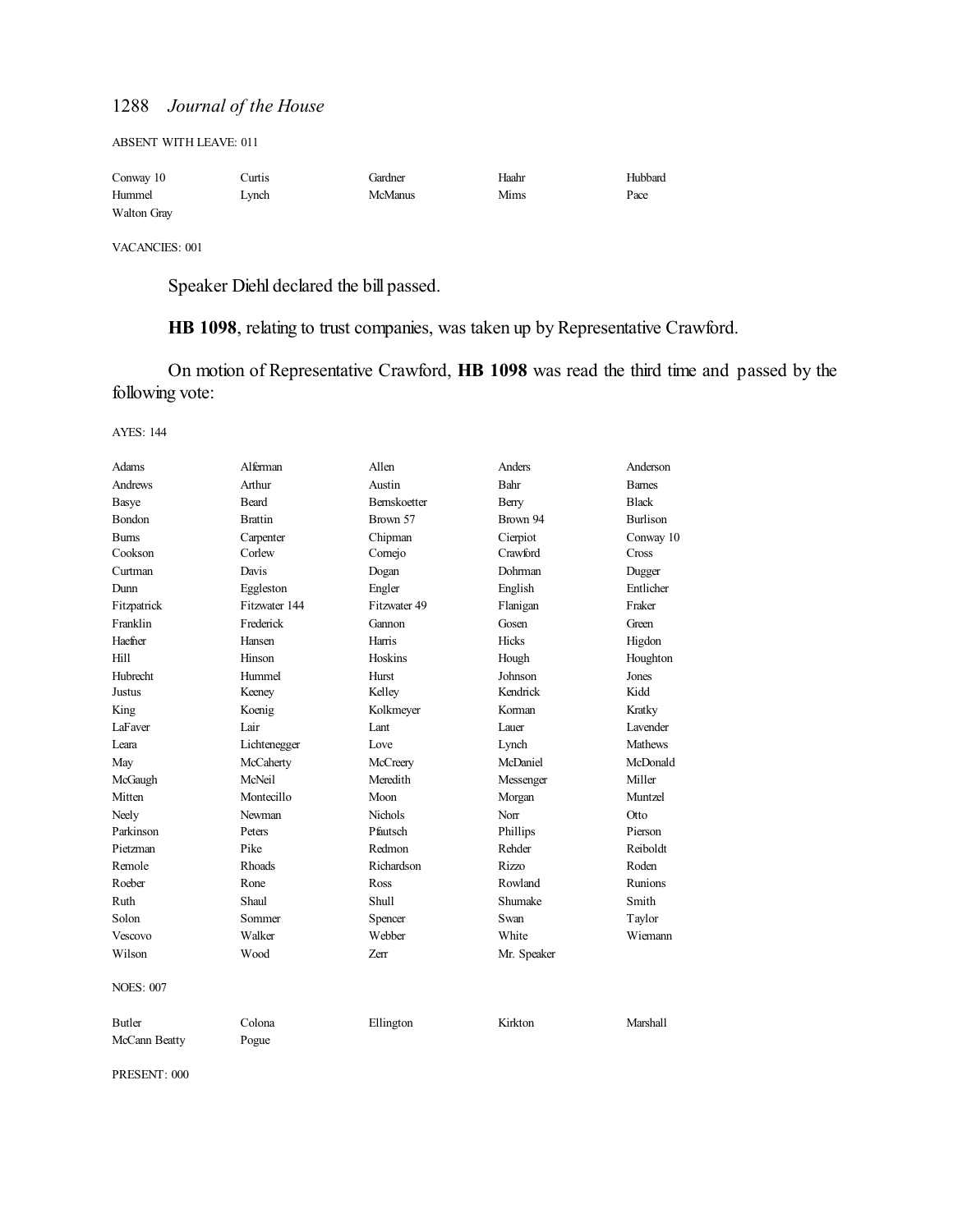| Conway 104     | Curtis | Gardner | Haahr | Hubbard |
|----------------|--------|---------|-------|---------|
| <b>McManus</b> | Mims   | Morris  | Pace  | Rowden  |
| Walton Gray    |        |         |       |         |

VACANCIES: 001

Speaker Diehl declared the bill passed.

**HB 134**, relating to the designation of a highway, was taken up by Representative Rowland.

On motion of Representative Rowland, **HB 134** was read the third time and passed by the following vote:

AYES: 148

| Adams           | Alferman        | Allen         | Anders          | Anderson      |
|-----------------|-----------------|---------------|-----------------|---------------|
| Andrews         | Arthur          | Austin        | Bahr            | Basye         |
| Beard           | Bernskoetter    | Berry         | <b>Black</b>    | Bondon        |
| <b>Brattin</b>  | Brown 57        | Brown 94      | <b>Burlison</b> | <b>Bums</b>   |
| <b>Butler</b>   | Carpenter       | Chipman       | Cierpiot        | Colona        |
| Conway 10       | Conway 104      | Cookson       | Corlew          | Crawford      |
| Cross           | Curtman         | Davis         | Dogan           | Dohrman       |
| Dugger          | Dunn            | Eggleston     | Engler          | English       |
| Entlicher       | Fitzpatrick     | Fitzwater 144 | Fitzwater 49    | Flanigan      |
| Fraker          | Franklin        | Frederick     | Gannon          | Gosen         |
| Green           | Haefner         | Hansen        | Harris          | Hicks         |
| Higdon          | Hill            | Hinson        | Hoskins         | Hough         |
| Houghton        | <b>Hubrecht</b> | Hummel        | Hurst           | Johnson       |
| Justus          | Keeney          | Kelley        | Kendrick        | Kidd          |
| King            | Kirkton         | Koenig        | Kolkmeyer       | Korman        |
| Kratky          | LaFaver         | Lair          | Lant            | Lauer         |
| <b>Lavender</b> | Leara           | Lichtenegger  | Love            | Lynch         |
| Marshall        | Mathews         | May           | McCaherty       | McCann Beatty |
| McCreery        | McDaniel        | McDonald      | McGaugh         | McNeil        |
| Meredith        | Messenger       | Mitten        | Montecillo      | Moon          |
| Morgan          | Morris          | Muntzel       | Neely           | Newman        |
| <b>Nichols</b>  | Norr            | Otto          | Parkinson       | Peters        |
| Pfautsch        | Phillips        | Pierson       | Pietzman        | Pike          |
| Pogue           | Redmon          | Rehder        | Reiboldt        | Remole        |
| Rhoads          | Richardson      | Rizzo         | Roden           | Roeber        |
| Rone            | Ross            | Rowland       | <b>Runions</b>  | Ruth          |
| Shaul           | Shull           | Shumake       | Smith           | Solon         |
| Sommer          | Spencer         | Swan          | Taylor          | Vescovo       |
| Walker          | Webber          | White         | Wiemann         | Wilson        |
| Wood            | Zerr            | Mr. Speaker   |                 |               |

NOES: 000

PRESENT: 001

Ellington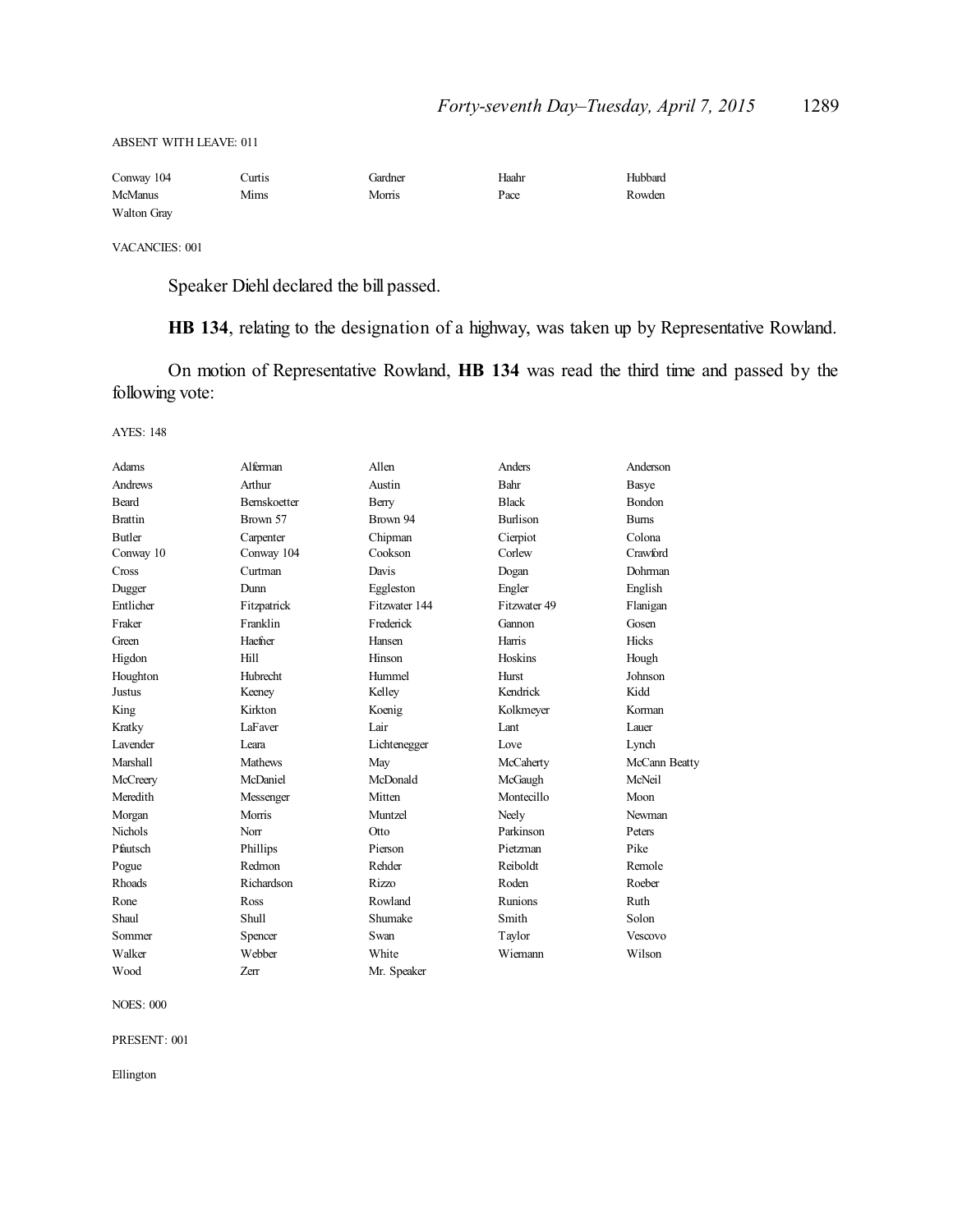ABSENT WITH LEAVE: 013

| <b>Barnes</b> | Cornejo | Curtis      | Gardner | Haahr |
|---------------|---------|-------------|---------|-------|
| Hubbard       | Jones   | McManus     | Miller  | Mims  |
| Pace          | Rowden  | Walton Gray |         |       |

VACANCIES: 001

Speaker Diehl declared the bill passed.

**HB 338**, relating to the designation of a memorial highway, was taken up by Representative McGaugh.

On motion of Representative McGaugh, **HB 338** was read the third time and passed by the following vote:

AYES: 148

| Adams            | Alferman     | Allen       | Anders          | Anderson     |
|------------------|--------------|-------------|-----------------|--------------|
| <b>Andrews</b>   | Arthur       | Austin      | Bahr            | <b>Basye</b> |
| <b>Beard</b>     | Bernskoetter | Berry       | <b>Black</b>    | Bondon       |
| <b>Brattin</b>   | Brown 57     | Brown 94    | <b>Burlison</b> | <b>Bums</b>  |
| Butler           | Carpenter    | Chipman     | Cierpiot        | Colona       |
| Conway 10        | Conway 104   | Cookson     | Corlew          | Comejo       |
| Crawford         | Cross        | Curtman     | Davis           | Dogan        |
| Dohrman          | Dugger       | Dunn        | Eggleston       | Engler       |
| English          | Entlicher    | Fitzpatrick | Fitzwater 144   | Fitzwater 49 |
| Fraker           | Franklin     | Frederick   | Gannon          | Gosen        |
| Green            | Haefner      | Hansen      | Harris          | Higdon       |
| Hill             | Hinson       | Hoskins     | Hough           | Houghton     |
| <b>Hubrecht</b>  | Hummel       | Hurst       | Johnson         | Jones        |
| Justus           | Keeney       | Kelley      | Kendrick        | Kidd         |
| King             | Kirkton      | Koenig      | Kolkmeyer       | Korman       |
| Kratky           | LaFaver      | Lair        | Lant            | Lauer        |
| Lavender         | Lichtenegger | Love        | Lynch           | Marshall     |
| Mathews          | May          | McCaherty   | McCann Beatty   | McCreery     |
| McDaniel         | McDonald     | McGaugh     | McNeil          | Meredith     |
| Messenger        | Miller       | Mitten      | Montecillo      | Moon         |
| Morgan           | Morris       | Muntzel     | Neely           | Newman       |
| <b>Nichols</b>   | Norr         | Otto        | Parkinson       | Peters       |
| Pfautsch         | Phillips     | Pierson     | Pietzman        | Pike         |
| Pogue            | Redmon       | Rehder      | Reiboldt        | Remole       |
| Rhoads           | Richardson   | Rizzo       | Roden           | Roeber       |
| Rone             | <b>Ross</b>  | Rowland     | <b>Runions</b>  | Ruth         |
| Shaul            | <b>Shull</b> | Shumake     | Smith           | Solon        |
| Sommer           | Spencer      | Swan        | Taylor          | Vescovo      |
| Walker           | Webber       | White       | Wiemann         | Wilson       |
| Wood             | Zerr         | Mr. Speaker |                 |              |
| <b>NOES: 000</b> |              |             |                 |              |
| PRESENT: 003     |              |             |                 |              |

Ellington Flanigan Leara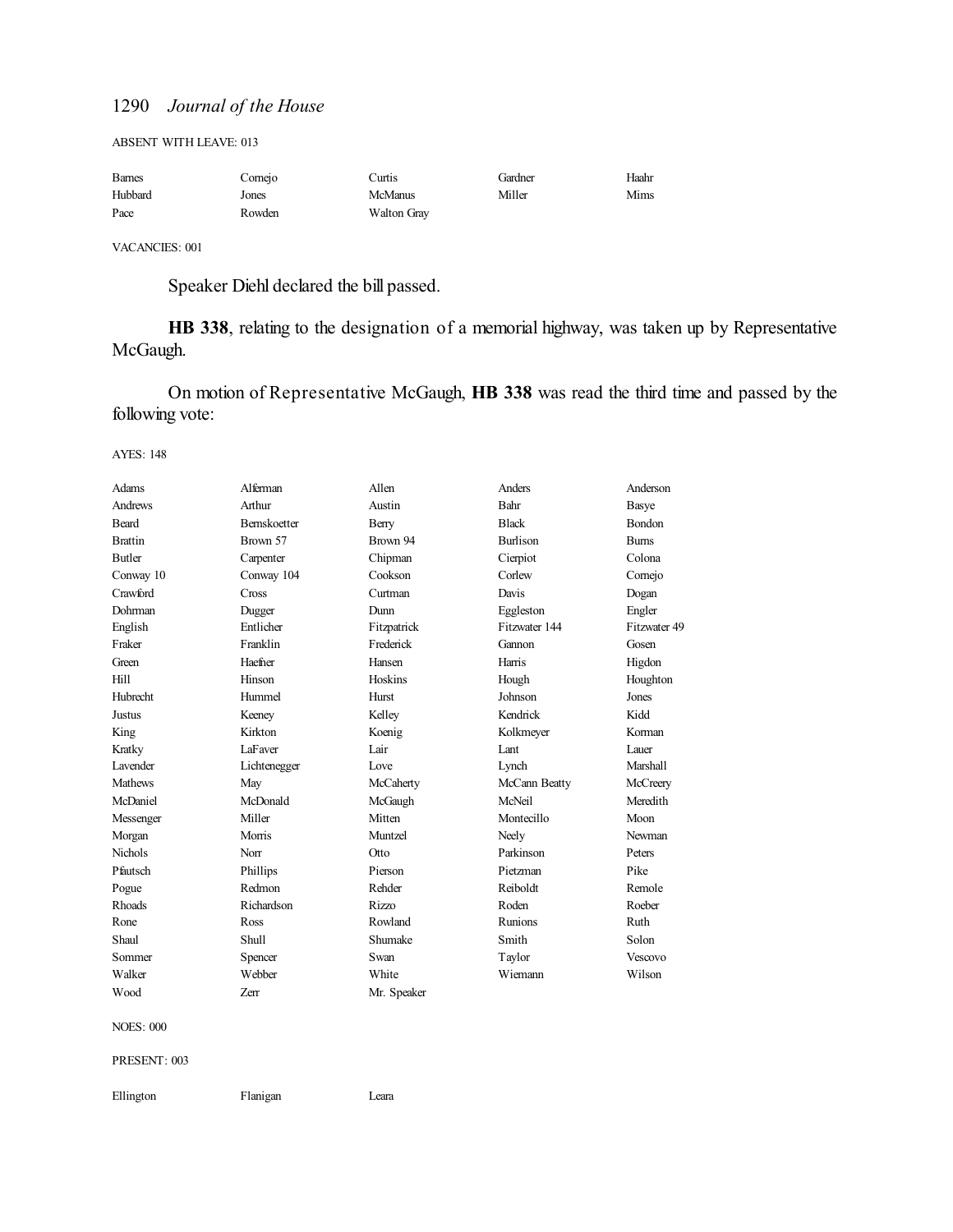| <b>Barnes</b>      | <b>Jurtis</b> | Gardner | Haahr | Hicks  |
|--------------------|---------------|---------|-------|--------|
| Hubbard            | McManus       | Mims    | Pace  | Rowden |
| <b>Walton Gray</b> |               |         |       |        |

VACANCIES: 001

Speaker Diehl declared the bill passed.

**HB 343**, relating to the Money Follows the Person Demonstration Program, was taken up by Representative Lair.

On motion of Representative Lair, **HB 343** was read the third time and passed by the following vote:

AYES: 148

| Adams            | Alferman     | Allen          | Anders          | Anderson      |
|------------------|--------------|----------------|-----------------|---------------|
| Andrews          | Arthur       | Austin         | Bahr            | Basye         |
| Beard            | Bernskoetter | Berry          | <b>Black</b>    | Bondon        |
| <b>Brattin</b>   | Brown 57     | Brown 94       | <b>Burlison</b> | <b>Burns</b>  |
| <b>Butler</b>    | Carpenter    | Chipman        | Cierpiot        | Colona        |
| Conway 10        | Conway 104   | Cookson        | Corlew          | Cornejo       |
| Crawford         | Cross        | Curtman        | Davis           | Dogan         |
| Dohrman          | Dugger       | Dunn           | Eggleston       | Ellington     |
| Engler           | English      | Entlicher      | Fitzpatrick     | Fitzwater 144 |
| Fitzwater 49     | Flanigan     | Fraker         | Franklin        | Frederick     |
| Gannon           | Gosen        | Green          | Haefner         | Hansen        |
| Harris           | <b>Hicks</b> | Higdon         | Hill            | Hinson        |
| Hoskins          | Hough        | Houghton       | Hubrecht        | Hummel        |
| <b>Hurst</b>     | Johnson      | <b>Justus</b>  | Keeney          | Kelley        |
| Kendrick         | Kidd         | King           | Kirkton         | Koenig        |
| Kolkmeyer        | Korman       | Kratky         | LaFaver         | Lair          |
| Lant             | Lauer        | Lavender       | Leara           | Lichtenegger  |
| Love             | Lynch        | <b>Mathews</b> | May             | McCaherty     |
| McCann Beatty    | McCreery     | McDaniel       | McDonald        | McGaugh       |
| McNeil           | Meredith     | Messenger      | Miller          | Mitten        |
| Montecillo       | Moon         | Morgan         | Morris          | Muntzel       |
| Neely            | Newman       | <b>Nichols</b> | Norr            | Otto          |
| Peters           | Pfautsch     | Phillips       | Pierson         | Pietzman      |
| Pike             | Redmon       | Rehder         | Reiboldt        | Remole        |
| <b>Rhoads</b>    | Richardson   | Rizzo          | Roden           | Roeber        |
| Rone             | Ross         | Rowland        | <b>Runions</b>  | Ruth          |
| Shaul            | Shull        | Shumake        | Smith           | Solon         |
| Sommer           | Spencer      | Swan           | Taylor          | Vescovo       |
| Walker           | Webber       | White          | Wiemann         | Wilson        |
| Wood             | Zerr         | Mr. Speaker    |                 |               |
| <b>NOES: 003</b> |              |                |                 |               |
| Marshall         | Parkinson    | Pogue          |                 |               |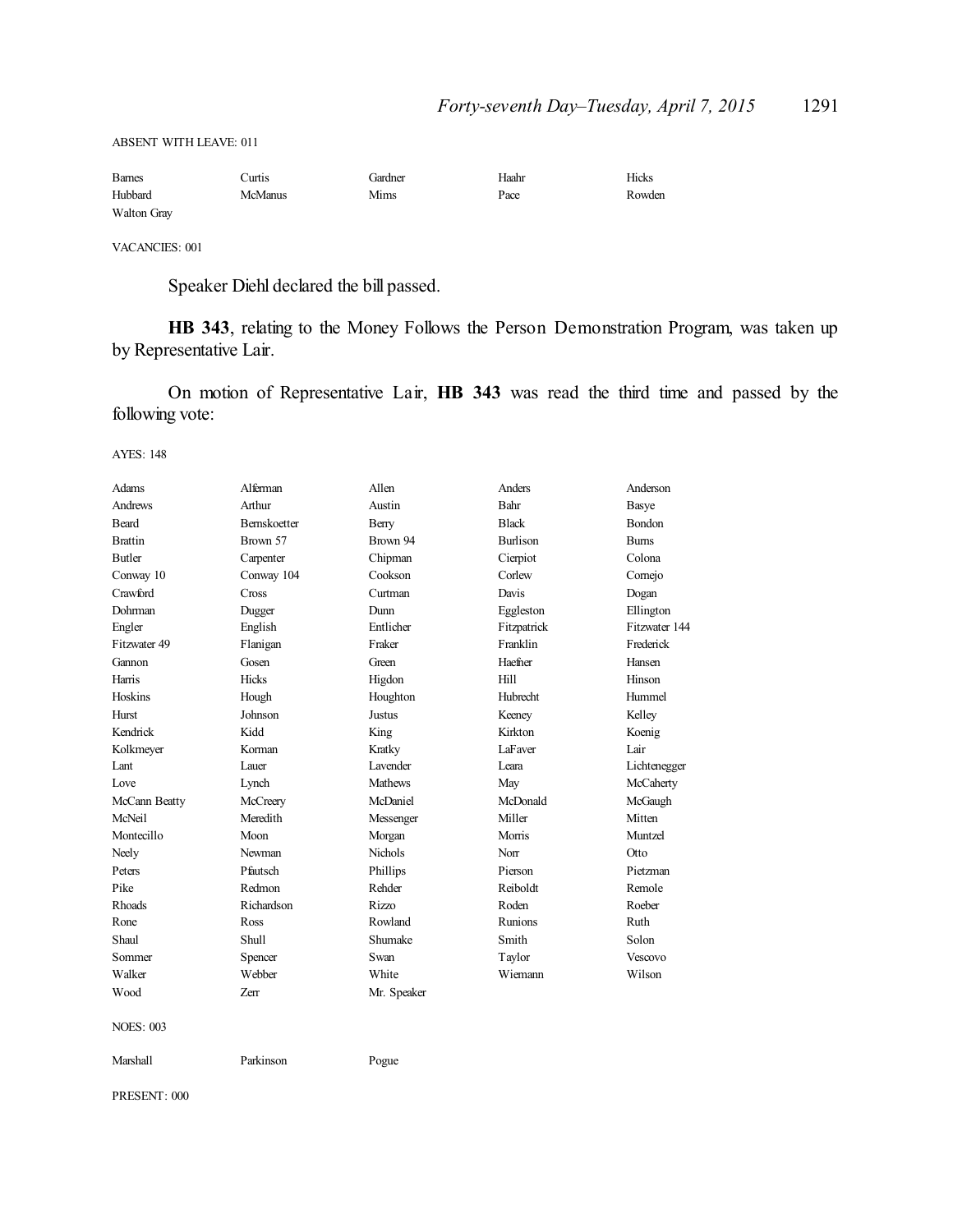ABSENT WITH LEAVE: 011

| <b>Barnes</b>      | Curtis  | Gardner | Haahr | Hubbard |
|--------------------|---------|---------|-------|---------|
| Jones              | McManus | Mims    | Pace  | Rowden  |
| <b>Walton Gray</b> |         |         |       |         |

VACANCIES: 001

Speaker Diehl declared the bill passed.

**HB 567**, relating to the designation of Alpha Phi Alpha Day, was taken up by Representative Dunn.

On motion of Representative Dunn, **HB 567** was read the third time and passed by the following vote:

AYES: 142

| <b>Adams</b>        | Alferman     | Allen           | Anders       | Anderson       |
|---------------------|--------------|-----------------|--------------|----------------|
| Andrews             | Arthur       | Bahr            | <b>Basye</b> | <b>Beard</b>   |
| <b>Bernskoetter</b> | Berry        | <b>Black</b>    | Bondon       | <b>Brattin</b> |
| Brown 57            | Brown 94     | <b>Burlison</b> | <b>Bums</b>  | <b>Butler</b>  |
| Carpenter           | Chipman      | Cierpiot        | Conway 10    | Cookson        |
| Corlew              | Comejo       | Crawford        | Curtman      | Davis          |
| Dogan               | Dohrman      | Dugger          | Dunn         | Eggleston      |
| Ellington           | Engler       | English         | Entlicher    | Fitzpatrick    |
| Fitzwater 144       | Fitzwater 49 | Fraker          | Franklin     | Frederick      |
| Gannon              | Gosen        | Green           | Haefner      | Hansen         |
| Harris              | Hicks        | Higdon          | Hill         | Hinson         |
| Hoskins             | Hough        | Houghton        | Hubrecht     | Hummel         |
| Hurst               | Johnson      | Justus          | Keeney       | Kelley         |
| Kendrick            | Kidd         | King            | Kirkton      | Koenig         |
| Kolkmeyer           | Korman       | Kratky          | LaFaver      | Lair           |
| Lant                | Lauer        | <b>Lavender</b> | Leara        | Lichtenegger   |
| Love                | Lynch        | <b>Mathews</b>  | May          | McCaherty      |
| McCann Beatty       | McCreery     | McDaniel        | McDonald     | McGaugh        |
| McNeil              | Meredith     | Messenger       | Miller       | Mitten         |
| Montecillo          | Morgan       | Morris          | Muntzel      | Neely          |
| Newman              | Nichols      | Norr            | Otto         | Parkinson      |
| Peters              | Pfautsch     | Phillips        | Pierson      | Pietzman       |
| Pike                | Redmon       | Rehder          | Reiboldt     | Remole         |
| Rhoads              | Richardson   | <b>Rizzo</b>    | Roden        | Roeber         |
| Rone                | Rowland      | Runions         | Ruth         | Shaul          |
| Shull               | Shumake      | Smith           | Solon        | Sommer         |
| Spencer             | Swan         | Taylor          | Vescovo      | Walker         |
| Webber              | White        | Wiemann         | Wilson       | Wood           |
| Zerr                | Mr. Speaker  |                 |              |                |
| <b>NOES: 003</b>    |              |                 |              |                |
| Marshall            | Moon         | Pogue           |              |                |
| PRESENT: 001        |              |                 |              |                |

Flanigan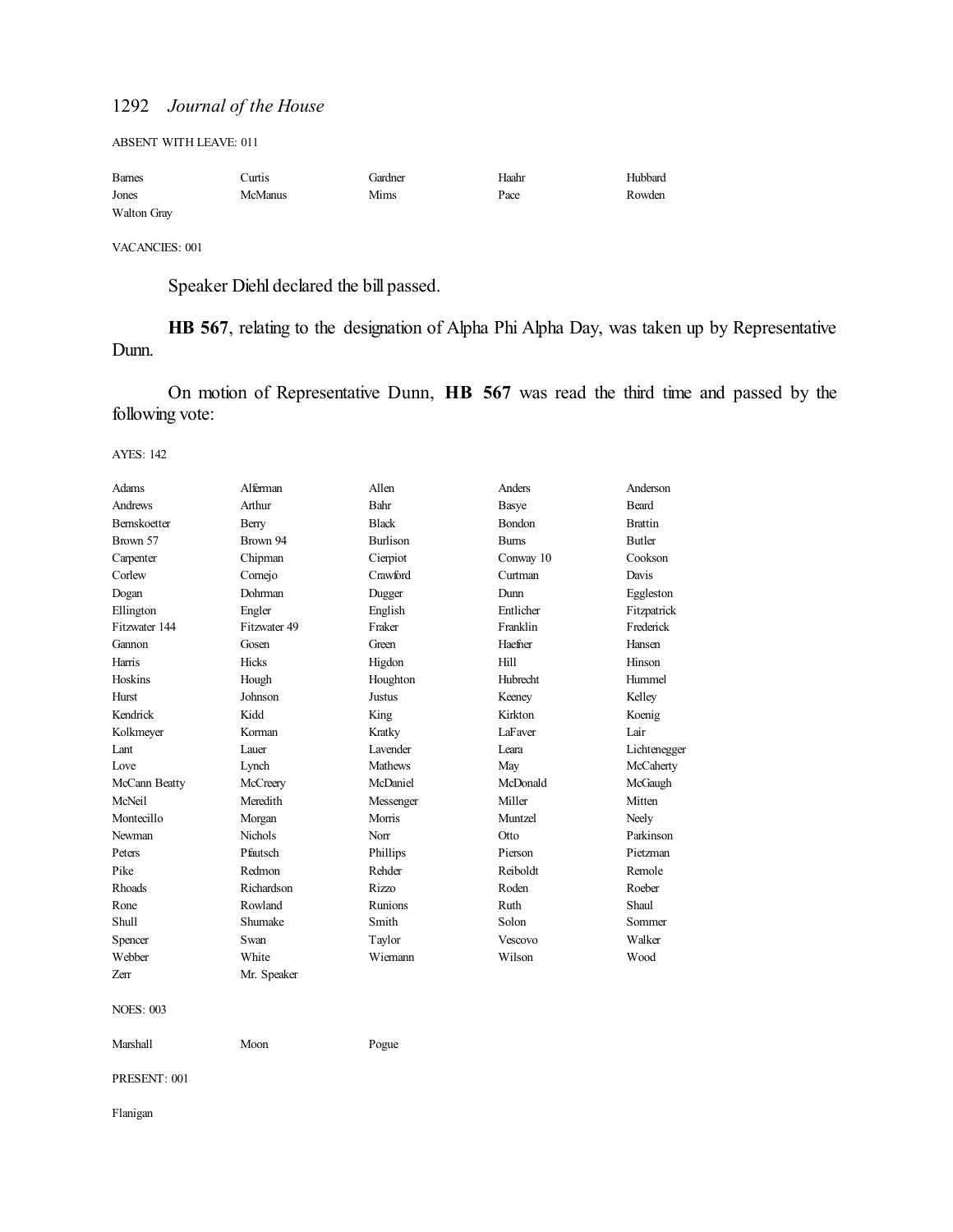| Austin             | Barnes  | Colona | Conway 104 | Cross  |
|--------------------|---------|--------|------------|--------|
| Curtis             | Gardner | Haahr  | Hubbard    | Jones  |
| <b>McManus</b>     | Mims    | Pace   | Ross       | Rowden |
| <b>Walton Gray</b> |         |        |            |        |

VACANCIES: 001

Speaker Diehl declared the bill passed.

**HB 808**, relating to palliative care, was taken up by Representative Cornejo.

On motion of Representative Cornejo, **HB 808** was read the third time and passed by the following vote:

AYES: 143

| Adams          | Alferman            | Allen         | Anders          | Anderson        |
|----------------|---------------------|---------------|-----------------|-----------------|
| Andrews        | Arthur              | Austin        | Bahr            | Basye           |
| <b>Beard</b>   | <b>Bernskoetter</b> | Berry         | <b>Black</b>    | <b>Bondon</b>   |
| <b>Brattin</b> | Brown 57            | Brown 94      | <b>Burlison</b> | <b>Bums</b>     |
| <b>Butler</b>  | Carpenter           | Chipman       | Cierpiot        | Conway 10       |
| Conway 104     | Cookson             | Corlew        | Comejo          | Crawford        |
| Curtman        | Davis               | Dogan         | Dohrman         | Dugger          |
| Dunn           | Eggleston           | Ellington     | Engler          | English         |
| Entlicher      | Fitzpatrick         | Fitzwater 144 | Fitzwater 49    | Flanigan        |
| Fraker         | Franklin            | Frederick     | Gannon          | Gosen           |
| Green          | Haefner             | Hansen        | Harris          | Hicks           |
| Higdon         | Hill                | Hoskins       | Houghton        | <b>Hubrecht</b> |
| Hummel         | <b>Hurst</b>        | Johnson       | <b>Justus</b>   | Keeney          |
| Kelley         | Kendrick            | Kidd          | King            | Kirkton         |
| Koenig         | Kolkmeyer           | Korman        | Kratky          | LaFaver         |
| Lair           | Lant                | Lauer         | <b>Lavender</b> | Leara           |
| Lichtenegger   | Love                | Lynch         | <b>Mathews</b>  | May             |
| McCaherty      | McCann Beatty       | McCreery      | McDaniel        | McDonald        |
| McGaugh        | McNeil              | Meredith      | Messenger       | Miller          |
| Mitten         | Montecillo          | Moon          | Morgan          | Morris          |
| Muntzel        | Neely               | Newman        | <b>Nichols</b>  | Norr            |
| Otto           | Parkinson           | Pfautsch      | Phillips        | Pierson         |
| Pietzman       | Pike                | Redmon        | Rehder          | Reiboldt        |
| Remole         | <b>Rhoads</b>       | Richardson    | <b>Rizzo</b>    | Roden           |
| Roeber         | Rone                | Rowland       | Runions         | Ruth            |
| Shaul          | Shull               | Shumake       | Smith           | Solon           |
| Sommer         | Spencer             | Swan          | Taylor          | Vescovo         |
| Walker         | Webber              | White         | Wiemann         | Wilson          |
| Wood           | Zerr                | Mr. Speaker   |                 |                 |
| 100000000      |                     |               |                 |                 |

NOES: 002

Marshall Pogue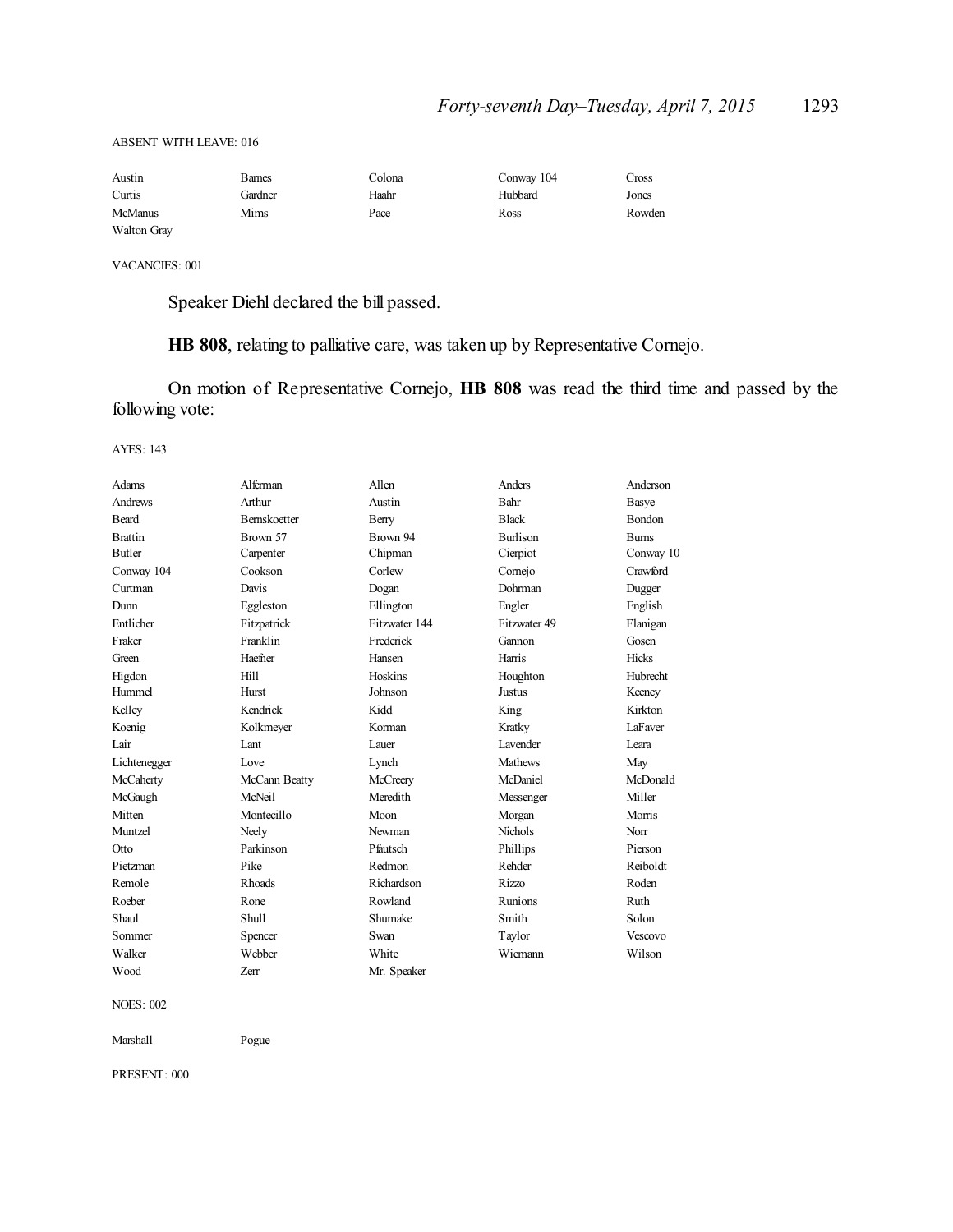ABSENT WITH LEAVE: 017

| <b>Barnes</b>  | Colona      | Cross | Curtis  | Gardner |
|----------------|-------------|-------|---------|---------|
| Haahr          | Hinson      | Hough | Hubbard | Jones   |
| <b>McManus</b> | Mims        | Pace  | Peters  | Ross    |
| Rowden         | Walton Gray |       |         |         |

VACANCIES: 001

Speaker Diehl declared the bill passed.

**HB 810**, relating to the designation of a memorial highway, was taken up by Representative Miller.

On motion of Representative Miller, **HB 810** was read the third time and passed by the following vote:

AYES: 144

| Adams          | Alferman            | Allen         | Anders          | Anderson       |
|----------------|---------------------|---------------|-----------------|----------------|
| Andrews        | Arthur              | Austin        | Bahr            | Basye          |
| <b>Beard</b>   | <b>Bernskoetter</b> | Berry         | <b>Black</b>    | <b>Bondon</b>  |
| <b>Brattin</b> | Brown 57            | Brown 94      | <b>Burlison</b> | <b>Burns</b>   |
| <b>Butler</b>  | Carpenter           | Chipman       | Cierpiot        | Conway 10      |
| Conway 104     | Cookson             | Corlew        | Comejo          | Crawford       |
| Curtman        | Davis               | Dogan         | Dohrman         | Dugger         |
| Dunn           | Eggleston           | Ellington     | Engler          | English        |
| Entlicher      | Fitzpatrick         | Fitzwater 144 | Fitzwater 49    | Flanigan       |
| Fraker         | Franklin            | Frederick     | Gannon          | Gosen          |
| Green          | Haefner             | Hansen        | Harris          | Hicks          |
| Higdon         | Hill                | Hoskins       | Houghton        | Hubrecht       |
| Hummel         | Hurst               | Johnson       | Jones           | <b>Justus</b>  |
| Keeney         | Kelley              | Kendrick      | Kidd            | King           |
| Koenig         | Kolkmeyer           | Korman        | Kratky          | LaFaver        |
| Lair           | Lant                | Lauer         | <b>Lavender</b> | Lichtenegger   |
| Love           | Lynch               | Marshall      | Mathews         | May            |
| McCaherty      | McCann Beatty       | McCreery      | McDaniel        | McDonald       |
| McGaugh        | McNeil              | Meredith      | Messenger       | Miller         |
| Mitten         | Montecillo          | Moon          | Morgan          | Morris         |
| Muntzel        | Neely               | Newman        | <b>Nichols</b>  | Norr           |
| Otto           | Parkinson           | Pfautsch      | Phillips        | Pierson        |
| Pietzman       | Pike                | Pogue         | Redmon          | Reiboldt       |
| Remole         | Rhoads              | Richardson    | Rizzo           | Roden          |
| Roeber         | Rone                | Ross          | Rowland         | <b>Runions</b> |
| Ruth           | Shaul               | <b>Shull</b>  | Shumake         | Smith          |
| Solon          | Sommer              | Spencer       | Swan            | Taylor         |
| Vescovo        | Walker              | Webber        | White           | Wiemann        |
| Wilson         | Wood                | Zerr          | Mr. Speaker     |                |

NOES: 000

PRESENT: 001

Leara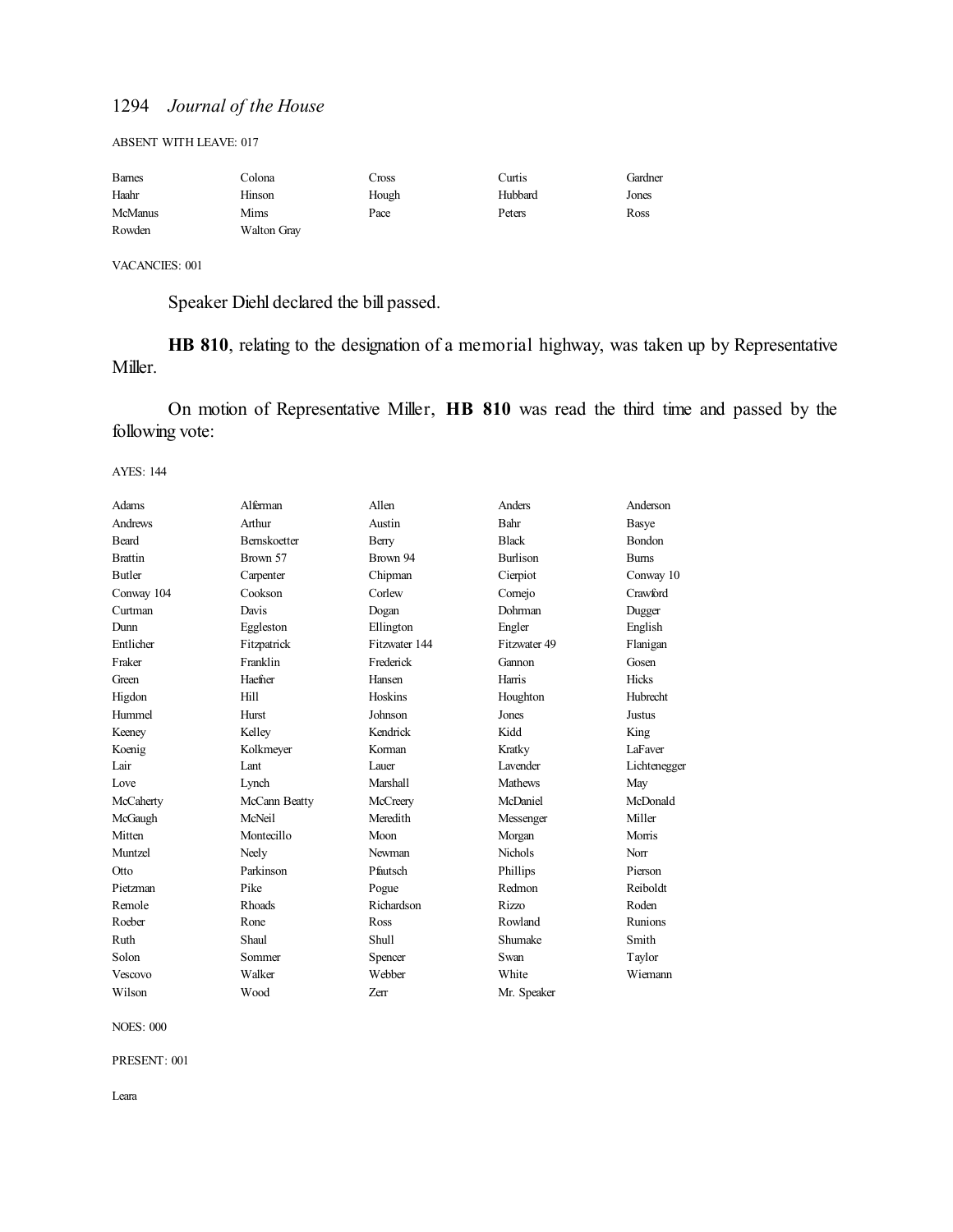| <b>Barnes</b>  | Colona      | Cross | Curtis  | Gardner |
|----------------|-------------|-------|---------|---------|
| Haahr          | Hinson      | Hough | Hubbard | Kirkton |
| <b>McManus</b> | Mims        | Pace  | Peters  | Rehder  |
| Rowden         | Walton Gray |       |         |         |

VACANCIES: 001

Speaker Diehl declared the bill passed.

**HB 869**, relating to taxation on motor vehicles, was taken up by Representative Solon.

On motion of Representative Solon, **HB 869** was read the third time and passed by the following vote:

AYES: 147

| Adams          | Alferman       | Allen               | Anders          | Anderson        |
|----------------|----------------|---------------------|-----------------|-----------------|
| <b>Andrews</b> | Arthur         | Austin              | Bahr            | <b>Bames</b>    |
| Basye          | <b>Beard</b>   | <b>Bernskoetter</b> | Berry           | <b>Black</b>    |
| <b>Bondon</b>  | <b>Brattin</b> | Brown 57            | Rrown 94        | <b>Burlison</b> |
| <b>Burns</b>   | <b>Butler</b>  | Carpenter           | Chipman         | Cierpiot        |
| Colona         | Conway 10      | Conway 104          | Cookson         | Corlew          |
| Crawford       | Curtman        | Davis               | Dohrman         | Dugger          |
| Dunn           | Eggleston      | Ellington           | Engler          | English         |
| Entlicher      | Fitzpatrick    | Fitzwater 144       | Fitzwater 49    | Flanigan        |
| Franklin       | Frederick      | Gannon              | Gosen           | Green           |
| Haefner        | Hansen         | Harris              | <b>Hicks</b>    | Higdon          |
| Hill           | Hoskins        | Houghton            | Hubrecht        | Hummel          |
| <b>Hurst</b>   | Johnson        | Jones               | <b>Justus</b>   | Keeney          |
| Kelley         | Kendrick       | Kidd                | King            | Kirkton         |
| Koenig         | Kolkmeyer      | Korman              | Kratky          | LaFaver         |
| Lair           | Lant           | Lauer               | <b>Lavender</b> | I eara          |
| Lichtenegger   | Love           | Lynch               | Marshall        | <b>Mathews</b>  |
| May            | McCaherty      | McCann Beatty       | McCreery        | McDaniel        |
| McDonald       | McGaugh        | McNeil              | Meredith        | Messenger       |
| Miller         | Mitten         | Montecillo          | Moon            | Morgan          |
| Morris         | Muntzel        | Neely               | Newman          | <b>Nichols</b>  |
| Norr           | Otto           | Parkinson           | Peters          | Pfautsch        |
| Phillips       | Pierson        | Pietzman            | Pike            | Pogue           |
| Redmon         | Reiboldt       | Remole              | <b>Rhoads</b>   | Richardson      |
| Rizzo          | Roden          | Roeber              | Rone            | Ross            |
| Rowden         | Rowland        | Runions             | Ruth            | Shaul           |
| <b>Shull</b>   | Shumake        | Smith               | Solon           | Sommer          |
| Spencer        | Swan           | Taylor              | Vescovo         | Walker          |
| Webber         | White          | Wiemann             | Wilson          | Wood            |
| Zerr           | Mr. Speaker    |                     |                 |                 |

NOES: 000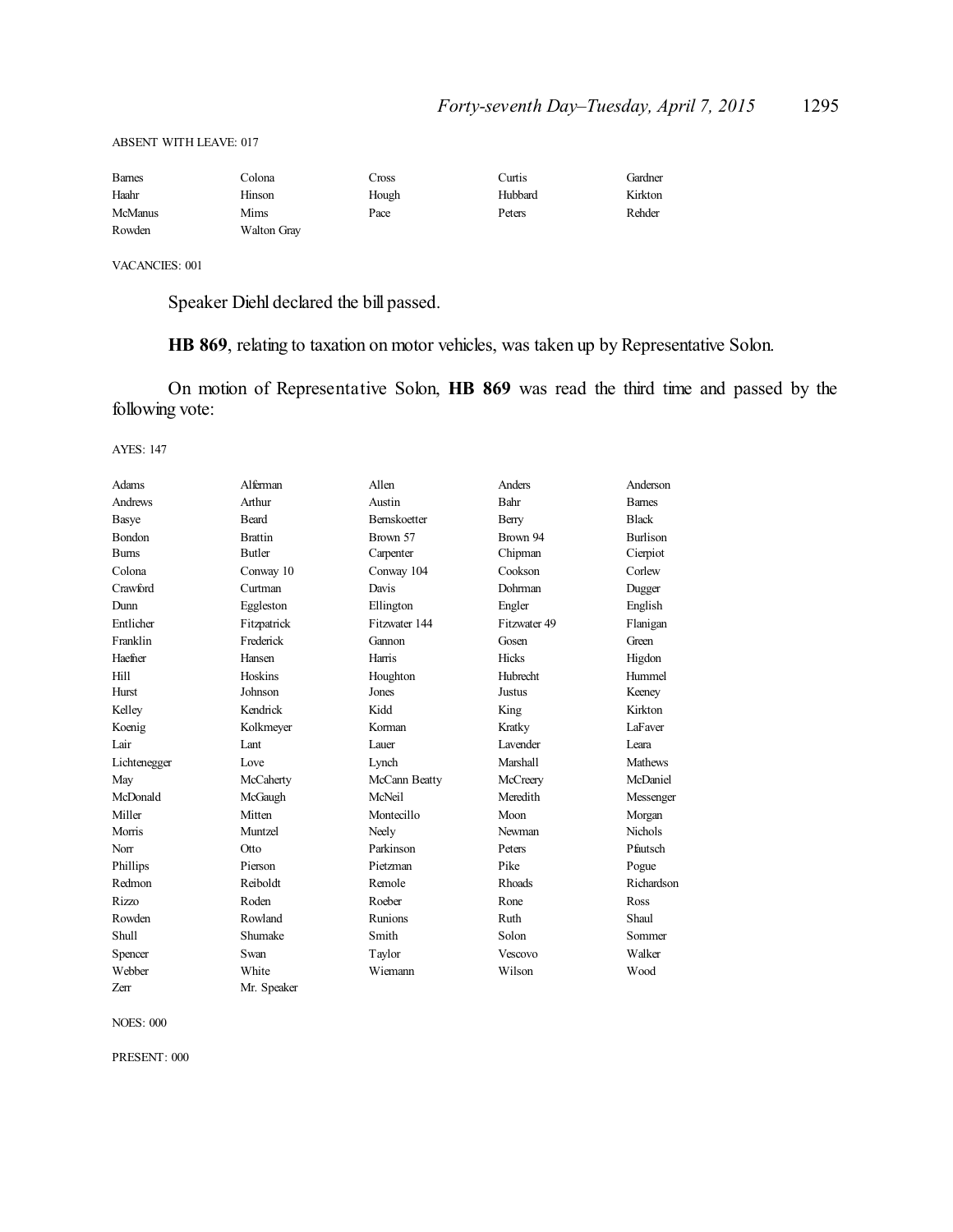ABSENT WITH LEAVE: 015

| Cornejo        | ross  | Curtis | Dogan  | Fraker      |
|----------------|-------|--------|--------|-------------|
| Gardner        | Haahr | Hinson | Hough  | Hubbard     |
| <b>McManus</b> | Mims  | Pace   | Rehder | Walton Gray |

VACANCIES: 001

Speaker Diehl declared the bill passed.

**HB 1010**, relating to unemployment compensation benefits, was taken up by Representative Brown (57).

On motion of Representative Brown (57), **HB 1010** was read the third time and passed by the following vote:

AYES: 149

| <b>Adams</b>    | Alferman       | Allen               | Anders        | Anderson        |
|-----------------|----------------|---------------------|---------------|-----------------|
| <b>Andrews</b>  | Arthur         | Austin              | Bahr          | <b>Bames</b>    |
| Basye           | Beard          | <b>Bernskoetter</b> | Berry         | <b>Black</b>    |
| Bondon          | <b>Brattin</b> | Brown 57            | Brown 94      | <b>Burlison</b> |
| <b>Burns</b>    | <b>Butler</b>  | Carpenter           | Chipman       | Cierpiot        |
| Colona          | Conway 10      | Conway 104          | Cookson       | Corlew          |
| Cornejo         | Crawford       | Curtman             | Davis         | <b>Dohrman</b>  |
| Dugger          | Dunn           | Eggleston           | Ellington     | Engler          |
| English         | Entlicher      | Fitzpatrick         | Fitzwater 144 | Fitzwater 49    |
| Flanigan        | Fraker         | Franklin            | Frederick     | Gannon          |
| Gosen           | Green          | Haefner             | Hansen        | Harris          |
| <b>Hicks</b>    | Higdon         | Hill                | Hoskins       | Houghton        |
| Hubrecht        | Hummel         | Hurst               | Johnson       | Jones           |
| Justus          | Keeney         | Kelley              | Kendrick      | Kidd            |
| King            | Kirkton        | Koenig              | Kolkmeyer     | Korman          |
| Kratky          | LaFaver        | Lair                | Lant          | Lauer           |
| <b>Lavender</b> | Leara          | Lichtenegger        | Love          | Lynch           |
| Marshall        | <b>Mathews</b> | May                 | McCaherty     | McCann Beatty   |
| McCreery        | McDaniel       | McDonald            | McGaugh       | <b>McNeil</b>   |
| Meredith        | Messenger      | Miller              | Mitten        | Montecillo      |
| Moon            | Morgan         | Morris              | Neely         | Newman          |
| Nichols         | Norr           | Otto                | Parkinson     | Peters          |
| Pfautsch        | Phillips       | Pierson             | Pietzman      | Pike            |
| Pogue           | Redmon         | Rehder              | Reiboldt      | Remole          |
| Rhoads          | Richardson     | <b>Rizzo</b>        | Roden         | Roeber          |
| Rone            | Ross           | Rowden              | Rowland       | Runions         |
| Ruth            | Shaul          | Shull               | Shumake       | Smith           |
| Solon           | Sommer         | Spencer             | Swan          | Taylor          |
| Vescovo         | Walker         | Webber              | White         | Wiemann         |
| Wilson          | Wood           | Zerr                | Mr. Speaker   |                 |

NOES: 000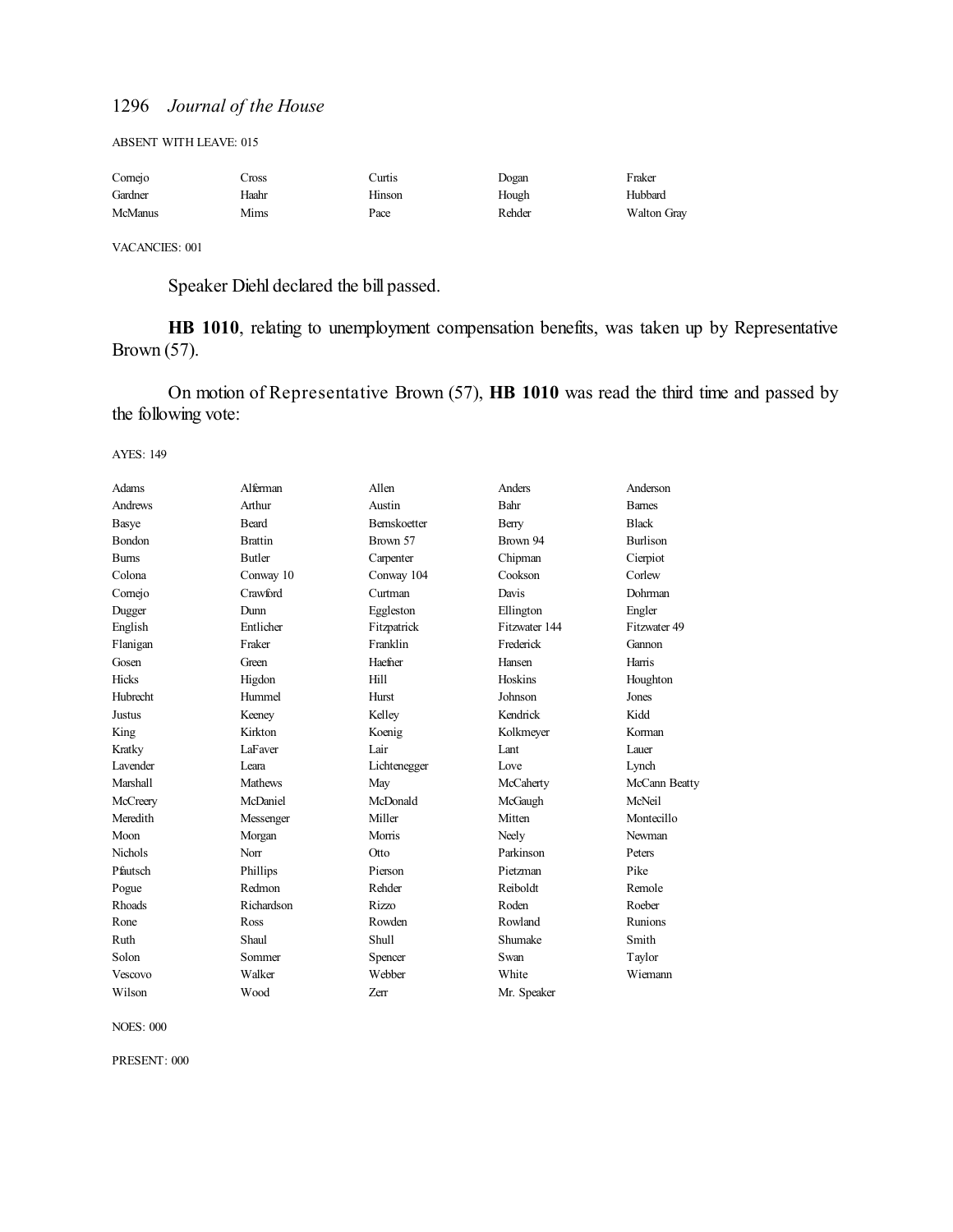| Cross   | Curtis | Dogan              | Gardner        | Haahr |
|---------|--------|--------------------|----------------|-------|
| Hinson  | Hough  | Hubbard            | <b>McManus</b> | Mims  |
| Muntzel | Pace   | <b>Walton Grav</b> |                |       |

VACANCIES: 001

Speaker Diehl declared the bill passed.

**HB 1076**, relating to motorboat noise level limits, was taken up by Representative Brown (57).

On motion of Representative Brown (57), **HB 1076** was read the third time and passed by the following vote:

AYES: 129

| Alferman         | Allen           | Anders         | Anderson        | Andrews       |
|------------------|-----------------|----------------|-----------------|---------------|
| Arthur           | Austin          | Bahr           | <b>Bames</b>    | Basye         |
| Beard            | Bernskoetter    | Berry          | <b>Black</b>    | Bondon        |
| <b>Brattin</b>   | Brown 57        | Brown 94       | <b>Burlison</b> | Chipman       |
| Cierpiot         | Conway 10       | Conway 104     | Cookson         | Corlew        |
| Cornejo          | Crawford        | Cross          | Curtman         | Davis         |
| Dogan            | Dohrman         | Dunn           | Eggleston       | Engler        |
| English          | Entlicher       | Fitzpatrick    | Fitzwater 144   | Fitzwater 49  |
| Flanigan         | Fraker          | Franklin       | Gannon          | Gosen         |
| Green            | Haefner         | Hansen         | Harris          | Hicks         |
| Higdon           | Hill            | Hoskins        | Houghton        | Hubrecht      |
| Hurst            | Johnson         | Jones          | <b>Justus</b>   | Keeney        |
| Kelley           | Kendrick        | Kidd           | King            | Koenig        |
| Kolkmeyer        | Korman          | Kratky         | Lair            | Lant          |
| Lauer            | <b>Lavender</b> | Leara          | Lichtenegger    | Love          |
| Lynch            | Marshall        | <b>Mathews</b> | May             | McCaherty     |
| McDaniel         | McDonald        | McGaugh        | Messenger       | Miller        |
| Montecillo       | Moon            | Morgan         | Morris          | Muntzel       |
| Neely            | Norr            | Otto           | Parkinson       | Pfautsch      |
| Phillips         | Pietzman        | Pike           | Redmon          | Rehder        |
| Reiboldt         | Remole          | Rhoads         | Richardson      | Roden         |
| Roeber           | Rone            | Ross           | Rowland         | Runions       |
| Ruth             | Shaul           | Shull          | Shumake         | Smith         |
| Solon            | Sommer          | Spencer        | Swan            | Taylor        |
| Vescovo          | Walker          | Webber         | White           | Wiemann       |
| Wilson           | Wood            | Zerr           | Mr. Speaker     |               |
| <b>NOES: 020</b> |                 |                |                 |               |
| Adams            | <b>Burns</b>    | <b>Butler</b>  | Carpenter       | Colona        |
| Frederick        | Hummel          | Kirkton        | LaFaver         | McCann Beatty |
| McCreery         | McNeil          | Meredith       | Mitten          | Newman        |
| Nichols          | Peters          | Pierson        | Pogue           | Rizzo         |

PRESENT: 001

Ellington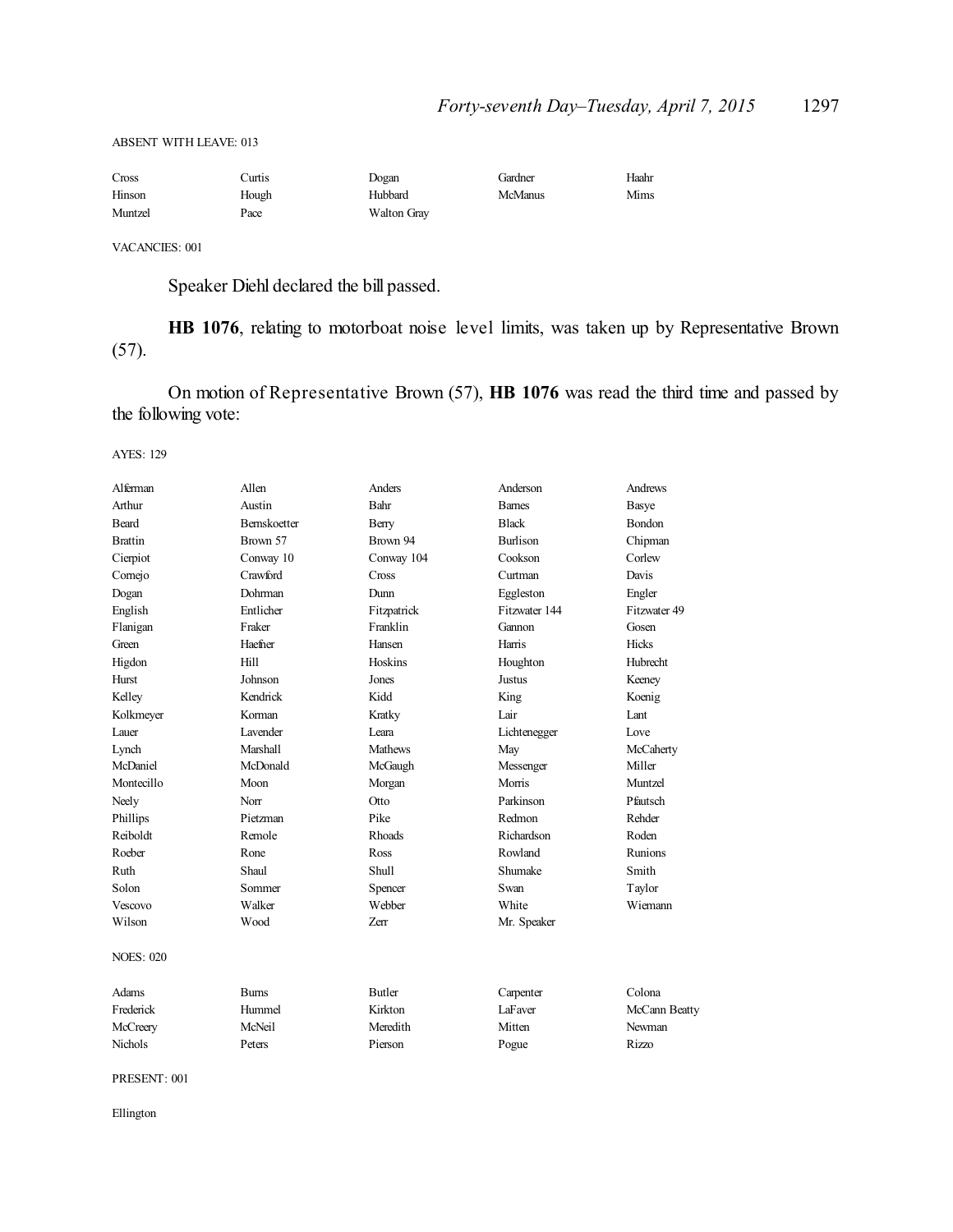ABSENT WITH LEAVE: 012

| Curtis | Dugger             | Gardner | Haahr | Hinson |
|--------|--------------------|---------|-------|--------|
| Hough  | Hubbard            | McManus | Mims  | Pace   |
| Rowden | <b>Walton Gray</b> |         |       |        |

VACANCIES: 001

Speaker Diehl declared the bill passed.

**HB 1116**, relating to the designation of ROHHAD Awareness Day, was taken up by Representative Rehder.

On motion of Representative Rehder, **HB 1116** was read the third time and passed by the following vote:

AYES: 149

| Adams          | Alferman       | Allen               | Anders      | Anderson        |
|----------------|----------------|---------------------|-------------|-----------------|
| <b>Andrews</b> | Arthur         | Austin              | Bahr        | <b>Bames</b>    |
| Basye          | <b>Beard</b>   | <b>Bernskoetter</b> | Berry       | <b>Black</b>    |
| <b>Bondon</b>  | <b>Brattin</b> | Brown 57            | Brown 94    | <b>Burlison</b> |
| <b>Burns</b>   | Butler         | Carpenter           | Chipman     | Cierpiot        |
| Colona         | Conway 10      | Conway 104          | Cookson     | Corlew          |
| Cornejo        | Crawford       | Cross               | Curtman     | Davis           |
| Dogan          | Dohrman        | Dugger              | Dunn        | Eggleston       |
| Ellington      | Engler         | English             | Entlicher   | Fitzpatrick     |
| Fitzwater 144  | Fitzwater 49   | Flanigan            | Fraker      | Franklin        |
| Frederick      | Gannon         | Gosen               | Green       | Haefner         |
| Hansen         | Harris         | Hicks               | Higdon      | Hill            |
| Hoskins        | Houghton       | Hubrecht            | Hummel      | <b>Hurst</b>    |
| Johnson        | Jones          | Justus              | Keeney      | Kelley          |
| Kendrick       | Kidd           | King                | Kirkton     | Koenig          |
| Kolkmeyer      | Korman         | Kratky              | LaFaver     | Lair            |
| Lant           | Lauer          | <b>Lavender</b>     | Leara       | Lichtenegger    |
| Love           | Lynch          | Mathews             | May         | McCaherty       |
| McCann Beatty  | McCreery       | McDaniel            | McDonald    | McGaugh         |
| McNeil         | Meredith       | Messenger           | Miller      | Mitten          |
| Montecillo     | Moon           | Morgan              | Morris      | Muntzel         |
| Neely          | Newman         | <b>Nichols</b>      | Norr        | Otto            |
| Parkinson      | Peters         | Pfautsch            | Phillips    | Pierson         |
| Pietzman       | Pike           | Redmon              | Rehder      | Reiboldt        |
| Remole         | <b>Rhoads</b>  | Richardson          | Rizzo       | Roden           |
| Roeber         | Rone           | Ross                | Rowden      | Rowland         |
| Runions        | Ruth           | Shaul               | Shumake     | Smith           |
| Solon          | Sommer         | Spencer             | Swan        | Taylor          |
| Vescovo        | Walker         | Webber              | White       | Wiemann         |
| Wilson         | Wood           | Zerr                | Mr. Speaker |                 |
|                |                |                     |             |                 |

NOES: 002

Marshall Pogue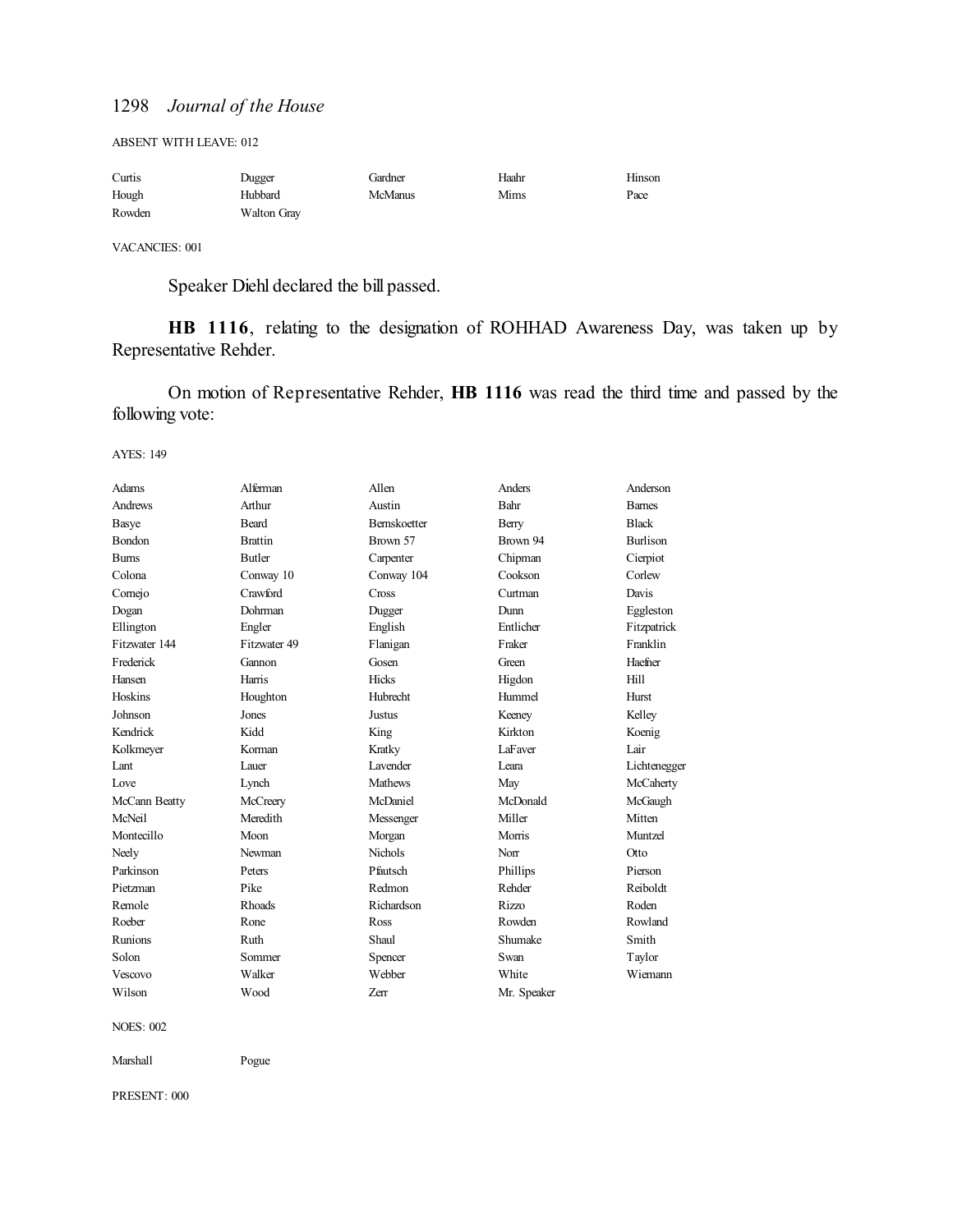| Curtis      | Jardner | Haahr | Hinson | Hough |
|-------------|---------|-------|--------|-------|
| Hubbard     | McManus | Mims  | Pace   | Shull |
| Walton Gray |         |       |        |       |

VACANCIES: 001

Speaker Diehl declared the bill passed.

**HB 501**, relating to course materials relating to human sexuality, was taken up by Representative Montecillo.

On motion of Representative Montecillo, **HB 501** was read the third time and passed by the following vote:

AYES: 140

| Adams            | Alferman        | Allen           | Anders        | Anderson      |
|------------------|-----------------|-----------------|---------------|---------------|
| <b>Andrews</b>   | Arthur          | Austin          | Bahr          | <b>Bames</b>  |
| Basye            | Beard           | Bernskoetter    | Berry         | Bondon        |
| Brown 57         | Brown 94        | <b>Burlison</b> | <b>Bums</b>   | <b>Butler</b> |
| Carpenter        | Chipman         | Cierpiot        | Colona        | Conway 10     |
| Conway 104       | Cookson         | Corlew          | Comejo        | Crawford      |
| Cross            | Curtman         | Davis           | Dogan         | Dohrman       |
| Dugger           | Dunn            | Ellington       | Engler        | English       |
| Entlicher        | Fitzpatrick     | Fitzwater 144   | Fitzwater 49  | Fraker        |
| Franklin         | Frederick       | Gannon          | Gosen         | Green         |
| Haefner          | Hansen          | Harris          | Hicks         | Higdon        |
| Hill             | Hoskins         | <b>Hubrecht</b> | Hummel        | Hurst         |
| Johnson          | Justus          | Keeney          | Kelley        | Kendrick      |
| Kidd             | King            | Kirkton         | Koenig        | Kolkmeyer     |
| Korman           | Kratky          | LaFaver         | Lair          | Lant          |
| Lauer            | <b>Lavender</b> | Lichtenegger    | Love          | Lynch         |
| <b>Mathews</b>   | May             | McCaherty       | McCann Beatty | McCreery      |
| McDaniel         | McDonald        | McGaugh         | McNeil        | Meredith      |
| Messenger        | Miller          | Mitten          | Montecillo    | Moon          |
| Morgan           | Morris          | Muntzel         | Neely         | Newman        |
| <b>Nichols</b>   | Norr            | Otto            | Parkinson     | Peters        |
| Pfautsch         | Phillips        | Pierson         | Pietzman      | Pike          |
| Redmon           | Rehder          | Reiboldt        | Remole        | <b>Rhoads</b> |
| Richardson       | Rizzo           | Roden           | Rone          | Ross          |
| Rowden           | Rowland         | Runions         | Ruth          | Shaul         |
| Shull            | Shumake         | Smith           | Solon         | Sommer        |
| Swan             | Taylor          | Vescovo         | Walker        | Webber        |
| White            | Wiemann         | Wood            | <b>Zerr</b>   | Mr. Speaker   |
| <b>NOES: 011</b> |                 |                 |               |               |
| <b>Black</b>     | <b>Brattin</b>  | Eggleston       | Flanigan      | Houghton      |
| Leara            | Marshall        | Pogue           | Roeber        | Spencer       |
| Wilson           |                 |                 |               |               |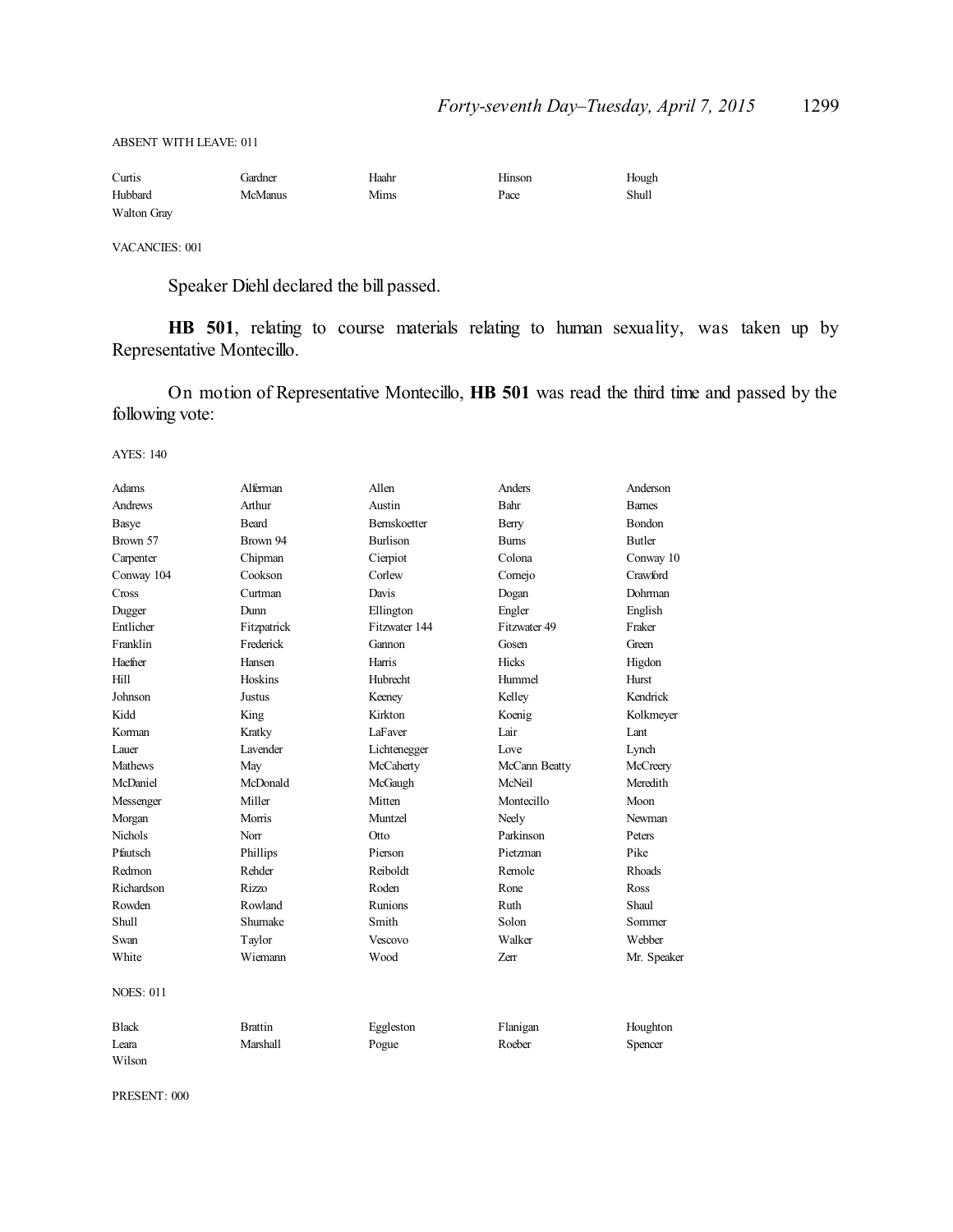ABSENT WITH LEAVE: 011

| Curtis             | Gardner | Haahr   | Hinson | Hough |
|--------------------|---------|---------|--------|-------|
| Hubbard            | Jones   | McManus | Mims   | Pace  |
| <b>Walton Gray</b> |         |         |        |       |

VACANCIES: 001

Speaker Diehl declared the bill passed.

**HB 1119**, relating to Lineworker Appreciation Day, was taken up by Representative Redmon.

On motion of Representative Redmon, **HB 1119** was read the third time and passed by the following vote:

AYES: 137

| Adams            | Alferman            | Anders      | Anderson        | Andrews        |
|------------------|---------------------|-------------|-----------------|----------------|
| Arthur           | Austin              | Bahr        | <b>Barnes</b>   | Basye          |
| <b>Beard</b>     | <b>Bernskoetter</b> | Berry       | <b>Black</b>    | Bondon         |
| <b>Brattin</b>   | Brown 57            | Brown 94    | <b>Burlison</b> | <b>Burns</b>   |
| <b>Butler</b>    | Carpenter           | Chipman     | Cierpiot        | Colona         |
| Conway 10        | Conway 104          | Cookson     | Corlew          | Crawford       |
| Cross            | Curtman             | Davis       | Dogan           | Dohrman        |
| Dunn             | Ellington           | Engler      | English         | Entlicher      |
| Fitzwater 144    | Fitzwater 49        | Fraker      | Franklin        | Frederick      |
| Gannon           | Gosen               | Green       | Haefner         | Hansen         |
| Harris           | Hicks               | Higdon      | Hill            | Hoskins        |
| Houghton         | Hubrecht            | Hummel      | <b>Hurst</b>    | Johnson        |
| Jones            | Justus              | Keeney      | Kendrick        | Kidd           |
| King             | Kirkton             | Koenig      | Kolkmeyer       | Korman         |
| Kratky           | LaFaver             | Lair        | Lant            | Lauer          |
| <b>Lavender</b>  | Lichtenegger        | Love        | Lynch           | <b>Mathews</b> |
| May              | McCann Beatty       | McCreery    | McDaniel        | McDonald       |
| McGaugh          | McNeil              | Messenger   | Miller          | Mitten         |
| Montecillo       | Moon                | Morgan      | Morris          | Muntzel        |
| Neely            | Newman              | Norr        | Otto            | Parkinson      |
| Peters           | Pfautsch            | Phillips    | Pierson         | Pietzman       |
| Pike             | Redmon              | Rehder      | Reiboldt        | Remole         |
| Rhoads           | Richardson          | Rizzo       | Roden           | Roeber         |
| Rone             | Ross                | Rowden      | Rowland         | Runions        |
| Ruth             | Shaul               | Shull       | Shumake         | Smith          |
| Solon            | Sommer              | Spencer     | Swan            | Taylor         |
| Vescovo          | Walker              | Webber      | Wiemann         | Wood           |
| Zerr             | Mr. Speaker         |             |                 |                |
| <b>NOES: 011</b> |                     |             |                 |                |
| Allen            | Eggleston           | Fitzpatrick | Flanigan        | Leara          |
| <b>Marshall</b>  | McCaherty           | Nichols     | Pogue           | White          |
| Wilson           |                     |             |                 |                |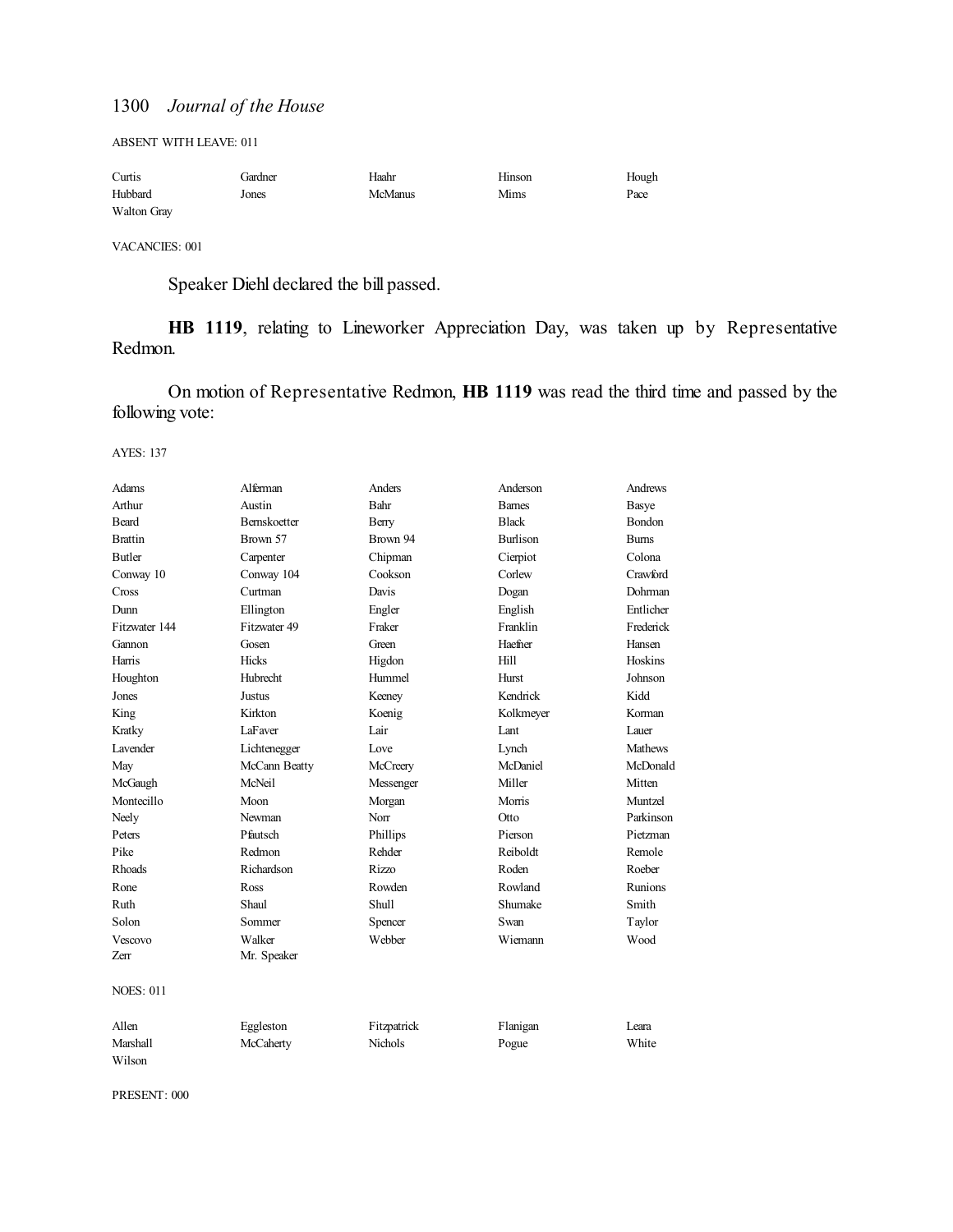| Comejo   | Curtis | Dugger  | Gardner            | Haahr          |
|----------|--------|---------|--------------------|----------------|
| Hinson   | Hough  | Hubbard | Kelley             | <b>McManus</b> |
| Meredith | Mims   | Pace    | <b>Walton Gray</b> |                |

VACANCIES: 001

Speaker Diehl declared the bill passed.

**HB 1127**, relating to school directors for urban school districts, was taken up by Representative Johnson.

On motion of Representative Johnson, **HB 1127** was read the third time and passed by the following vote:

AYES: 144

| Adams            | Alferman       | Allen               | Anders         | Anderson        |
|------------------|----------------|---------------------|----------------|-----------------|
| Andrews          | Arthur         | Austin              | Bahr           | <b>Bames</b>    |
| <b>Basye</b>     | <b>Beard</b>   | <b>Bernskoetter</b> | Berry          | <b>Black</b>    |
| Bondon           | <b>Brattin</b> | Brown 57            | Brown 94       | <b>Burlison</b> |
| <b>Burns</b>     | <b>Butler</b>  | Carpenter           | Chipman        | Cierpiot        |
| Colona           | Conway 10      | Conway 104          | Cookson        | Corlew          |
| Crawford         | Cross          | Curtman             | Davis          | Dogan           |
| Dohrman          | Dugger         | Dunn                | Eggleston      | Engler          |
| English          | Entlicher      | Fitzpatrick         | Fitzwater 144  | Fitzwater 49    |
| Franklin         | Frederick      | Gannon              | Gosen          | Green           |
| Haefner          | Hansen         | Harris              | <b>Hicks</b>   | Higdon          |
| Hill             | Hoskins        | Houghton            | Hubrecht       | Hummel          |
| Hurst            | Johnson        | Jones               | <b>Justus</b>  | Keeney          |
| Kelley           | Kendrick       | Kidd                | King           | Kirkton         |
| Koenig           | Kolkmeyer      | Korman              | Kratky         | LaFaver         |
| Lair             | Lant           | Lauer               | Lavender       | Leara           |
| Lichtenegger     | Love           | Lynch               | <b>Mathews</b> | McCaherty       |
| McCann Beatty    | McCreery       | McDaniel            | McDonald       | McGaugh         |
| McNeil           | Meredith       | Messenger           | Miller         | Mitten          |
| Montecillo       | Moon           | Morgan              | Morris         | Muntzel         |
| Neely            | Newman         | <b>Nichols</b>      | Norr           | Otto            |
| Parkinson        | Peters         | Pfautsch            | Phillips       | Pierson         |
| Pietzman         | Pike           | Rehder              | Reiboldt       | Remole          |
| Rhoads           | Richardson     | Rizzo               | Roden          | Roeber          |
| Rone             | <b>Ross</b>    | Rowden              | Rowland        | <b>Runions</b>  |
| Ruth             | Shaul          | <b>Shull</b>        | Shumake        | Smith           |
| Solon            | Sommer         | Spencer             | Swan           | Taylor          |
| Vescovo          | Walker         | Webber              | White          | Wiemann         |
| Wilson           | Wood           | Zerr                | Mr. Speaker    |                 |
| <b>NOES: 004</b> |                |                     |                |                 |
| Ellington        | Marshall       | May                 | Pogue          |                 |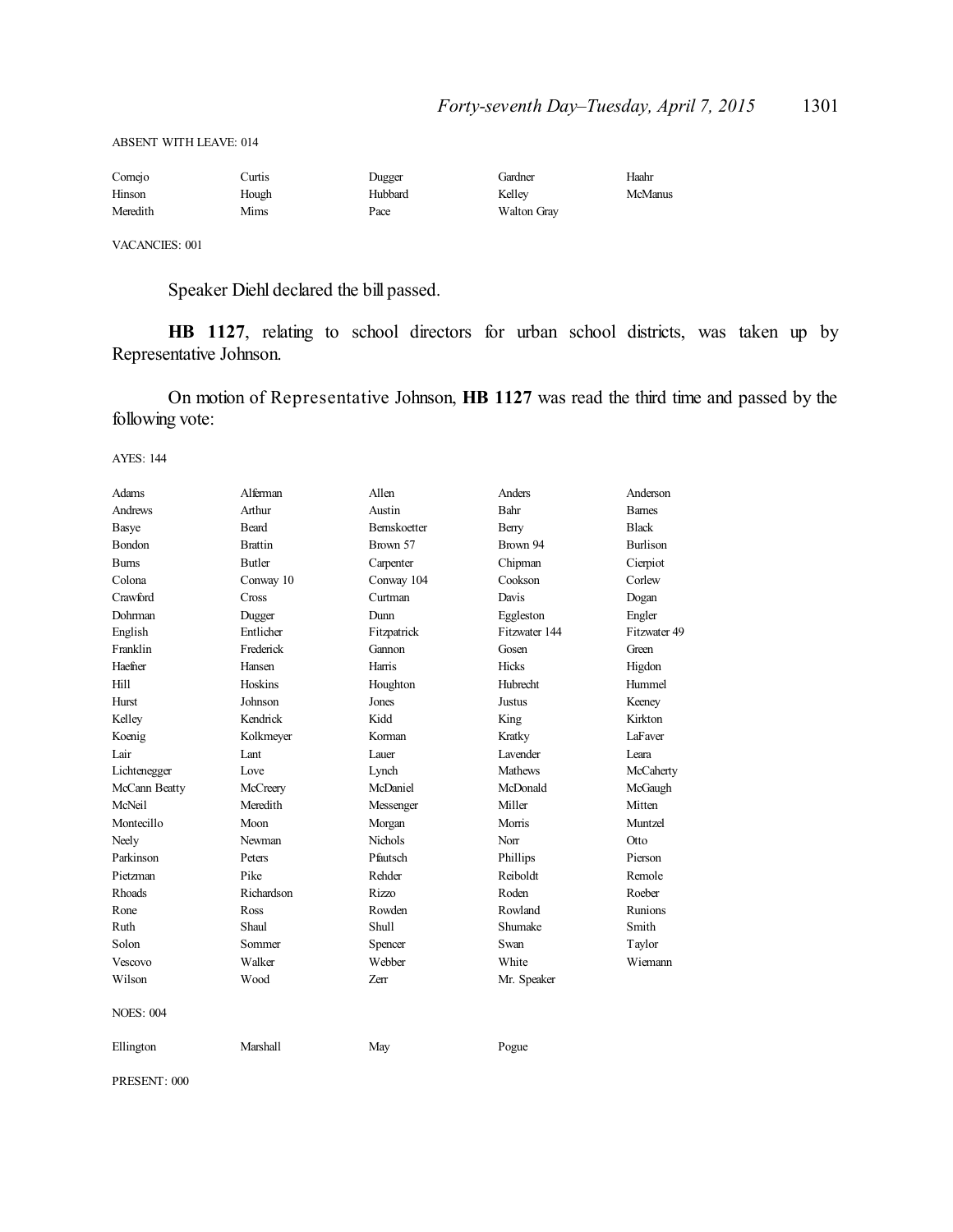ABSENT WITH LEAVE: 014

| Cornejo | Curtis | Flanigan | Fraker             | Gardner        |
|---------|--------|----------|--------------------|----------------|
| Haahr   | Hinson | Hough    | Hubbard            | <b>McManus</b> |
| Mims    | Pace   | Redmon   | <b>Walton Gray</b> |                |

VACANCIES: 001

Speaker Diehl declared the bill passed.

**HB 1149**, relating to the Division of Youth Services, was taken up by Representative Lauer.

### Representative Lauer offered **House Perfecting Amendment No. 1**.

### *House Perfecting Amendment No. 1*

AMEND House Bill No. 1149, Page 3, Section 219.021, Line 60, by deleting the word "**modern**" and inserting in lieu thereof the word "**moderate**"; and

Further amend said bill by amending the title, enacting clause, and intersectional references accordingly.

On motion of Representative Lauer, **House Perfecting Amendment No. 1** was adopted.

On motion of Representative Lauer, **HB 1149, as amended**, was read the third time and passed by the following vote:

| Adams        | Alferman       | Allen               | Anders      | Anderson        |
|--------------|----------------|---------------------|-------------|-----------------|
| Andrews      | Arthur         | Austin              | Bahr        | <b>Bames</b>    |
| Basye        | <b>Beard</b>   | <b>Bernskoetter</b> | Berry       | <b>Black</b>    |
| Bondon       | <b>Brattin</b> | Brown 57            | Brown 94    | <b>Burlison</b> |
| <b>Burns</b> | <b>Butler</b>  | Carpenter           | Chipman     | Cierpiot        |
| Colona       | Conway 10      | Conway 104          | Cookson     | Corlew          |
| Crawford     | Cross          | Curtman             | Davis       | Dogan           |
| Dohrman      | Dugger         | Dunn                | Eggleston   | Ellington       |
| Engler       | English        | Entlicher           | Fitzpatrick | Fitzwater 144   |
| Fitzwater 49 | Franklin       | Frederick           | Gannon      | Gosen           |
| Green        | Haefner        | Hansen              | Harris      | <b>Hicks</b>    |
| Higdon       | Hill           | Hoskins             | Houghton    | Hubrecht        |
| Hummel       | Hurst          | Johnson             | Jones       | Justus          |
| Keeney       | Kelley         | Kendrick            | Kidd        | King            |
| Kirkton      | Koenig         | Kolkmeyer           | Korman      | Kratky          |
| LaFaver      | Lair           | Lant                | Lauer       | Lavender        |
| I eara       | Lichtenegger   | Love                | Lynch       | <b>Mathews</b>  |
| May          | McCaherty      | McCann Beatty       | McCreery    | McDaniel        |
| McDonald     | McGaugh        | McNeil              | Meredith    | Messenger       |
| Miller       | Mitten         | Montecillo          | Moon        | Morgan          |
| Morris       | Muntzel        | Neely               | Newman      | <b>Nichols</b>  |
| Norr         | Otto           | Parkinson           | Peters      | Pfautsch        |
| Phillips     | Pierson        | Pietzman            | Pike        | Rehder          |
| Reiboldt     | Remole         | Rhoads              | Richardson  | Rizzo           |
| Roden        | Roeber         | Rone                | Ross        | Rowden          |
| Rowland      | Runions        | Ruth                | Shaul       | <b>Shull</b>    |
| Shumake      | Smith          | Solon               | Sommer      | Spencer         |
| Swan         | Taylor         | Vescovo             | Walker      | Webber          |
| White        | Wiemann        | Wilson              | Wood        | Zerr            |
| Mr. Speaker  |                |                     |             |                 |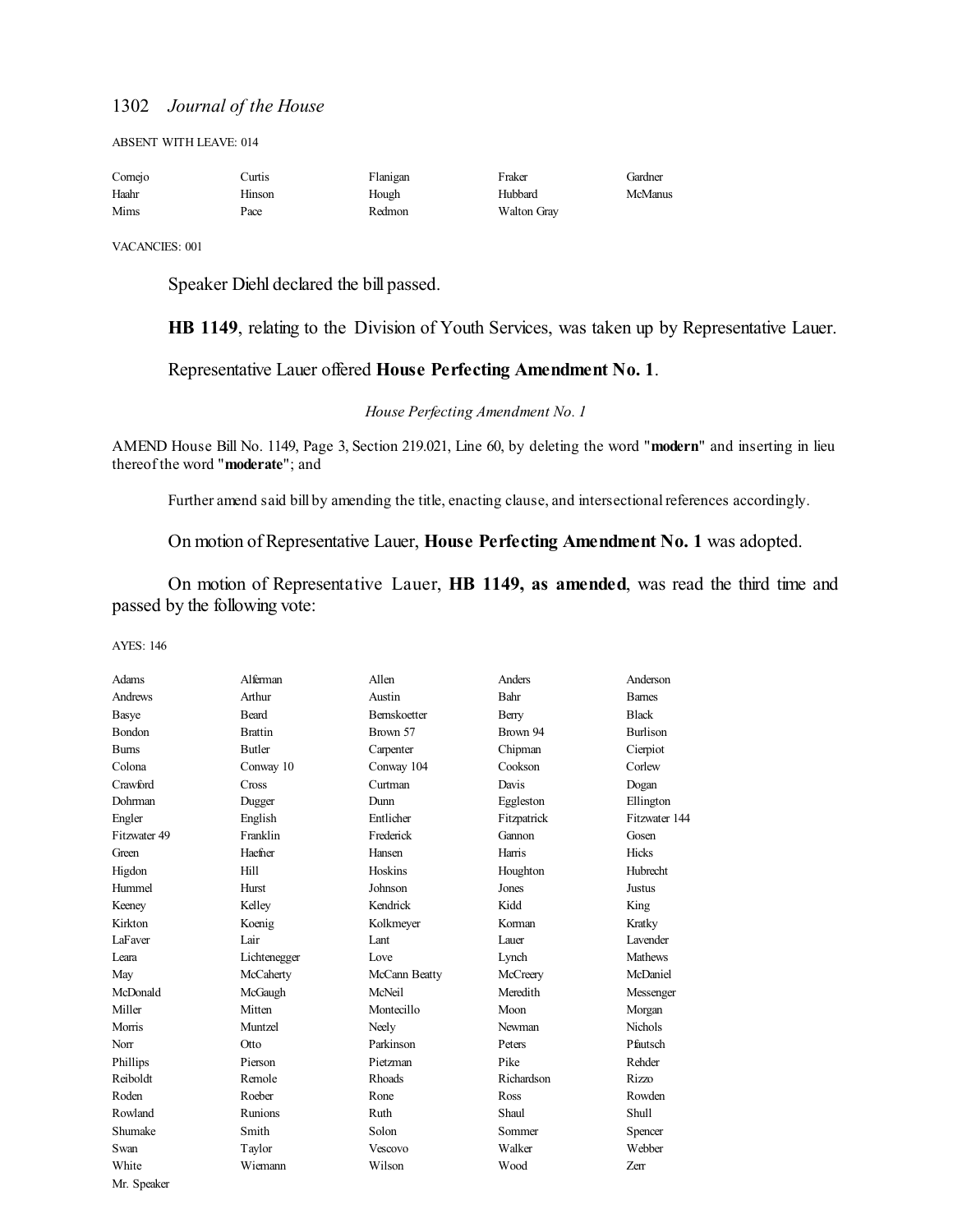NOES: 002

Marshall Pogue

PRESENT: 000

ABSENT WITH LEAVE: 014

| Comejo | Curtis | Flanigan | Fraker      | Gardner |
|--------|--------|----------|-------------|---------|
| Haahr  | Hinson | Hough    | Hubbard     | McManus |
| Mims   | Pace   | Redmon   | Walton Gray |         |

VACANCIES: 001

Speaker Diehl declared the bill passed.

### **REFERRAL OF HOUSE BILLS**

The following House Bills were referred to the Committee indicated:

|  | <b>HB</b> 1282 - Emerging Issues                          |
|--|-----------------------------------------------------------|
|  | <b>HB 1284</b> - Public Safety and Emergency Preparedness |
|  | HB 1287 - Transportation                                  |

# **REFERRAL OF SENATE BILLS**

The following Senate Bills were referred to the Committee indicated:

| <b>SB 194</b> - Economic Development and Business Attraction and Retention |
|----------------------------------------------------------------------------|
|                                                                            |
|                                                                            |
|                                                                            |
|                                                                            |

**SB 283** - Pensions

### **COMMITTEE REPORTS**

### **Committee on Agriculture Policy**, Chairman Houghton reporting:

Mr. Speaker: Your Committee on Agriculture Policy, to which was referred **HCR 39**, begs leave to report it has examined the same and recommends that it **Do Pass**, and pursuant to Rule 27(2) be referred to the Select Committee on Agriculture.

Mr. Speaker: Your Committee on Agriculture Policy, to which was referred **HCR 49**, begs leave to report it has examined the same and recommends that it **Do Pass with House Committee Amendment No. 1**, and pursuant to Rule 27(2) be referred to the Select Committee on Agriculture.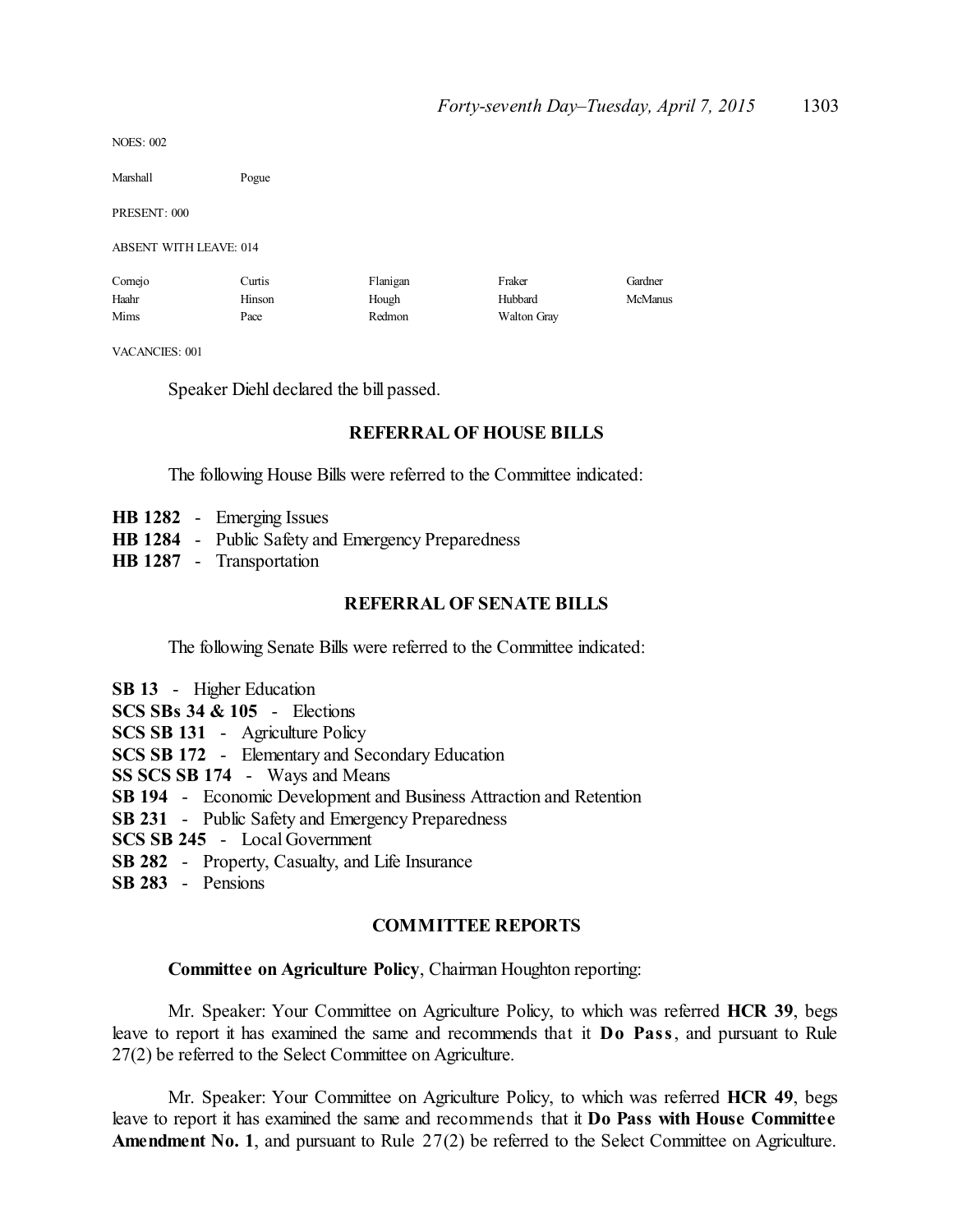#### *House Committee Amendment No. 1*

AMEND House Concurrent Resolution No. 49, Page 1, Line 34, by deleting the words "Jerry Brown" and inserting in lieu thereof the words "Arnold Schwarzenegger"; and

Further amend said resolution, Page 2, Lines 47-53, by deleting all ofsaid lines and inserting in lieu thereof the words "Proposition 2."; and

Further amend said bill by amending the title, enacting clause, and intersectional references accordingly.

Mr. Speaker: Your Committee on Agriculture Policy, to which was referred **HB 771**, begs leave to report it has examined the same and recommends that it **Do Pass with House Committee Amendment No. 1**, and pursuant to Rule 27(2) be referred to the Select Committee on Agriculture.

#### *House Committee Amendment No. 1*

AMEND House Bill No. 771, Page 3, Section 143.121, Lines 87-88, by deleting all of said lines and inserting in lieu thereof the following:

"**agricultural producers who have suffereda loss as the result of a disaster or emergency, including the:**"; and

Further amend said bill by amending the title, enacting clause, and intersectional references accordingly.

Mr. Speaker: Your Committee on Agriculture Policy, to which was referred **HB 854**, begs leave to report it has examined the same and recommends that it **Do Pass**, and pursuant to Rule 27(2) be referred to the Select Committee on Agriculture.

#### **Committee on Elections**, Chairman Entlicher reporting:

Mr. Speaker: Your Committee on Elections, to which was referred **SB 104**, begs leave to report it has examined the same and recommends that it **Do Pass with House Committe e Amendment No. 1**, and pursuant to Rule 27(13) be referred to the Select Committee on State and Local Governments.

#### *House Committee Amendment No. 1*

AMEND Senate Bill No. 104, Page 1, In the Title, Line 3, by deleting all of said line and inserting in lieu thereof the words, "to elections."; and

Further amend said bill, page, Section A, Line 2, by inserting after all ofsaid section and line the following:

"115.306. 1. No person shall qualify as a candidate for elective public office in the state of Missouri who has been found guilty of or pled guilty to a felony or misdemeanor under the federal laws of the United States of **America or to a felony under the laws of this state.**

2. (1) Any person who files as a candidate for election to a public office shall be disqualified from participation in the election for which the candidate has filed if such person is delinguent in the payment of any state income taxes, personal property taxes, municipal taxes, real property taxes on the place of residence, as stated on the declaration of candidacy, or if the person is a past or present corporate officer of any fee office that **owes any taxes to the state.**

(2) Each potential candidate for election to a public office shall file an affidavit with the department of revenue and include a copy of the affidavit with the declaration of candidacy required under section 115.349. **Such affidavitshall be in substantially the following form:**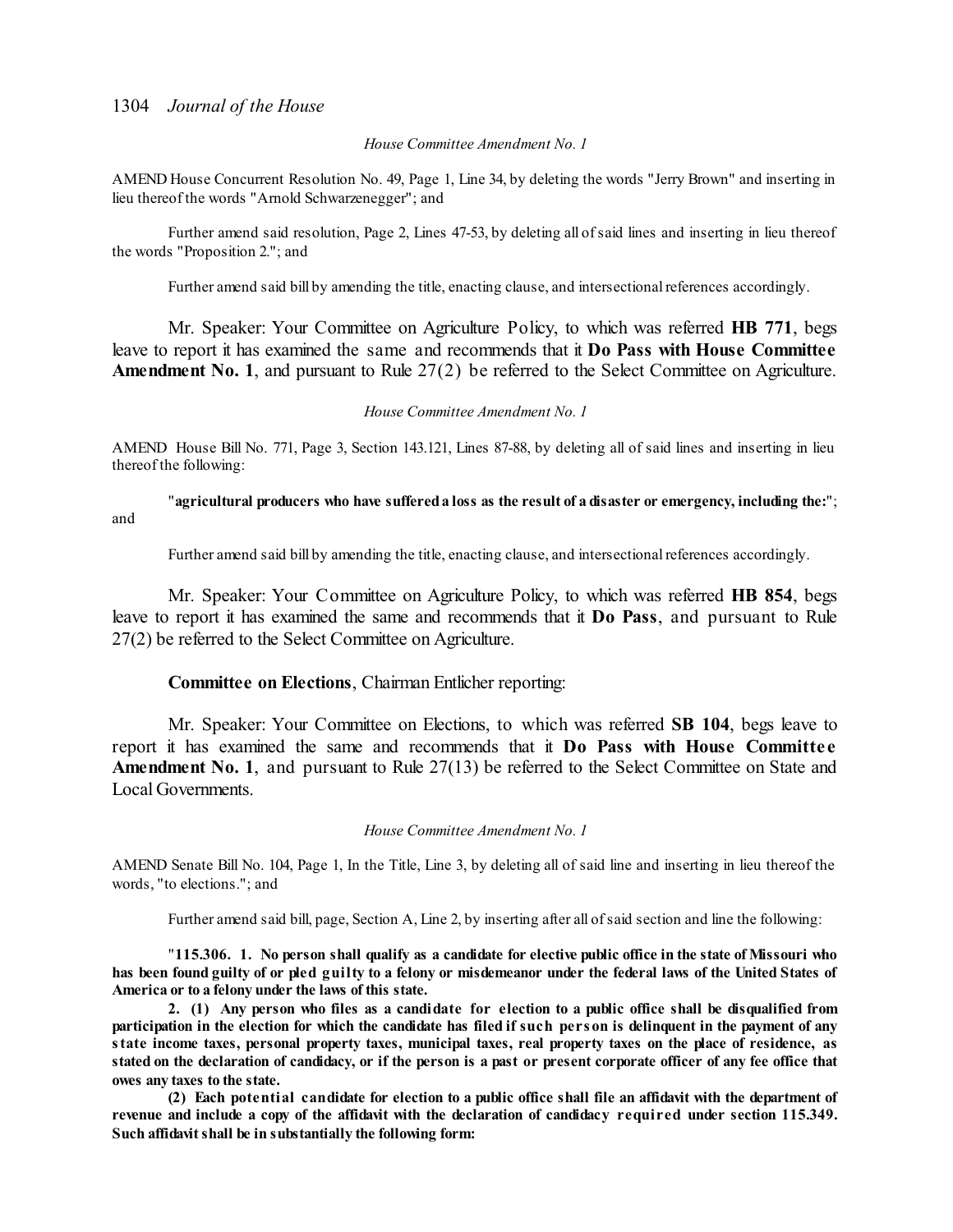#### **AFFIRMATION OFTAX PAYMENTS AND BONDINGREQUIREMENTS:**

I hereby declare under penalties of perjury that I am not currently aware of any delinquency in the filing or payment of any state income taxes, personal property taxes, municipal taxes, real property taxes on the place of residence, as stated on the declaration of candidacy, or that I am a past or present corporate officer of any fee office that owes any taxes to the state, other than those taxes which may be in dispute. I declare under penalties of perjury that I am not aware of any information that would prohibit me from fulfilling any bonding **requirements for the office for which I am filing.**

#### **.............................. Candidate's Signature**

**.............................. PrintedName of Candidate.**

(3) Upon receipt of a complaint alleging a delinquency of the candidate in the filing or payment of any state income taxes, personal property taxes, municipal taxes, real property taxes on the place of residence, as stated on the declaration of candidacy, or if the person is a past or present corporate officer of any fee office that owes any taxes to the state, the department of revenue shall investigate such potential candidate to verify the claim contained in the complaint. If the department of revenue finds a positive affirmation to be false, the department **shall contact the secretary ofstate, or the election official who accepted such candidate's declaration of candidacy,** and the potential candidate. The department shall notify the candidate of the outstanding tax owed and give the candidate thirty days to remit any such outstanding taxes owed which are not the subject of dispute between the department and the candidate. If the candidate fails to remit such amounts in full within thirty days, the candidate shall be disqualified from participating in the current election and barred from refiling for an entire election cycle even if the individual pays all of the outstanding taxes that were the subject of the complaint.

**115.308. Sections 115.307 to 115.405 shall not apply to candidates for special district offices; township offices in townshiporganization counties; or city, town, andvillage offices.**"; and

Further amend said bill, Page 2, Section 116.190, Line 43, by inserting after all of said section and line the following:

"162.481. 1. Except as otherwise provided in this section **and in section 162.492**, all elections of school directors in urban **school** districts shall be held biennially at the same times and places as municipal elections.

2. **[**In any urban district which includes all or the major part of a city which first obtained a population of more than seventy-five thousand inhabitants byreasonofthe1960federaldecennialcensus,elections ofdirectors shallbe held on municipalelection days of even-numbered years. The directors of the prior district shall continue as directors ofthe urban district until theirsuccessors are elected as herein provided. On the first Tuesday in April, 1964, four directors shall be elected, two for terms of two years to succeed the two directors of the prior district who were elected in 1960 and two forterms ofsixyears to succeed the two directors of the prior district who were elected in 1961. The successors of these directors shall be elected for terms of six years. On the first Tuesday in April, 1968, two directors shall be elected for terms to commence on November 5, 1968, and to terminate on the first Tuesday in April, 1974, when their successors shallbe elected forterms ofsixyears. No directorshallserve more than two consecutive six-yearterms after October 13, 1963.

3.**]** Except as otherwise provided in subsections **3,** 4**,** and 5 of this section, hereafter when a seven-director district becomes an urban **school** district, the directors of the prior seven-director district shall continue as directors of the urban **school** district until the expiration of the terms for which they were elected and until their successors are elected as provided in this subsection. The first biennialschoolelection fordirectors shall be held in the urban **school** district at the time provided in subsection 1 which is on the date of orsubsequent to the expiration of the terms of the directors ofthe priordistrict which are first to expire, and directors shall be elected to succeed the directors of the prior district whose terms have expired. If the terms of two directors only have expired, the directors elected at the first biennialschool election in the urban **school** district shall be elected forterms ofsixyears. If the terms of four directors have expired, two directors shall be elected for terms of six years and two shall be elected for terms of four years. At the next succeeding biennial election held in the urban district, successors for the remaining directors of the prior sevendirector district shall be elected. If only two directors are to be elected they shallbe elected forterms ofsixyears each. If four directors are to be elected, two shall be elected for terms of six years and two shall be elected for terms of two years.Aftersevendirectors oftheurbandistricthave beenelectedunderthis subsection,theirsuccessors shallbe elected for terms of sixyears.

**[**4.**]3.** In any schooldistrict in **[**any city with a population of one hundred thousand or more inhabitants which is located within a county of the first classification that adjoins no other county ofthe first classification,or any school district which becomes an urban school district by reason of the 2000 federal decennial census**] which a majority of** the district is located in any home rule city with more than one hundred fifty-five thousand but fewer than two **hundred thousand inhabitants**, elections shall be held annually at the same times and places as general municipal elections for all years where one or more terms expire, and the terms shall be for three years and until theirsuccessors are duly elected and qualified for all directors elected on and after August 28, 1998.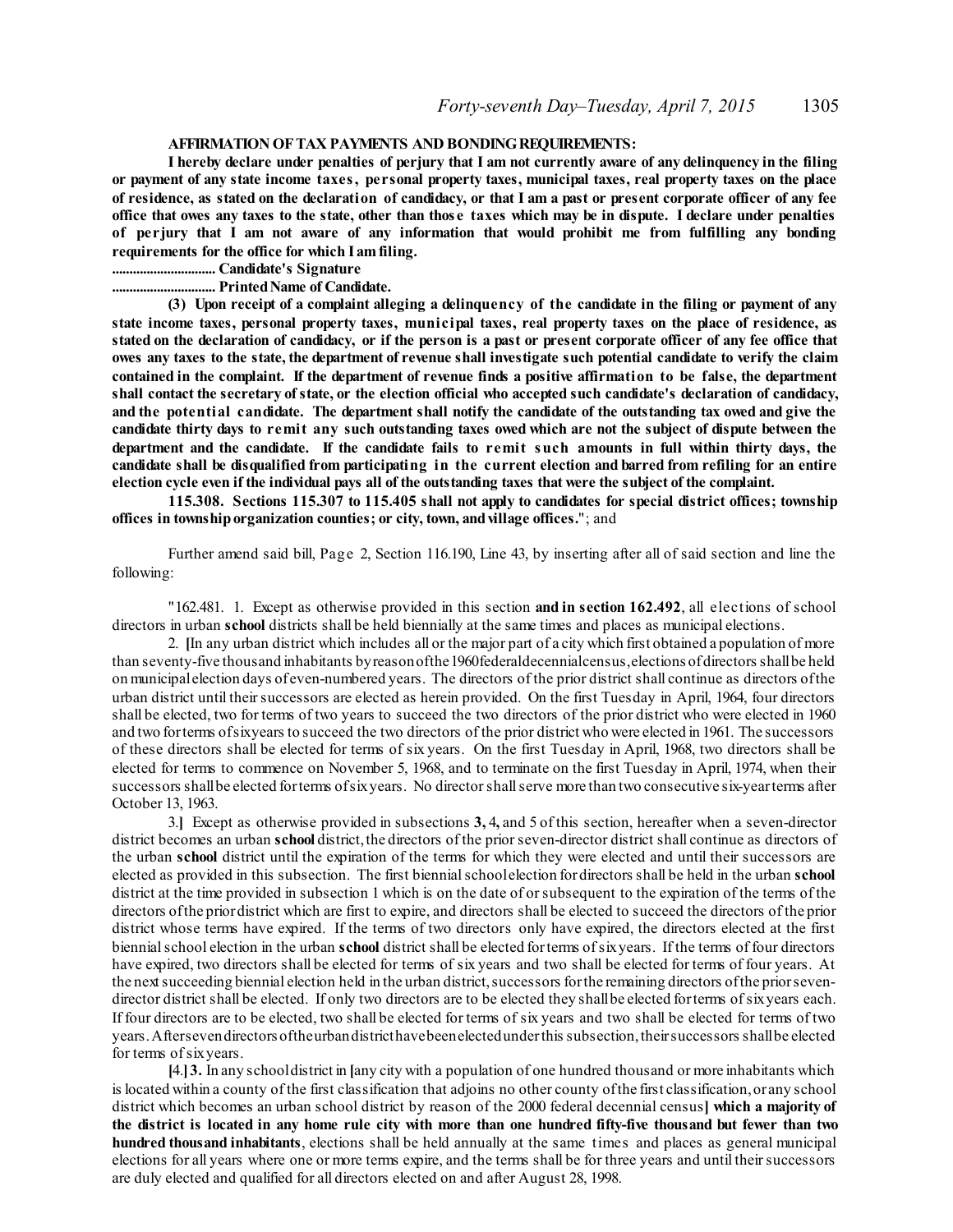4. For any school district which becomes an urban school district by reason of the 2000 federal decennial census, elections shall be held annually at the same times and places as general municipal elections for all years where one or more terms expire, and the terms shall be for three years and until their successors are duly elected **andqualifiedfor all directors electedon andafter August 28, 2001.**

5. In any school district in any county with a charter formof government and with more than three hundred thousand but fewer than four hundred fifty thousand inhabitants which becomes an urban schooldistrict by reason of the 2010 federal decennial census, elections shall be held annually at the same times and places as general municipal elections for all years where one or more terms expire, and the terms shall be for three years and until theirsuccessors are duly elected and qualified for all directors elected on and after April 2, 2012.

6. In any urban school district in a county of the first classification with more than eighty-three thous and but fewer than ninety-two thousand inhabitants and with a home rule city with more than seventy-six thousand but fewer than ninety-one thous and inhabitants as the county seat, elections shall be held annually at the same times and places as general municipal elections for all years where one or more terms expire, and upon expiration of any term after August 28, 2015, the term of office shall be for three years and until their successors are duly **electedandqualified.**

162.491. 1. Directors for urban school districts, other than those districts containing the greater part ofa city of over one hundred thirty thousand inhabitants, may be nominated by petition to be filed with the secretary of the board and signed by a number of voters in the district equal to ten percent of the total number of votes cast for the director receiving the highest number of votes cast at the next preceding biennial election**, except as provided in subsection 4 of this section**.

2. This section shallnot be construed as providing the sole method of nominating candidates for the office of school director in urban districts which do not contain the greater part of a city of over three hundred thousand inhabitants.

3. A director for any urban school district containing a city of greater than one hundred thirty thousand inhabitants and less than three hundred thousand inhabitants may be nominated as an independent candidate by filing with the secretary of the board a petition signed by five hundred registered voters of such school district.

4. In any urban school district located in a home rule city with more than seventy-one thous and but fewer **than seventy-nine thousand inhabitants, a candidate for director shall file a declaration of candidacy with the secretary of the boardandshall not be requiredto submit a petition.**

**[**115.342. 1. Any person who files as a candidate for election to a public office shall be disqualified from participation in the election for which the candidate has filed ifsuch person is delinquent in the payment of any state income taxes, personal property taxes, municipal taxes, real property taxes on the place of residence, as stated on the declaration of candidacy, or if the person is a past or present corporate officer of any fee office that owes any taxes to the state.

2. Each potentialcandidate forelection to a public office shall file an affidavit with the department of revenue and include a copy ofthe affidavit with the declaration of candidacy required undersection 115.349. Such affidavitshall be in substantially the following form:

AFFIRMATION OF TAX PAYMENTS AND BONDINGREQUIREMENTS:

I hereby declare under penalties of perjury that I am not currently aware of any delinquency in the filing or payment of any state income taxes, pers onal property taxes, municipal taxes, real property taxes on the place of residence, as stated on the declaration of candidacy,orthat Iama past or present corporate officer of any fee office that owes any taxes to the state, other than those taxes which may be in dispute. I declare under penalties of perjury that I am not aware of any information that would prohibit me from fulfilling any bonding requirements for the office for which I amfiling.

.............................. Candidate's Signature

.............................. Printed Name of Candidate.

3. Upon receipt of a complaint alleging a delinquency of the candidate in the filing or payment of any state income taxes, personal property taxes, municipal taxes, real property taxes on the place of residence, as stated on the declaration of candidacy, or if the person is a past or present corporate officer of any fee office that owes any taxes to the state, the department of revenue shall investigate such potential candidate to verify the claim contained in the complaint. If the department of revenue finds a positive affirmation to be false, the department shall contact the secretary ofstate,orthe election officialwho accepted such candidate's declaration of candidacy, andthepotentialcandidate. The department shall notify the candidate of the outstanding taxowed and give the candidate thirty days to remit any such outstanding taxes owed which are not the subject ofdispute between the department and the candidate. Ifthe candidate fails to remit such amounts in fullwithin thirty days,the candidate shall be disqualified fromparticipating in the current election and barred fromrefiling for an entire election cycle even if the individual pays all of the outstanding taxes that were the subject of the complaint.**]**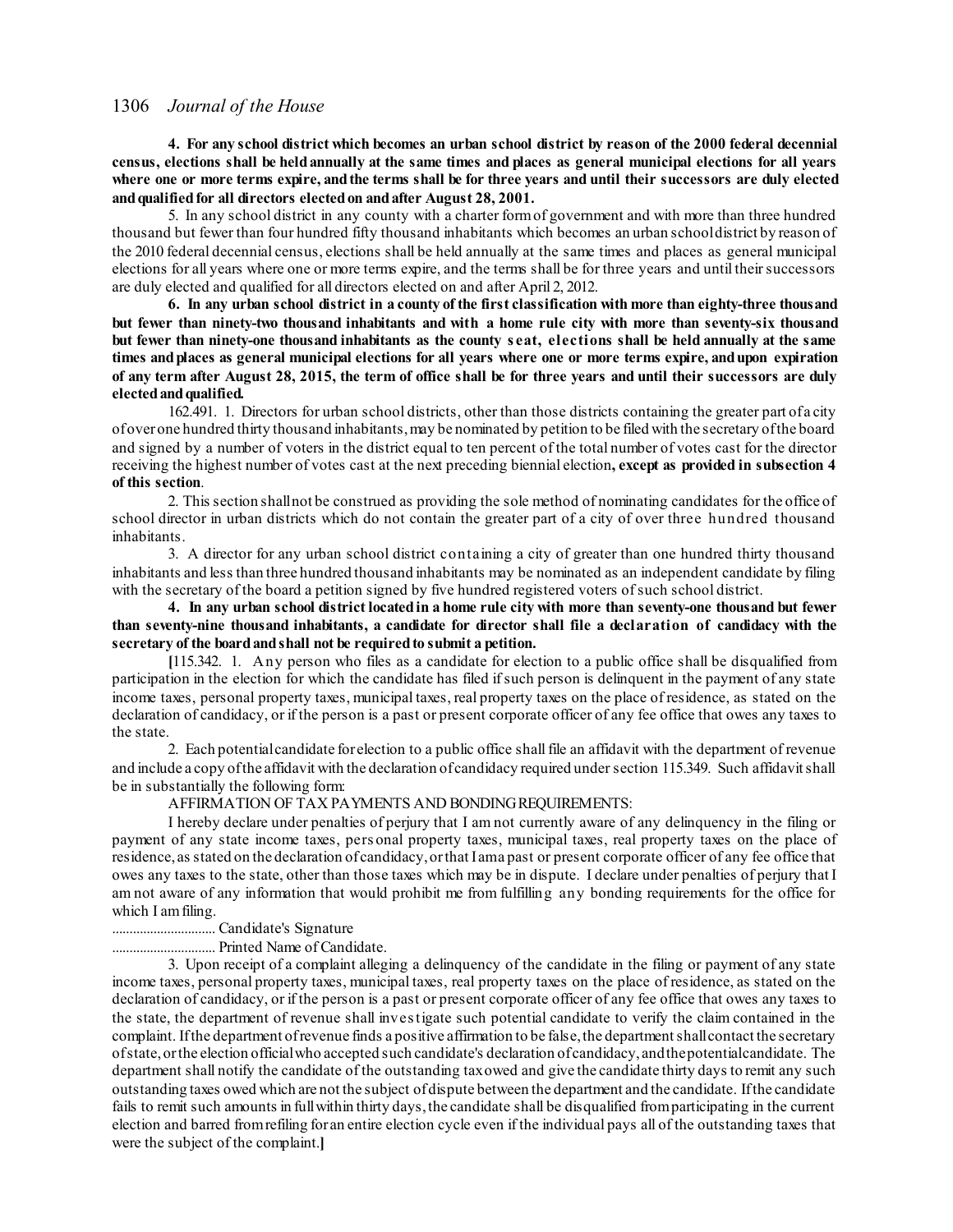**[**115.348. No person shallqualify as a candidate forelective public office in the state ofMissouriwho has been found guilty of or pled guilty to a felony or misdemeanor under the federal laws of the United States of America.**]**

**[**115.350. No person shallqualify as a candidate forelective public office in the state of Missouri who has been convicted of or found guilty of or pled guilty to a felony under the laws of this state.**]**

Section B. Because ofthe need to ensure uniformand finalelection practicesintownshiporganizationcounties, and cities, towns, and villages, sections 115.308, 162.481, and 162.491 of section A of this act is deemed necessary for the immediate preservation of the public health, welfare, peace, and safety, and is hereby declared to be an emergency act within the meaning of the constitution, and sections 115.308, 162.481, and 162.491 of section A of this act shall be in full force upon its passage and approval."; and

Further amend said bill by amending the title, enacting clause, and intersectional references accordingly.

#### **Committee on Emerging Issues**, Chairman Haahr reporting:

Mr. Speaker: Your Committee on Emerging Issues, to which was referred **HB 1048**, begs leave to report it has examined the same and recommends that it **Do Pass with House Committee** Amendment No. 1, and pursuant to Rule 27(7) be referred to the Select Committee on General Laws.

#### *House Committee Amendment No. 1*

AMEND House Bill No. 1048, Page 1, Section 71.305, by removing all of said section from the bill and inserting in lieu thereof the following:

"**67.5070 1. As usedin this section, "specialty construction design" means any contract that involves the provision of engineering and construction services either directly by a party to the contract or through subcontractors retainedby a party to the contract.**

**2. Any political subdivision may enter into a special construction design contract for engineering, design, andconstruction of a wastewater or water treatment project.**

**3. In disbursing community development block grants under 42 U.S.C. Sections 5301 to 5321, the department of economic development shall not reject wastewater or water treatment projects solely for utilizing specialty construction design contracts.**

**4. The department of natural resources shall not preclude specialty construction design contracts from consideration for funding providedby the water andwastewater loan fundunder section 644.122.**

**5. A political subdivision planning a specialty construction design project shall retain an engineer duly** licensed in this state to assist in preparing any necessary bid documents and specifications and evaluations of **submissions andbids.**"; and

Further amend said bill by amending the title, enacting clause, and intersectional references accordingly.

#### **Committee on Health and Mental Health Policy**, Chairman Frederick reporting:

Mr. Speaker: Your Committee on Health and Mental Health Policy, to which was referred **HB 617**, begs leave to report it has examined the same and recommends that it **Do Pass**, and pursuant to Rule 27(12) be referred to the Select Committee on Social Services.

**Special Committee on Urban Issues**, Chairman Curtis reporting:

Mr. Speaker: Your SpecialCommittee on Urban Issues, to which was referred **HB 739**, begs leave to report it has examined the same and recommends that it **Do Pass**.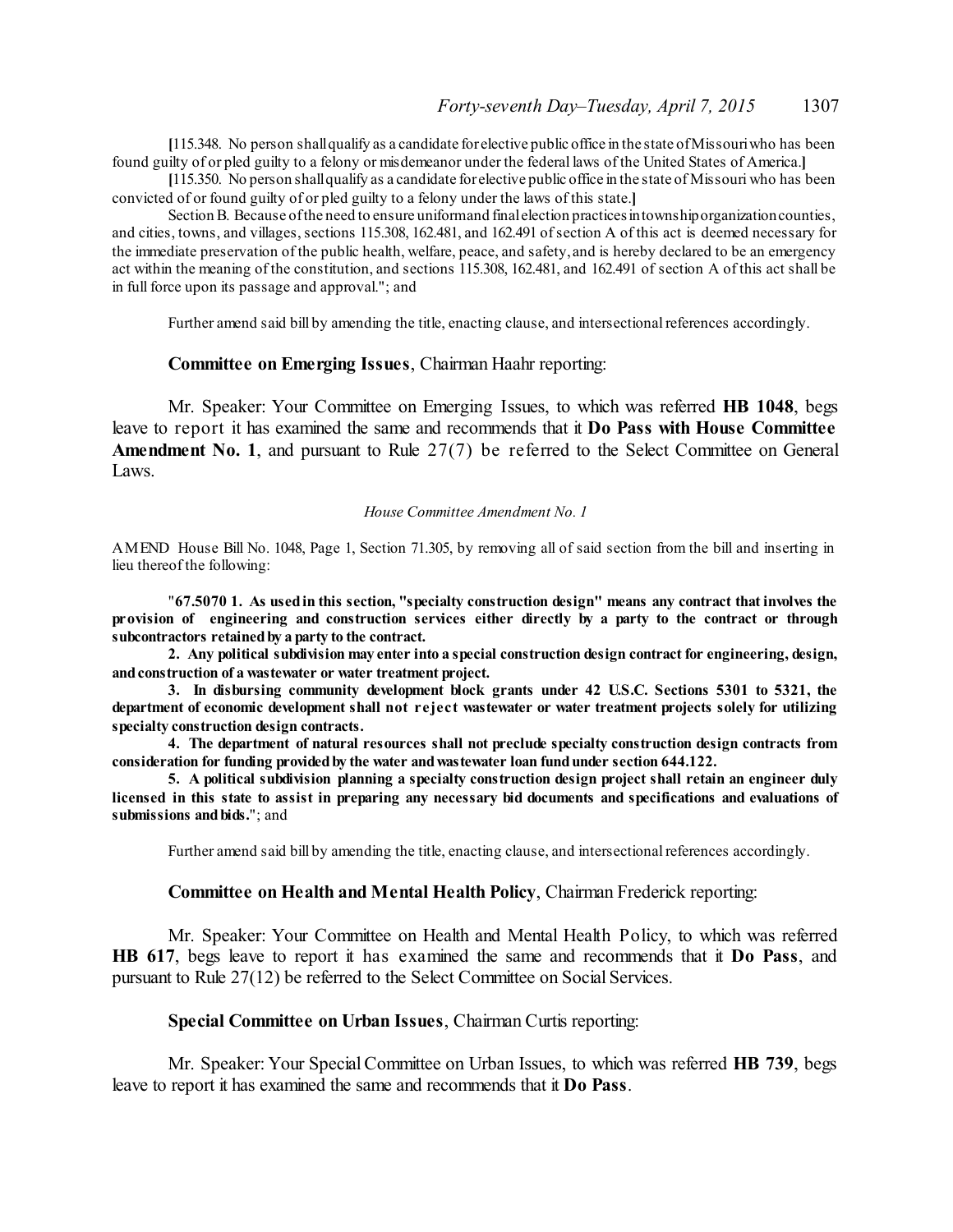# **Select Committee on Education**, Chairman Lair reporting:

Mr. Speaker: Your Select Committee on Education, to which was referred **HB 696**, begs leave to report it has examined the same and recommends that it **Do Pass**.

Mr. Speaker: Your Select Committee on Education, to which was referred **HB 921**, begs leave to report it has examined the same and recommends that it **Do Pass with House Committee Substitute**.

Mr. Speaker: Your Select Committee on Education, to which was referred **HB 1023, with House Committee Amendment No. 1**, begs leave to report it has examined the same and recommends that it **Do Pass with House Committee Substitute**.

Mr. Speaker: Your Select Committee on Education, to which was referred **HB 1083, with House Committee Amendment No. 1**, begs leave to report it has examined the same and recommends that it **be returned to committee of origin as HB 1083**.

### **Select Committee on General Laws**, Chairman Jones reporting:

Mr. Speaker: Your Select Committee on General Laws, to which was referred **HCR 38**, begs leave to report it has examined the same and recommends that it **Do Pass**.

Mr. Speaker: Your Select Committee on General Laws, to which was referred **HJR 4**, begs leave to report it has examined the same and recommends that it **Do Pass**.

#### **Select Committee on Insurance**, Chairman Gosen reporting:

Mr. Speaker: Your Select Committee on Insurance, to which was referred **HB 198, with House Committee Amendment No. 1 to House Committee Amendment No. 1,** and **House Committee Amendment No. 1, as amended**, begs leave to report it has examined the same and recommends that it **Do Pass with House Committee Substitute**.

Mr. Speaker: Your Select Committee on Insurance, to which was referred **HB 781**, begs leave to report it has examined the same and recommends that it **Do Pass with House Committee Substitute**.

Mr. Speaker: Your Select Committee on Insurance, to which was referred **HB 816**, begs leave to report it has examined the same and recommends that it **Do Pass with Hous e Committee Substitute**.

### **Select Committee on Social Services**, Chairman Allen reporting:

Mr. Speaker: Your Select Committee on Social Services, to which was referred **HR 910**, begs leave to report it has examined the same and recommends that it **Do Pass**.

Mr. Speaker: Your Select Committee on Social Services, to which was referred **HJR 44**, begs leave to report it has examined the same and recommends that it **Do Pass**.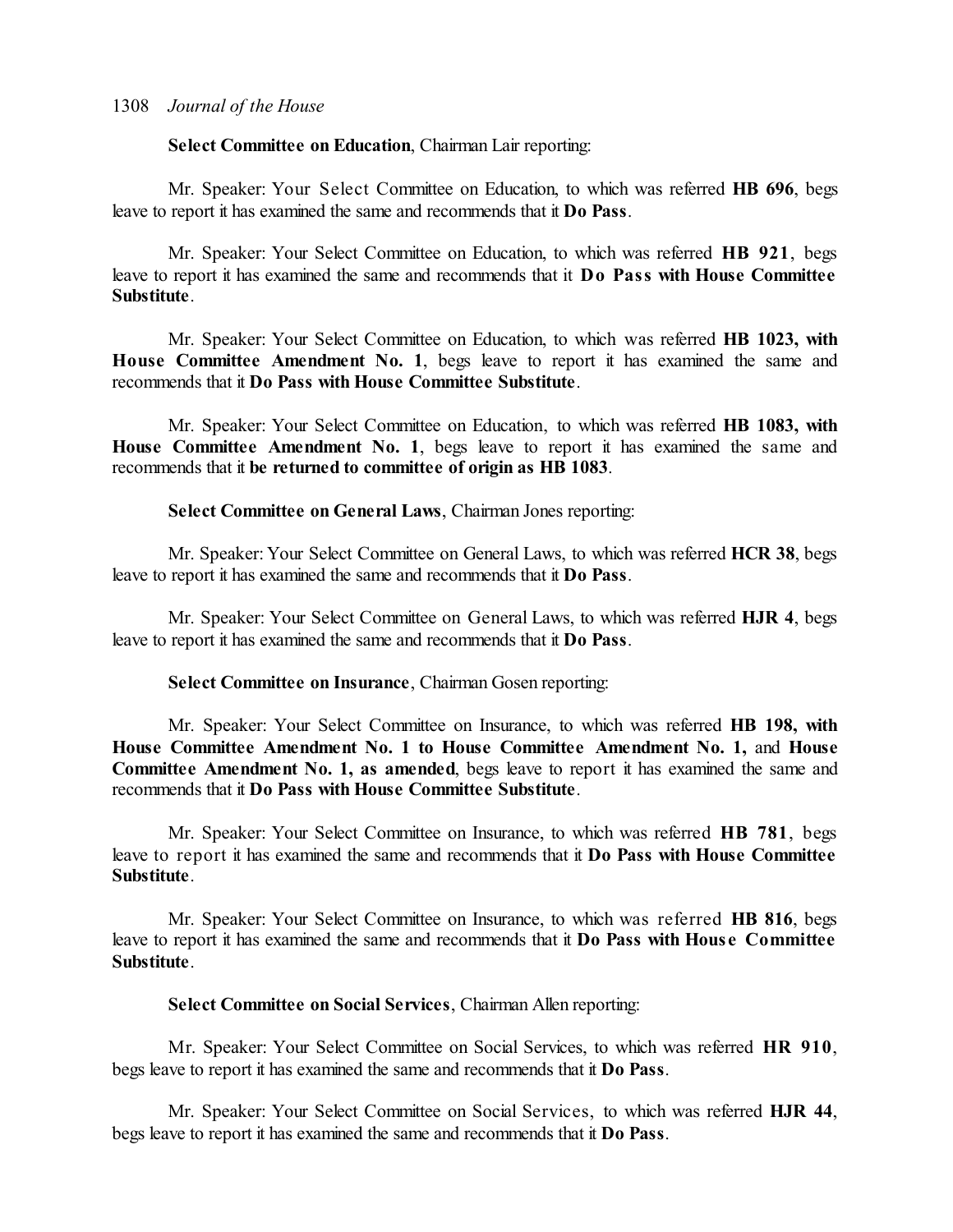Mr. Speaker: Your Select Committee on Social Services, to which was referred **HB 1047**, begs leave to report it has examined the same and recommends that it **Do Pass with House Committee Substitute**.

Mr. Speaker: Your Select Committee on Social Services, to which was referred **HB 1066**, begs leave to report it has examined the same and recommends that it **Do Pass with House Committee Substitute**.

**Select Committee on State and Local Governments**, Chairman Solon reporting:

Mr. Speaker: Your Select Committee on State and Local Governments, to which was referred **HB 67, with House Committee Amendment No. 1, House Committee Amendment No. 2** and **House Committee Amendment No. 3**, begs leave to report it has examined the same and recommends that it **Do Pass with House Committee Substitute**.

Mr. Speaker: Your Select Committee on State and Local Governments, to which was referred **HB 218**, begs leave to report it has examined the same and recommends that it **Do Pass**.

Mr. Speaker: Your Select Committee on State and Local Governments, to which was referred **HB 322**, begs leave to report it has examined the same and recommends that it **Do Pass**.

Mr. Speaker: Your Select Committee on State and Local Governments, to which was referred **HB 530, with House Committee Amendment No. 1** and **House Committee Amendment No. 2**, begs leave to report it has examined the same and recommends that it **Do Pass with House Committee Substitute**.

Mr. Speaker: Your Select Committee on State and Local Governments, to which was referred **HB 536**, begs leave to report it has examined the same and recommends that it **Do Pass**.

Mr. Speaker: Your Select Committee on State and Local Governments, to which was referred **HB 538, with House Committee Amendment No. 1**, begs leave to report it has examined the same and recommends that it **Do Pass with House Committee Substitute**.

Mr. Speaker: Your Select Committee on State and Local Governments, to which was referred **HB 692, with House Committee Amendment No. 1**, begs leave to report it has examined the same and recommends that it **Do Pass with House Committee Substitute**.

Mr. Speaker: Your Select Committee on State and Local Governments, to which was referred **HB 702**, begs leave to report it has examined the same and recommends that it **Do Pass**.

Mr. Speaker: Your Select Committee on State and Local Governments, to which was referred **HB 741**, begs leave to report it has examined the same and recommends that it **Do Pass**.

Mr. Speaker: Your Select Committee on State and Local Governments, to which was referred **HB 762, with House Committee Amendment No. 1**, begs leave to report it has examined the same and recommends that it **Do Pass with House Committee Substitute**.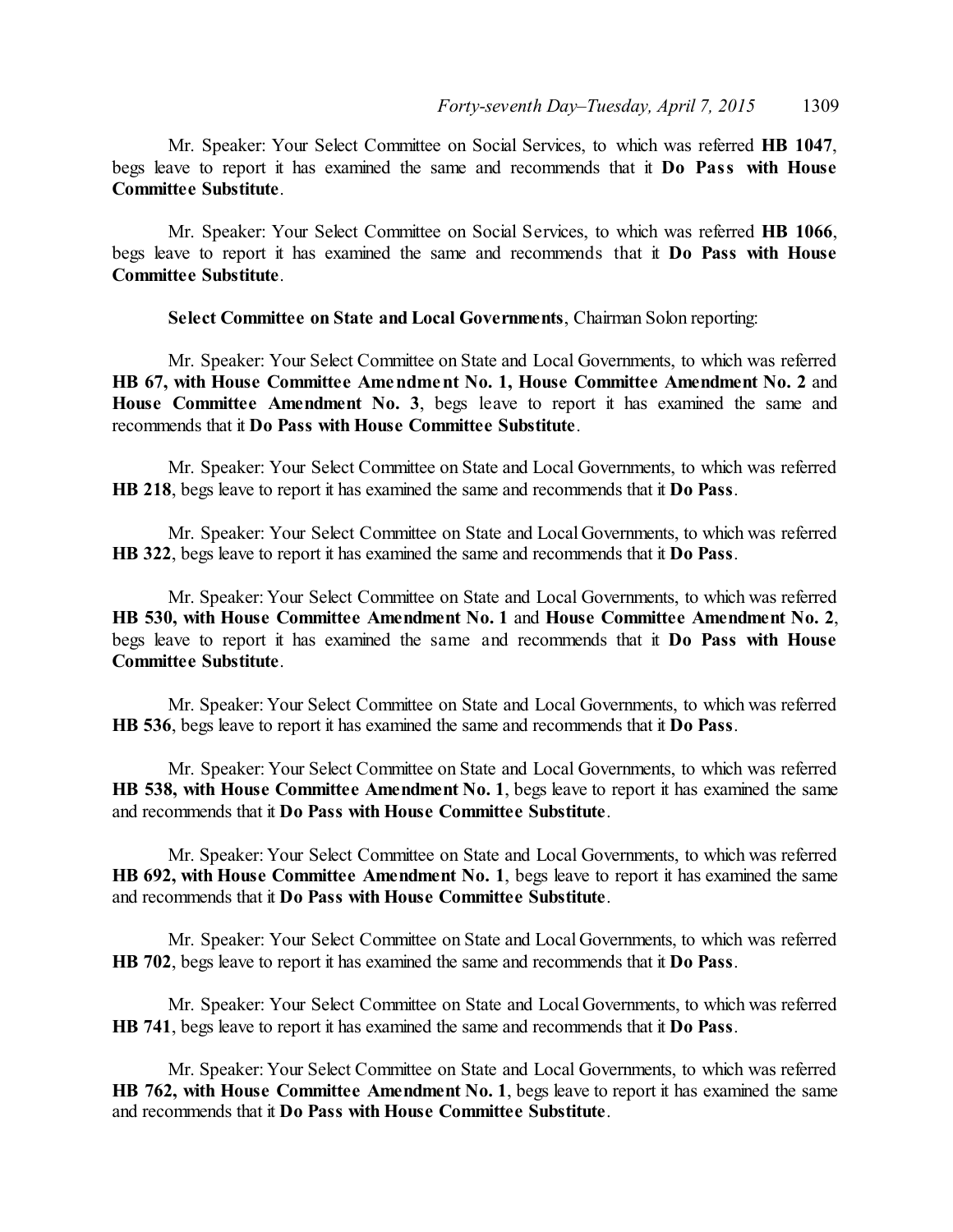Mr. Speaker: Your Select Committee on State and Local Governments, to which was referred **HB 812**, begs leave to report it has examined the same and recommends that it **Do Pass with House Committee Substitute**.

Mr. Speaker: Your Select Committee on State and Local Governments, to which was referred **HB 868, with House Committee Amendment No. 1**, begs leave to report it has examined the same and recommends that it **Do Pass with House Committee Substitute**.

Mr. Speaker: Your Select Committee on State and Local Governments, to which was referred **HB 981**, begs leave to report it has examined the same and recommends that it **Do Pass**.

Mr. Speaker: Your Select Committee on State and Local Governments, to which was referred **HB 994, with House Committee Amendment No. 1**, begs leave to report it has examined the same and recommends that it **Do Pass with House Committee Substitute**.

Mr. Speaker: Your Select Committee on State and Local Governments, to which was referred **HB 1002, with House Committee Amendment No. 1, House Committee Amendment No. 2** and **House Committee Amendment No. 3**, begs leave to report it has examined the same and recommends that it **Do Pass with House Committee Substitute**.

Mr. Speaker: Your Select Committee on State and Local Governments, to which was referred **HB 1039**, begs leave to report it has examined the same and recommends that it **Do Pass**.

# **MESSAGES FROM THE SENATE**

Mr. Speaker: I am instructed by the Senate to inform the House of Representatives that the Senate has taken up and passed **SCS HCS HB 1** entitled:

An act to appropriate money to the Board of Fund Commissioners for the cost of issuing and processing State Water Pollution Control Bonds, Stormwater Control Bonds, and Fourth State Building Bonds, as provided by law, to include payments from the Water Pollution ControlBond and Interest Fund, Stormwater Control Bond and Interest Fund, and Fourth State Building Bond and Interest Fund, and to transfer money among certain funds for the period beginning July 1, 2015 and ending June 30, 2016; provided that no funds fromthese sections shall be expended for the purpose of costs associated with the travel orstaffing of the offices of the Governor, Lieutenant Governor, Secretary of State, State Auditor, State Treasurer, or Attorney General.

In which the concurrence of the House is respectfully requested.

Mr. Speaker: I am instructed by the Senate to inform the House of Representatives that the Senate has taken up and passed **SCS HCS HB 2** entitled:

An act to appropriate money for the expenses, grants, refunds, and distributions of the State Board of Education and the Department of Elementary and Secondary Education, and the several divisions and programs thereof to be expended only as provided in Article IV, Section 28 of the Constitution of Missouri, and to transfermoney among certain funds for the period beginning July 1,2015and ending June 30, 2016; provided that no funds fromthese sections shall be expended for the purpose of costs associated with the travel orstaffing of the offices of the Governor, Lieutenant Governor, Secretary of State, State Auditor, State Treasurer, or Attorney General, and further provided that no funds fromthese sections shall be expended for the purpose of aerial travel within the state of Missouri.

In which the concurrence of the House is respectfully requested.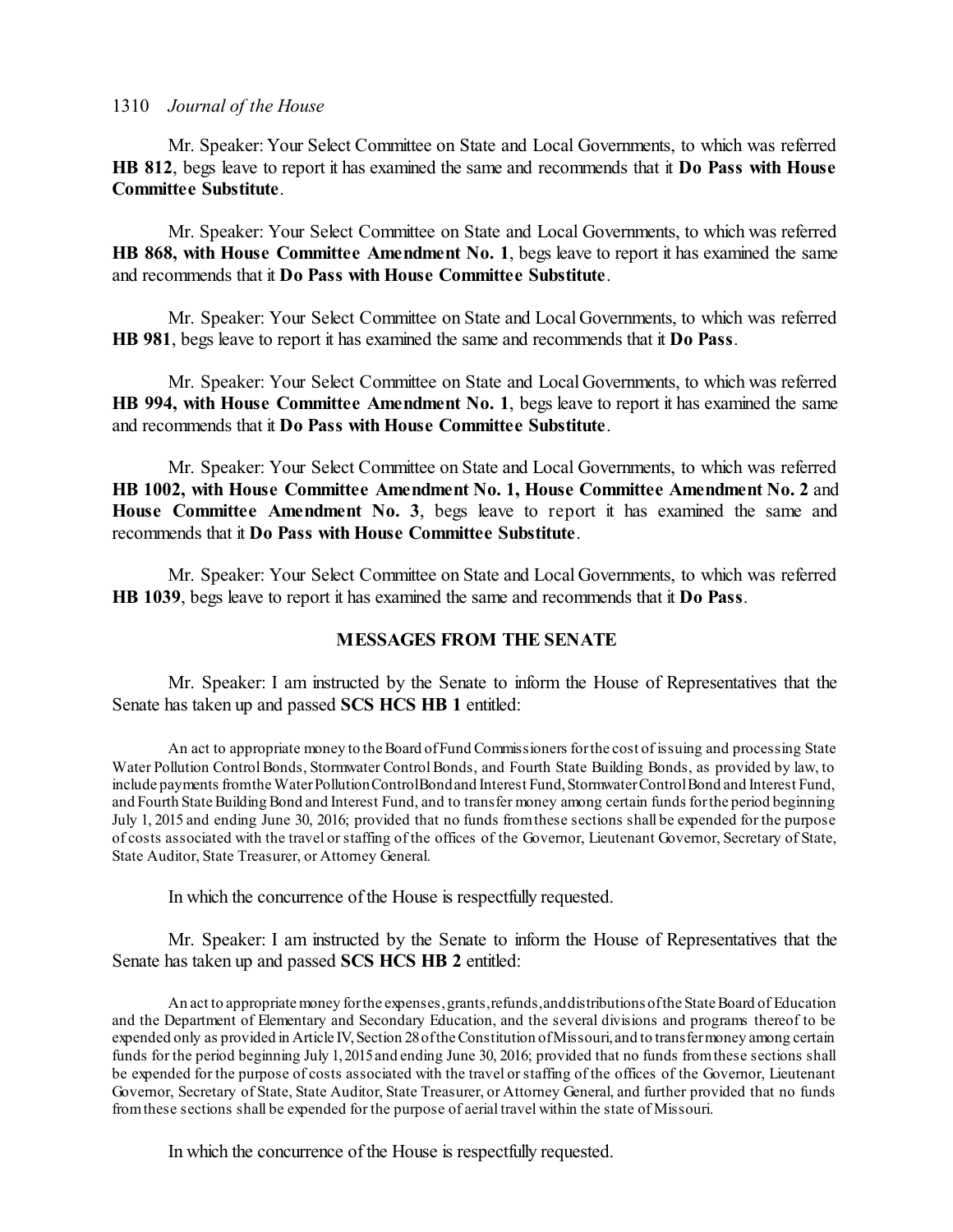# **MESSAGE FROM THE GOVERNOR**

April 3, 2015

TO THECHIEF CLERK OF THE HOUSEOF REPRESENTATIVES 98TH GENERAL ASSEMBLY FIRST REGULAR SESSION STATEOF MISSOURI

Herewith I return to you **Senate Substitute for Senate Committee Substitute for House Committee Substitute No. 2 for House Bill No. 63** entitled:

#### "AN ACT"

To repeal sections 162.481 and 162.491, RSMo, and to enact in lieu thereof four new sections relating to persons seeking public office, with an emergency clause.

I disapprove of **Senate Substitute for Senate Committee Substitute for House Committee Substitute No. 2 for House Bill No. 63**. My reasons for disapproval are as follows:

Senate Substitute for Senate Committee Substitute for House Committee Substitute No. 2 for House Bill No. 63 makes changes to laws relating to elections andschoolboard membership. Whilemany ofthese provisions are well-intentioned modifications or provide clarification to existing law, the legislation imposes an unwarranted limitation on the ability of formerschoolsuperintendents to serve on school boards and cannot receive my approval.

Senate Substitute for Senate Committee Substitute for House Committee Substitute No. 2 for House Bill No. 63 prohibits former school superintendents from being a candidate for election to the school board in the district they previously served. This provision was inserted into the bill without the benefit of a public hearing and will have a direct and immediate impact. Due to the emergency clause, this legislation would disqualify at least four former superintendents who are currently candidates in school board races that appearon the April7,2015 ballot and would further prohibit at least three formersuperintendents who currently serve on schoolboards fromseeking reelection upon the expiration of their current terms. In addition to the impact to those candidates and currently serving former superintendents, the provision would erect a permanent barrier to allformerschoolsuperintendents frombeing candidates forschoolboard in their former districts.

The law should encourage – not prohibit – those who aspire to serve in public office. In our democratic system, otherwise qualified candidates should not be disqualified simply because oftheir expertise. Senate Substitute forSenate Committee Substitute for House Committee Substitute No. 2 for House Bill No. 63 would undermine the voters' ability to determine their elected representatives on school boards.

Iplacemy trust in the voters oftheschooldistricts acrossthe state to elect the best candidates to theirschoolboards and, as a result, Senate Substitute for Senate Committee Substitute forHouse Committee Substitute No.2 for House Bill No. 63 does not receive my approval.

Respectfully submitted,

/s/ Jeremiah W. (Jay) Nixon Governor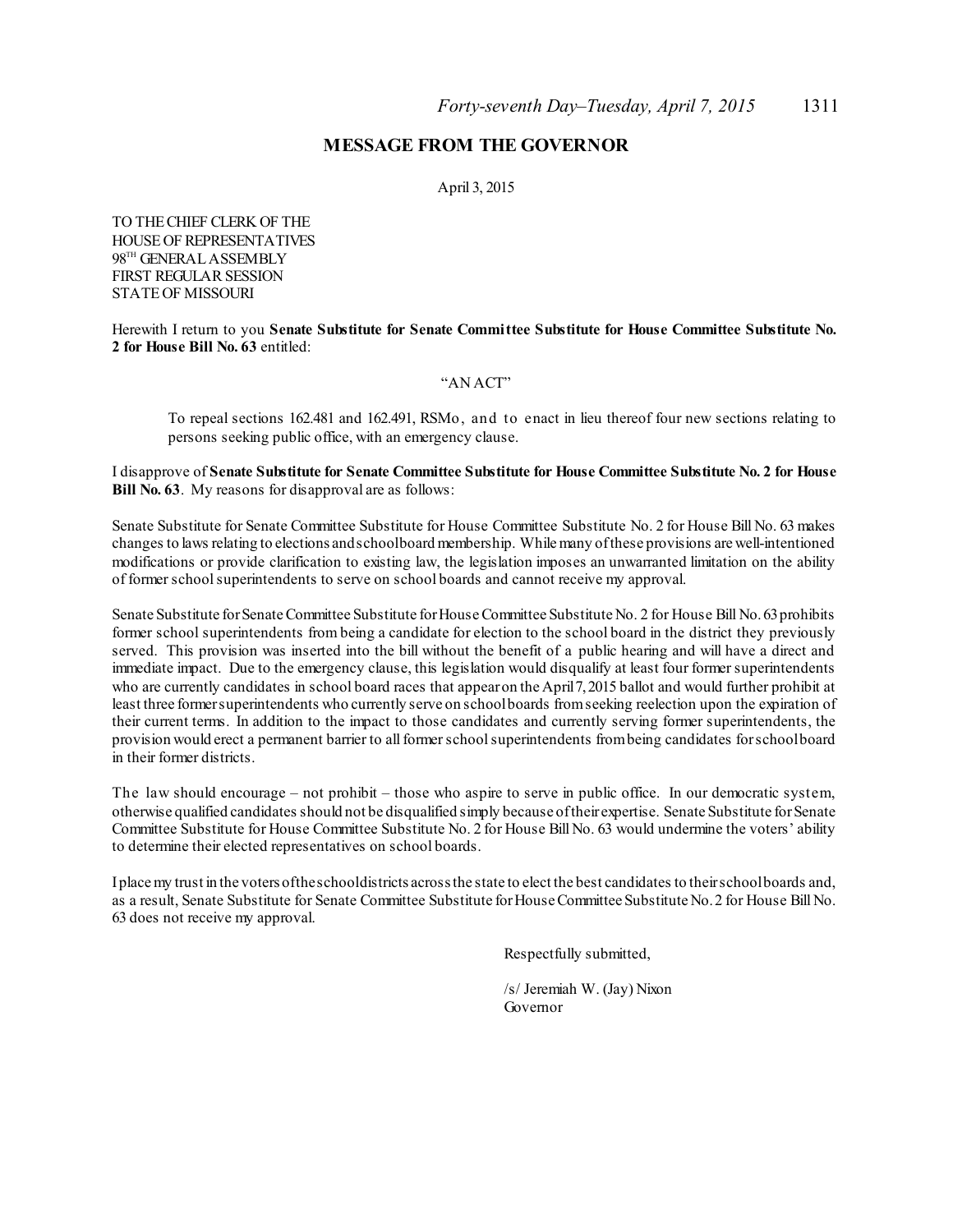# **COMMUNICATIONS**

April 7, 2015

The Honorable John J. Diehl, Jr. Speaker of the Missouri House of Representatives 201 West Capitol Avenue, Room308 Jefferson City, Missouri 65101

Dear Mr. Speaker,

Pursuant to Rule 25(2)(e), the following Caucus was approved on April 7, 2015:

#### **House Conservative Caucus**

Please publish this letter in the Journal of the House, along with the attached roster of appointed members.

Sincerely,

/s/ Mike Leara, Chair Committee on Administration and Accounts

#### **HOUSECONSERVATIVECAUCUS MEMBERS**

| <b>Representative</b>     | <b>District</b> |  |
|---------------------------|-----------------|--|
| Paul Curtman, Chair       | 109             |  |
| Andrew Koenig, Vice Chair | 99              |  |
| Eric Burlison             | 133             |  |
| Kurt Bahr                 | 102             |  |
| Mark Parkinson            | 105             |  |

# **ADJOURNMENT**

On motion of Representative Richardson, the House adjourned until 10:00 a.m., Wednesday, April 8, 2015.

# **COMMITTEE HEARINGS**

# CIVIL AND CRIMINAL PROCEEDINGS Wednesday, April 8, 2015, 12:00 PM, House Hearing Room1. Public hearing will be held: HB 207, HB 234, HB 421, HB 452, HB 453, HB 1199, SS SCS SB 5 Executive session may be held on any matter referred to the committee.

CONSERVATION AND NATURAL RESOURCES Wednesday, April 8, 2015, Upon Conclusion of Afternoon Session, House Hearing Room 3. Public hearing will be held: HB 1226, HB 834, HB 835 Executive session may be held on any matter referred to the committee. AMENDED

# **CORRECTIONS**

Wednesday, April 8, 2015, 8:30 AM, House Hearing Room5. Executive session may be held on any matter referred to the committee. Presentation by Guarded Exchange.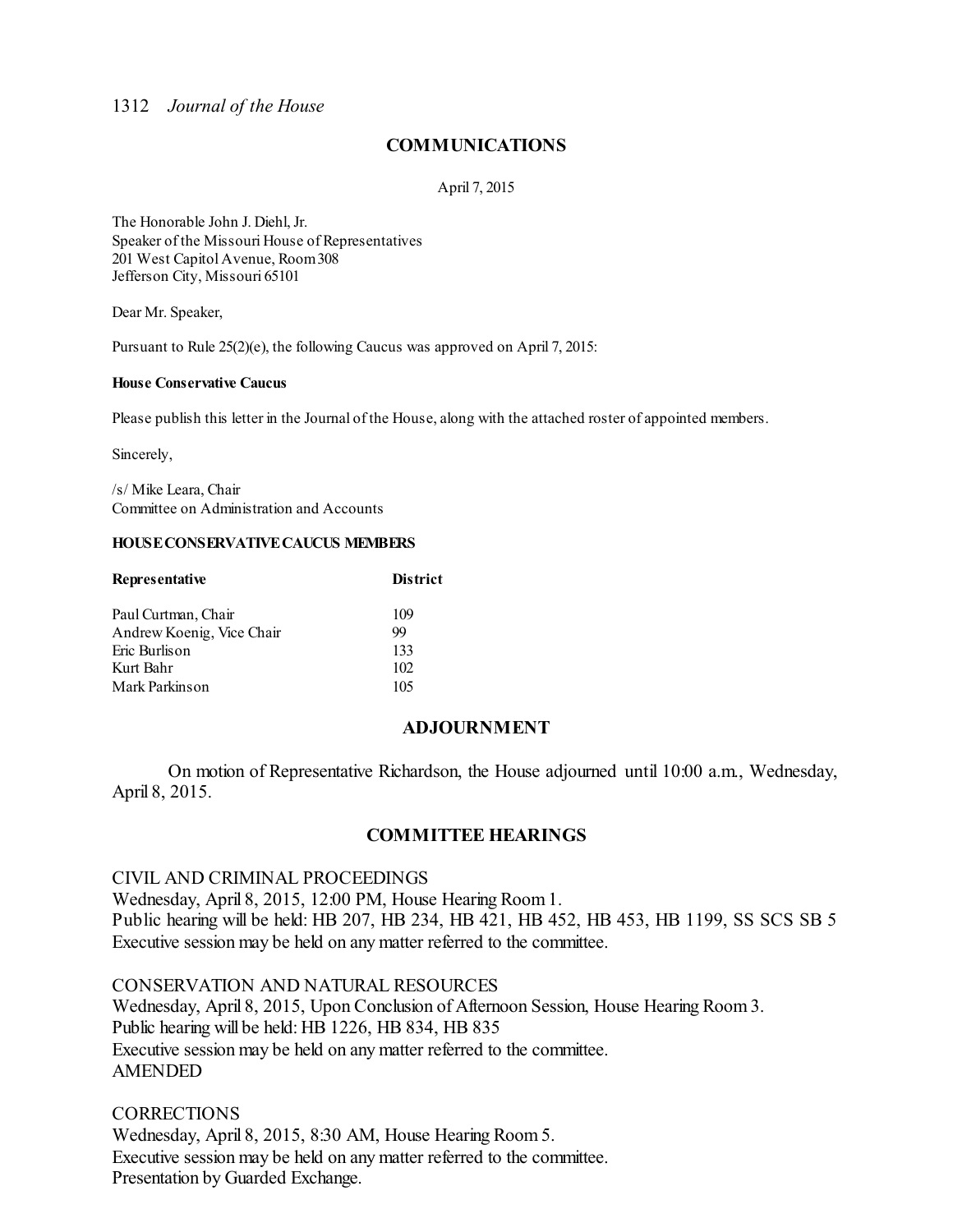EMERGING ISSUES

Wednesday, April 8, 2015, 1:00 PM, House Hearing Room 5. Public hearing will be held: HB 724, HCR 40, HB 490, HB 930 Executive session may be held on any matter referred to the committee.

FISCAL REVIEW Wednesday, April 8, 2015, 9:30 AM, South Gallery. Executive session may be held on any matter referred to the committee.

FISCAL REVIEW Thursday, April 9, 2015, 9:30 AM, South Gallery. Executive session may be held on any matter referred to the committee.

HEALTH AND MENTAL HEALTH POLICY Wednesday, April 8, 2015, Upon Morning Recess or 12:00 PM, whichever is later, House Hearing Room 3. Public hearing will be held: HB 720, HB 735, HB 843, HCR 9 Executive session may be held on any matter referred to the committee.

Note Hearing Room and time change. **CORRECTED** 

HEALTH INSURANCE Wednesday, April 8, 2015, 8:00 AM, House Hearing Room4. Public hearing will be held: HB 911, HB 262 Executive session may be held on any matter referred to the committee.

HIGHER EDUCATION Wednesday, April 8, 2015, Upon Conclusion of Morning Session, South Gallery. Executive session will be held: HB 1254 Executive session may be held on any matter referred to the committee.

SELECT COMMITTEE ON AGRICULTURE Wednesday, April 8, 2015, 12:30 PM, House Hearing Room6. Executive session will be held: HB 1093, HB 1184 Executive session may be held on any matter referred to the committee.

SELECT COMMITTEE ON BUDGET Wednesday, April 8, 2015, 8:15 AM, House Hearing Room3. Executive session will be held: HB 760 Executive session may be held on any matter referred to the committee.

SELECT COMMITTEE ON COMMERCE Wednesday, April 8, 2015, 5:00 PM or Upon Conclusion of Afternoon Session, whichever is later, House Hearing Room 7. Executive session will be held: HB 253, HB 803, HB 387, HB 389, HB 627 Executive session may be held on any matter referred to the committee.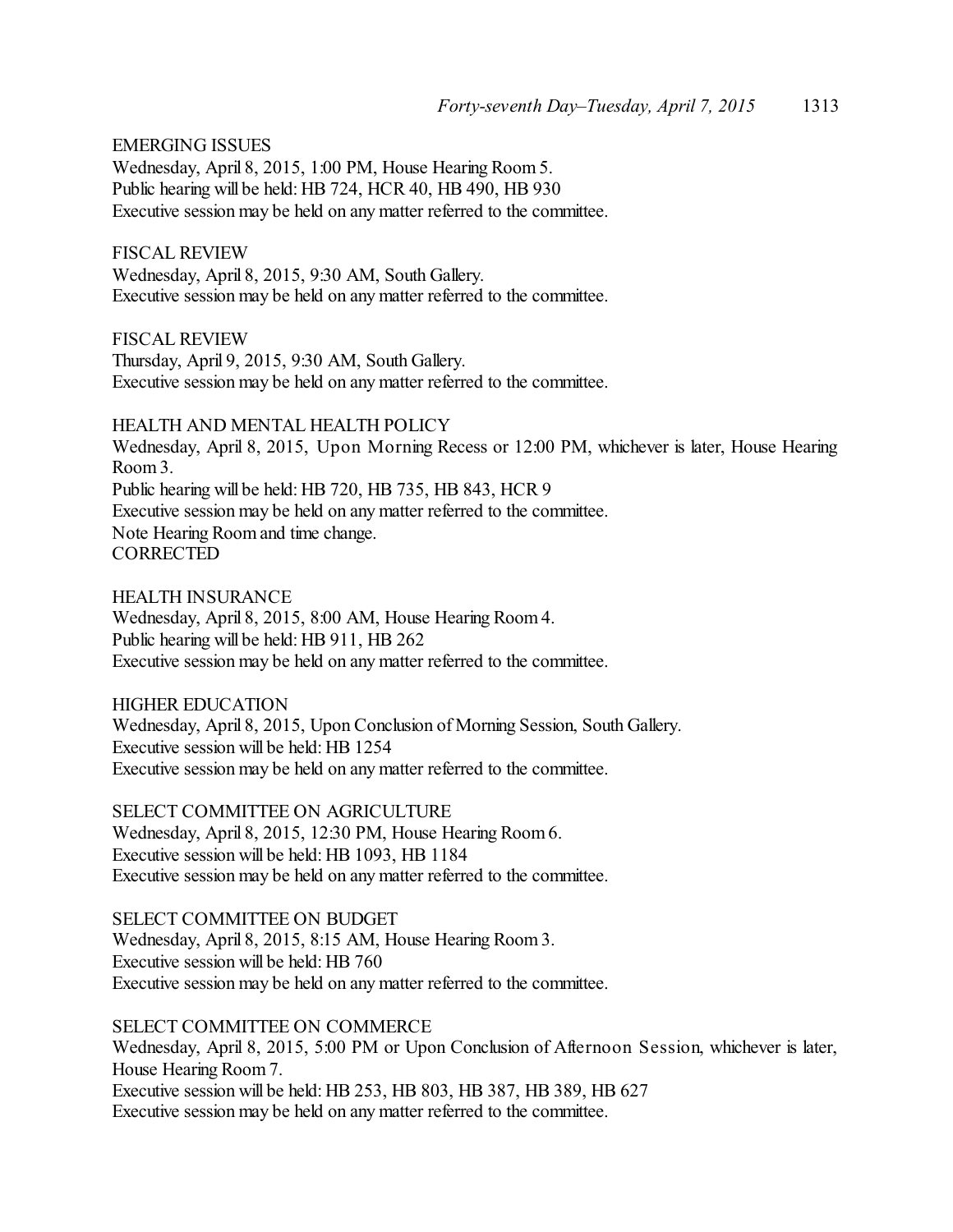SELECT COMMITTEE ON EDUCATION Thursday, April 9, 2015, 8:00 AM, House Hearing Room 5. Executive session will be held: HB 383, HB 1110, HB 565, HB 1003, HB 658, HB 464, HB 742 Executive session may be held on any matter referred to the committee.

# SELECT COMMITTEE ON GENERAL LAWS

Wednesday, April 8, 2015, 12:00 PM or Upon Morning Recess, House Hearing Room2. Executive session will be held: HB 1183, HB 120, HB 1330, HB 422, HB 79 Executive session may be held on any matter referred to the committee. AMENDED

SELECT COMMITTEE ON INSURANCE Thursday, April 9, 2015, 8:00 AM, House Hearing Room 4. Executive session will be held: HB 527, HB 1243 Executive session may be held on any matter referred to the committee.

SELECT COMMITTEE ON JUDICIARY Wednesday, April 8, 2015, 5:00 PM, House Hearing Room 1. Executive session will be held: HB 209, HB 479, HB 978, HB 1173 Executive session may be held on any matter referred to the committee.

### SELECT COMMITTEE ON SOCIAL SERVICES

Wednesday, April 8, 2015, Upon Conclusion of Afternoon Session, House Hearing Room 4. Executive session will be held: HB 867 Executive session may be held on any matter referred to the committee.

SELECT COMMITTEE ON STATE AND LOCAL GOVERNMENTS Thursday, April 9, 2015, 8:00 AM, House Hearing Room 1. Executive session will be held: SB 104, HB 1091, HB 694, HB 1154, HB 842 Executive session may be held on any matter referred to the committee.

SMALL BUSINESS Wednesday, April 8, 2015, 30 Minutes Upon Adjournment or 12:30 PM, House Hearing Room 7. Public hearing will be held: HB 862, HB 863, HB 1196 Executive session may be held on any matter referred to the committee.

TELECOMMUNICATIONS Wednesday, April 8, 2015, 12:30 PM or 30 Minutes After Morning Recess, whichever is later, House Hearing Room 4. Public hearing will be held: HB 1101, HB 1310 Executive session will be held: HB 756, HB 857 Executive session may be held on any matter referred to the committee.

TRADE AND TOURISM Wednesday, April 8, 2015, 8:30 AM, House Hearing Room1. Public hearing will be held: HB 801, SCR 2 Executive session may be held on any matter referred to the committee.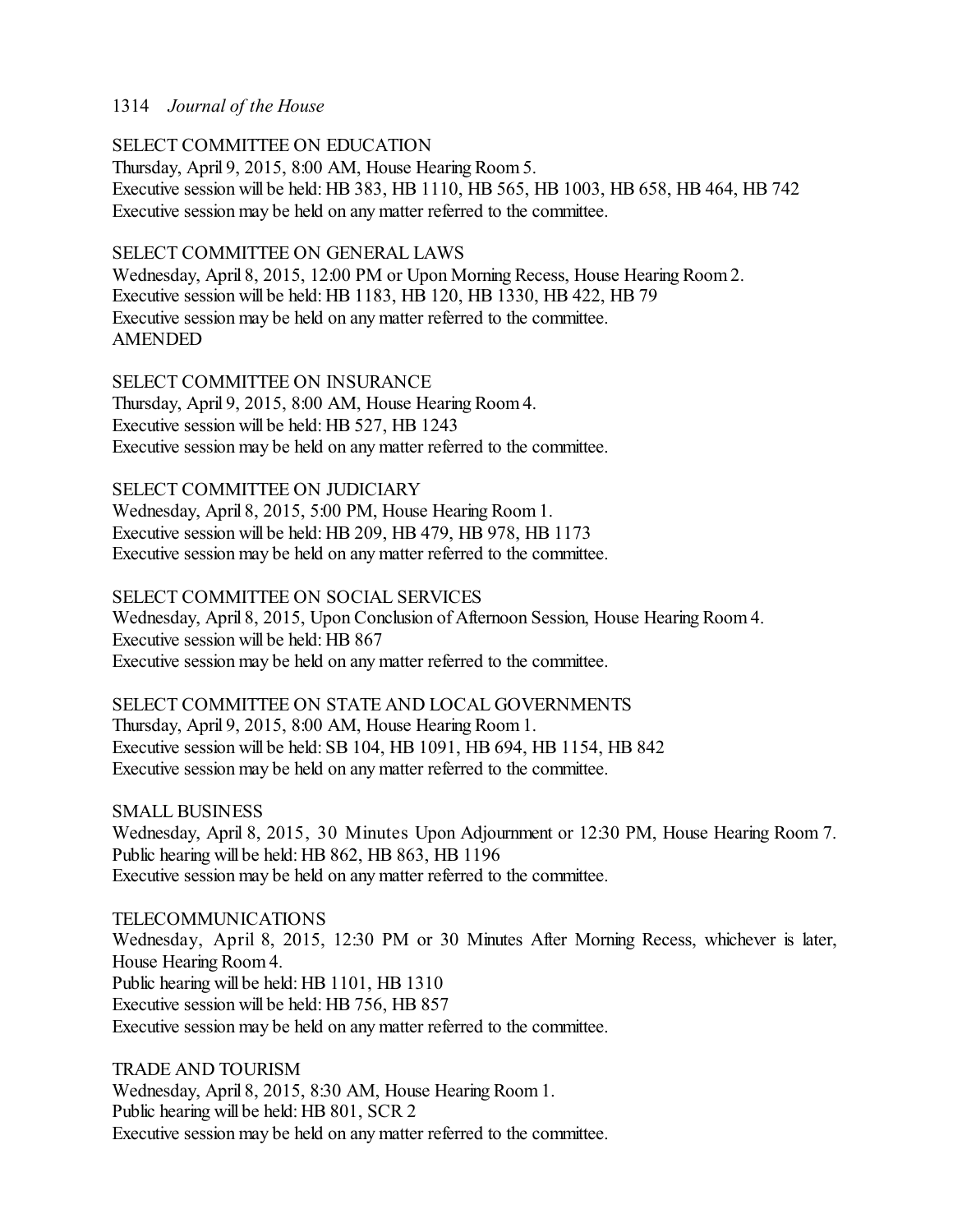# **HOUSE CALENDAR**

# FORTY-EIGHTH DAY, WEDNESDAY, APRIL 8, 2015

# **HOUSE JOINT RESOLUTIONS FOR PERFECTION**

HJR 44 - Shumake

# **HOUSE BILLS FOR PERFECTION - APPROPRIATIONS**

HCS HB 14 - Flanigan

# **HOUSE BILLS FOR PERFECTION**

HCS HB 138 - Reiboldt HCS HB 181 - Haahr HCS HB 497 - Austin HCS HB 203 - Curtman HB 793 - Rizzo HCS HB 110 - McCaherty HCS HB 258 - Reiboldt HCS HB 296 - Kelley HCS HB 319 - Barnes HCS HB 321 - Jones HB 324 - Shumake HCS HB 339 - McGaugh HCS HB 377 - Swan HB 473 - Higdon HB 523 - Burlison HCS HB 550 - Wood HB 557 - Bahr HCS HB 637 - Pfautsch HCS HB 655 - Love HB 676 - Rowden HB 743 - Shull HB 776 - Higdon HCS HB 811 - Richardson HB 918 - Johnson HB 982 - Rowden HCS HB 1019 - Austin HB 148 - Fitzpatrick HB 254 - Crawford HCS HB 268 - Miller HCS HB 272 - Hoskins HB 336 - McGaugh HB 462 - Bahr HB 494 - Leara HB 609 - Gosen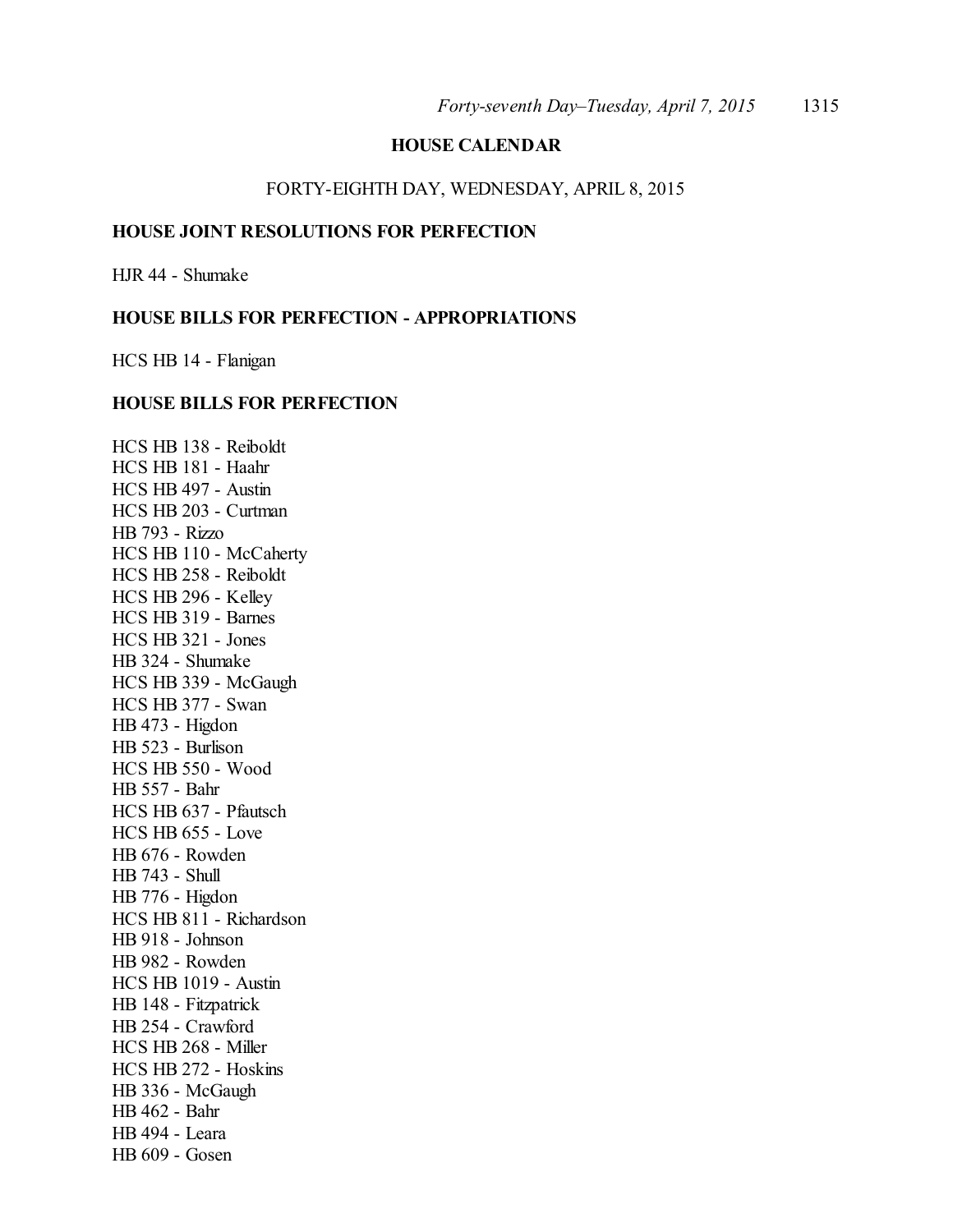HCS HBs 636 & 645 - Barnes HB 691 - Leara HCS HB 752 - Dugger HCS HB 926 - Crawford HB 928 - Corlew HCS HB 965 - Allen HB 1022 - Gosen HCS HB 1063 - Fitzpatrick HB 1064 - Shull HCS HB 356 - Jones HCS HBs 405 & 381 - Gannon HCS HB 457 - Hicks HCS HB 538 - Lynch HCS HB 624 - Franklin HB 643 - Hinson HCS HB 654 - Allen HCS HB 770 - Jones HCS HB 796 - Haefner HCS HB 838 - Cross HCS HB 864 - Solon HB 923 - Miller HB 996 - Hoskins HCS HB 1084 - Miller HB 1087 - Bernskoetter HCS HB 1134 - Bernskoetter HB 1305 - Rowden HCS HB 1312 - Rowden

#### **HOUSE CONCURRENT RESOLUTIONS FOR THIRD READING**

HCR 34 - Rowland HCR 35 - Reiboldt

### **HOUSE BILLS FOR THIRD READING**

HB 582 - Curtis HCS HB 513, (Fiscal Review 3/4/15) - McCaherty HB 210 - Conway (104) HB 511 - Mathews HCS HB 712 - Solon

# **HOUSE BILLS WITH SENATE AMENDMENTS**

SCS HCS HB 1 - Flanigan SCS HCS HB 2 - Flanigan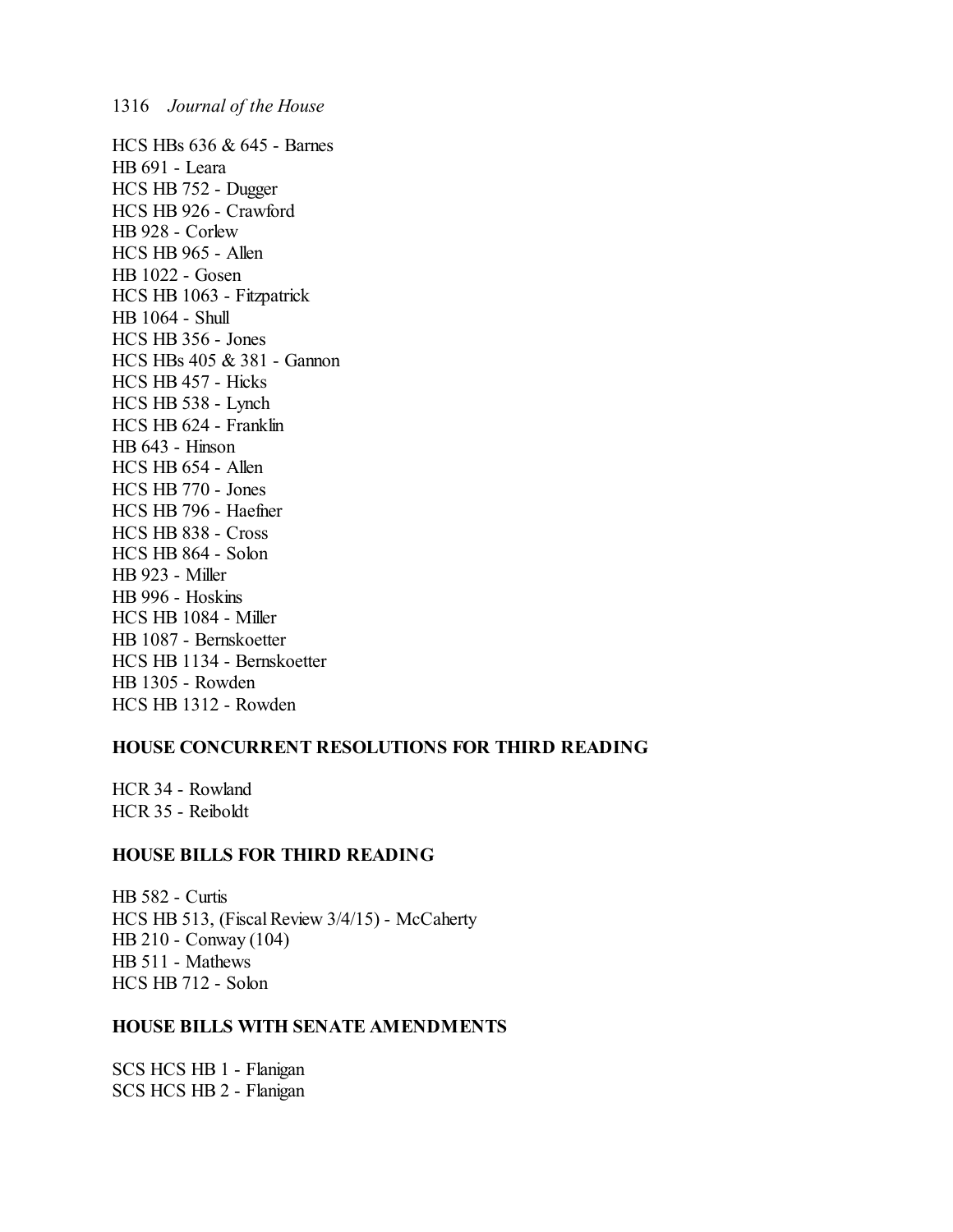# **BILLS IN CONFERENCE**

HCS SS#2 SCS SB 24, as amended - Franklin

# **VETOED HOUSE BILLS**

SS SCS HCS#2 HB 63 - Dugger

# **HOUSE RESOLUTIONS**

HR 910 - Hill